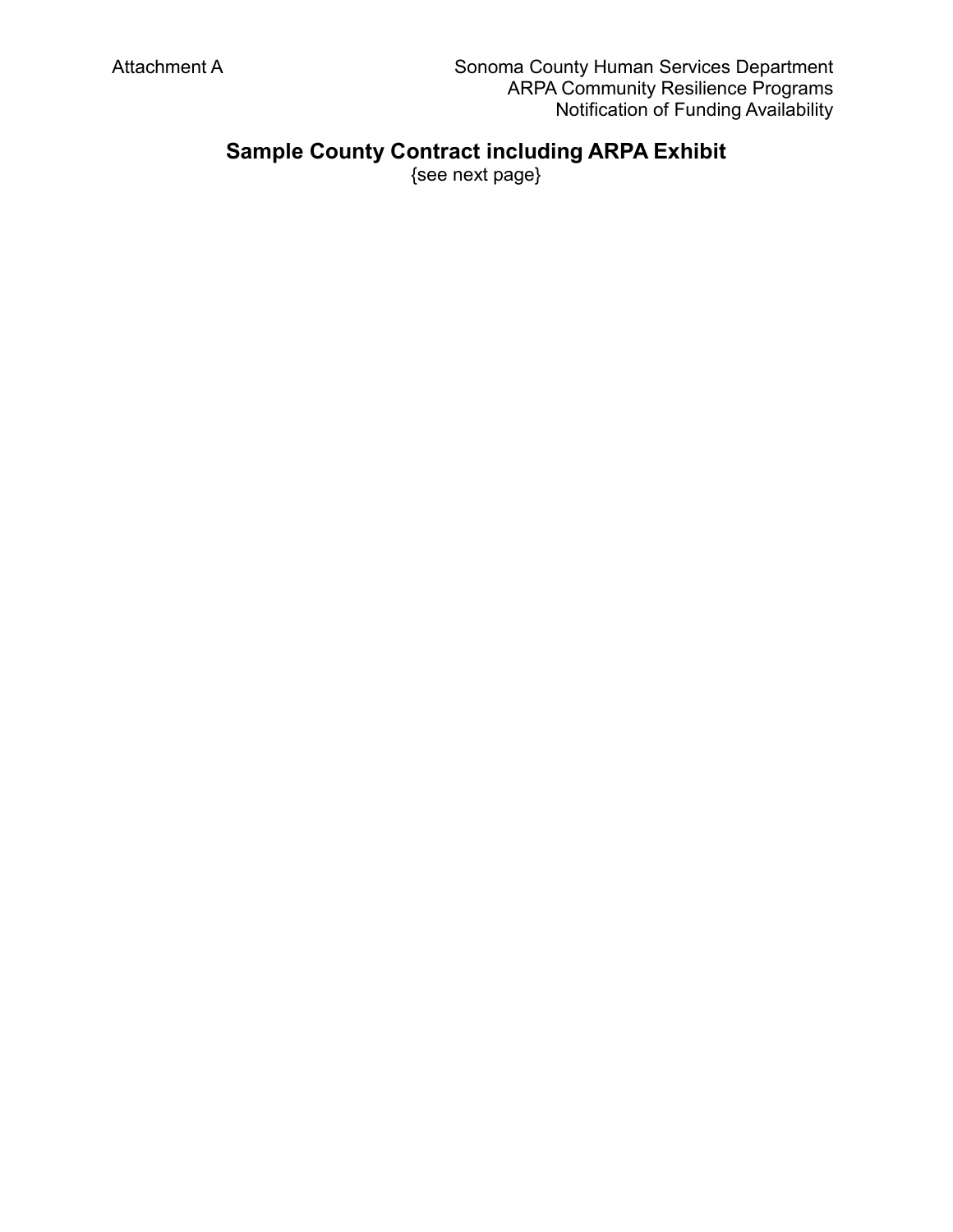**Subrecipient** Agreement to Provide **SERVICES**  Funding Amount: \$\$\$\$ Term: July 1, 2022 to June 30, 2023 Agreement Number: ContractNumber Funding Source: Coronavirus Local Fiscal Recovery Funds (CLFRF) Assistance Listing Number (ALN): 21.027

# **AGREEMENT FOR PROVISION OF SERVICES**

This agreement ("Agreement"), dated as of July 1, 2022 ("Effective Date"), is by and between the County of Sonoma, a political subdivision of the State of California (hereinafter "County"), and Subrecipient Name, a California non-profit Corporation designated as a Subrecipient of federal funds as more thoroughly described in Exhibit E: American Rescue Plan Act (ARPA) Rider attached hereto, (hereinafter "Contractor").

### **RECITALS**

WHEREAS, County issued a Notice of Funding Availability (NOFA) in February 2022 and Contractor's Application was accepted for funding in order to support community resilience and address community needs identified as a result of COVID-19; and

WHEREAS, Contractor represents that it is duly qualified by reason of training, experience, equipment, organization, staffing, and facilities to provide the services contemplated by this Agreement and is experienced in describe services and related services; and

WHEREAS, in the judgment of the Board of Supervisors and Human Services Department it is necessary and desirable to employ the services of Contractor for Services:

NOW, THEREFORE, in consideration of the foregoing recitals and the mutual covenants contained herein, the parties hereto agree as follows:

#### **AGREEMENT**

#### 1. Scope of Services.

1.1. Contract Documents. The following documents, if checked, and the provisions set forth therein are attached hereto and incorporated herein, and shall be dutifully performed according to the terms of this agreement:

- **Exhibit A: Scope(s) of Subrecipient Work Exhibit B: Fiscal Provisions/Budget(s) Exhibit C: Insurance Requirements Exhibit D: Assurance of Compliance**
- $\boxtimes$  **Exhibit E: American Rescue Plan Act**  $\Box$  Exhibit F: Professional Licensure/ **(ARPA) Rider** Certification
- Exhibit G: Media Communications *{in Exhibit E}* Exhibit H: Accessibility
- Exhibit I: Data System Requirements **Exhibit J: Adverse Actions / Complaint**
- **Procedures**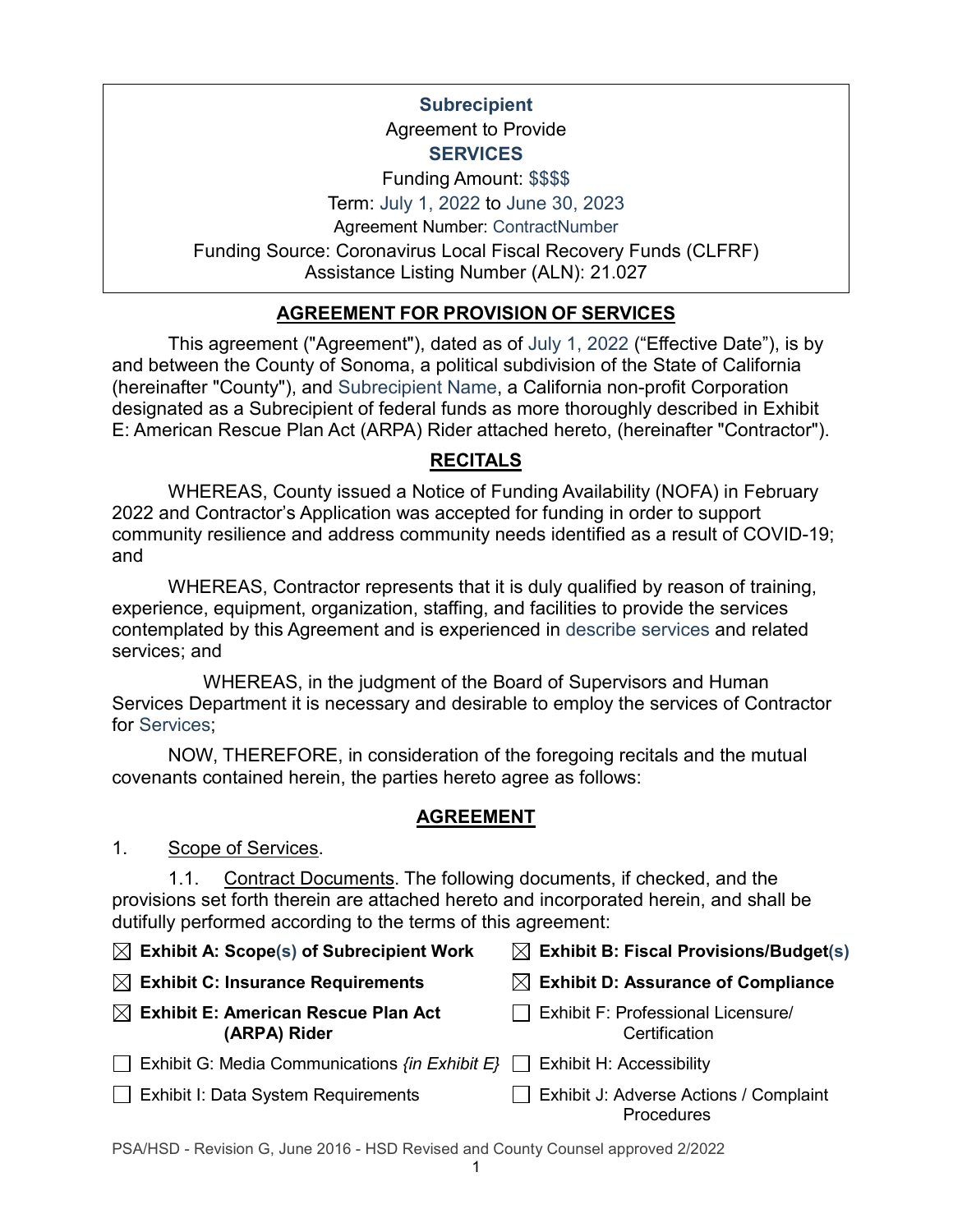1.2. Contractor's Specified Services. Contractor shall perform the services described in "Exhibit A: Scope(s) of Subrecipient Work" (hereinafter "Exhibit A"), attached hereto and incorporated herein by this reference, and within the times or by the dates provided for in Exhibit A and pursuant to Article 7, Prosecution of Work. In the event of a conflict between the body of this Agreement and Exhibit A, the provisions in the body of this Agreement shall control.

1.3. Cooperation With County. Contractor shall cooperate with County and County staff in the performance of all work hereunder.

1.4. Performance Standard. Contractor shall perform all work hereunder in a manner consistent with the level of competency and standard of care normally observed by a person practicing in Contractor's profession. County has relied upon the professional ability and training of Contractor as a material inducement to enter into this Agreement. Contractor hereby agrees to provide all services under this Agreement in accordance with generally accepted professional practices and standards of care, as well as the requirements of applicable federal, state and local laws, it being understood that acceptance of Contractor's work by County shall not operate as a waiver or release. If County determines that any of Contractor's work is not in accordance with such level of competency and standard of care, County, in its sole discretion, shall have the right to do any or all of the following: (a) require Contractor to meet with County to review the quality of the work and resolve matters of concern; (b) require Contractor to repeat the work at no additional charge until it is satisfactory; (c) terminate this Agreement pursuant to the provisions of Article 4; or (d) pursue any and all other remedies at law or in equity.

# 1.5. Assigned Personnel.

1.5.1. Contractor shall assign only competent personnel to perform work hereunder. In the event that at any time County, in its sole discretion, desires the removal of any person or persons assigned by Contractor to perform work hereunder, Contractor shall remove such person or persons immediately upon receiving written notice from County.

1.5.2. Any and all persons identified in this Agreement or any exhibit hereto as the project manager, project team, or other professional performing work hereunder are deemed by County to be key personnel whose services were a material inducement to County to enter into this Agreement, and without whose services County would not have entered into this Agreement. Contractor shall not remove, replace, substitute, or otherwise change any key personnel without the prior written consent of County.

1.5.3. In the event that any of Contractor's personnel assigned to perform services under this Agreement become unavailable due to resignation, sickness or other factors outside of Contractor's control, Contractor shall be responsible for timely provision of adequately qualified replacements.

#### 2. Payment.

For all services and incidental costs required hereunder, Contractor shall be paid on a cost reimbursement basis in accordance with the budget set forth in "Exhibit B: Fiscal Provisions/Budget" (hereinafter "Exhibit B"), attached hereto and incorporated herein by this reference. Contractor shall be paid an amount not to exceed SpellOutAmount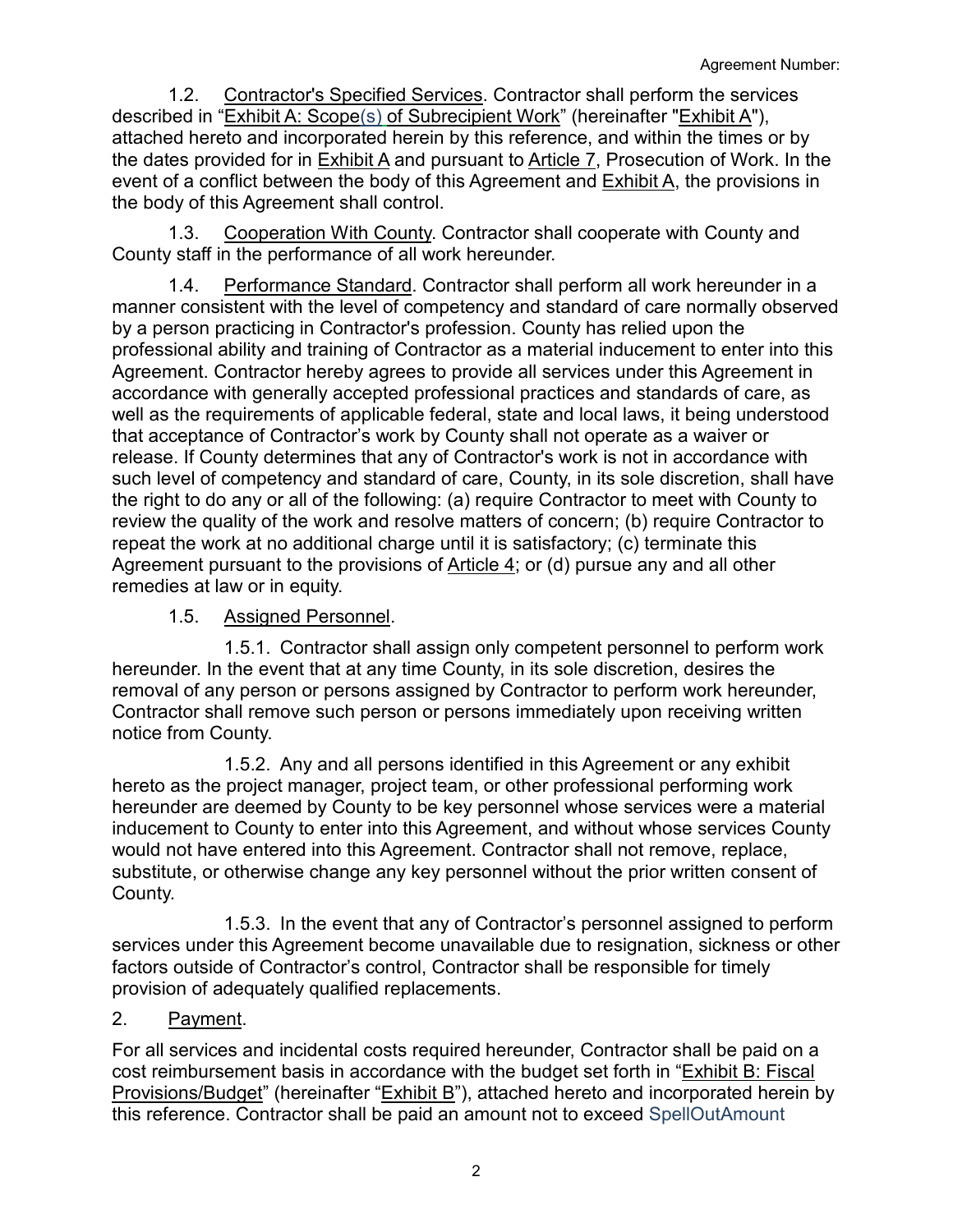Dollars (\$ ), without the prior written approval of County. Expenses not expressly authorized by the Agreement shall not be reimbursed.

Unless otherwise noted in this agreement, payments shall be made within the normal course of county business after presentation of an invoice in a form approved by the County for services performed. Payments shall be made only upon the satisfactory completion of the services as determined by the County.

2.1. Overpayment. If County overpays Contractor for any reason, Contractor agrees to return the amount of such overpayment to County at County's option, permit County to offset the amount of such overpayment against future payments owed to Contractor under this Agreement or any other agreement.

2.2. Pursuant to California Revenue and Taxation code (R&TC) Section 18662, the County shall withhold seven percent of the income paid to Contractor for services performed within the State of California under this agreement, for payment and reporting to the California Franchise Tax Board, if Contractor does not qualify as: (1) a corporation with its principal place of business in California, (2) an LLC or Partnership with a permanent place of business in California, (3) a corporation/LLC or Partnership qualified to do business in California by the Secretary of State, or (4) an individual with a permanent residence in the State of California.

2.2.1. If Contractor does not qualify, County requires that a completed and signed Form 587 be provided by the Contractor in order for payments to be made. If Contractor is qualified, then the County requires a completed Form 590. Forms 587 and 590 remain valid for the duration of the Agreement provided there is no material change in facts. By signing either form, the contractor agrees to promptly notify the County of any changes in the facts. Forms should be sent to the County pursuant to Article 12. To reduce the amount withheld, Contractor has the option to provide County with either a full or partial waiver from the State of California.

#### 3. Term of Agreement.

The term of this Agreement shall be from July 1, 2022 to June 30, 2023 unless terminated earlier in accordance with the provisions of Article 4 below.

4. Termination.

4.1. Termination Without Cause. Notwithstanding any other provision of this Agreement, at any time and without cause, County shall have the right, in its sole discretion, to terminate this Agreement by giving five (5) days written notice to Contractor.

4.2. Termination for Cause. Notwithstanding any other provision of this Agreement, should Contractor fail to perform any of its obligations hereunder, within the time and in the manner herein provided, or otherwise violate or fail to observe any of the terms, covenants, or conditions of this Agreement, County may immediately terminate this Agreement by giving Contractor written notice of such termination, stating the reason for termination.

4.3. Change in Funding. Contractor understands and agrees that County shall have the right to terminate this Agreement immediately upon written notice to Contractor in the event that (1) any state or federal agency or other funder reduces, withholds, terminates or funds are not made available for which the County anticipated using to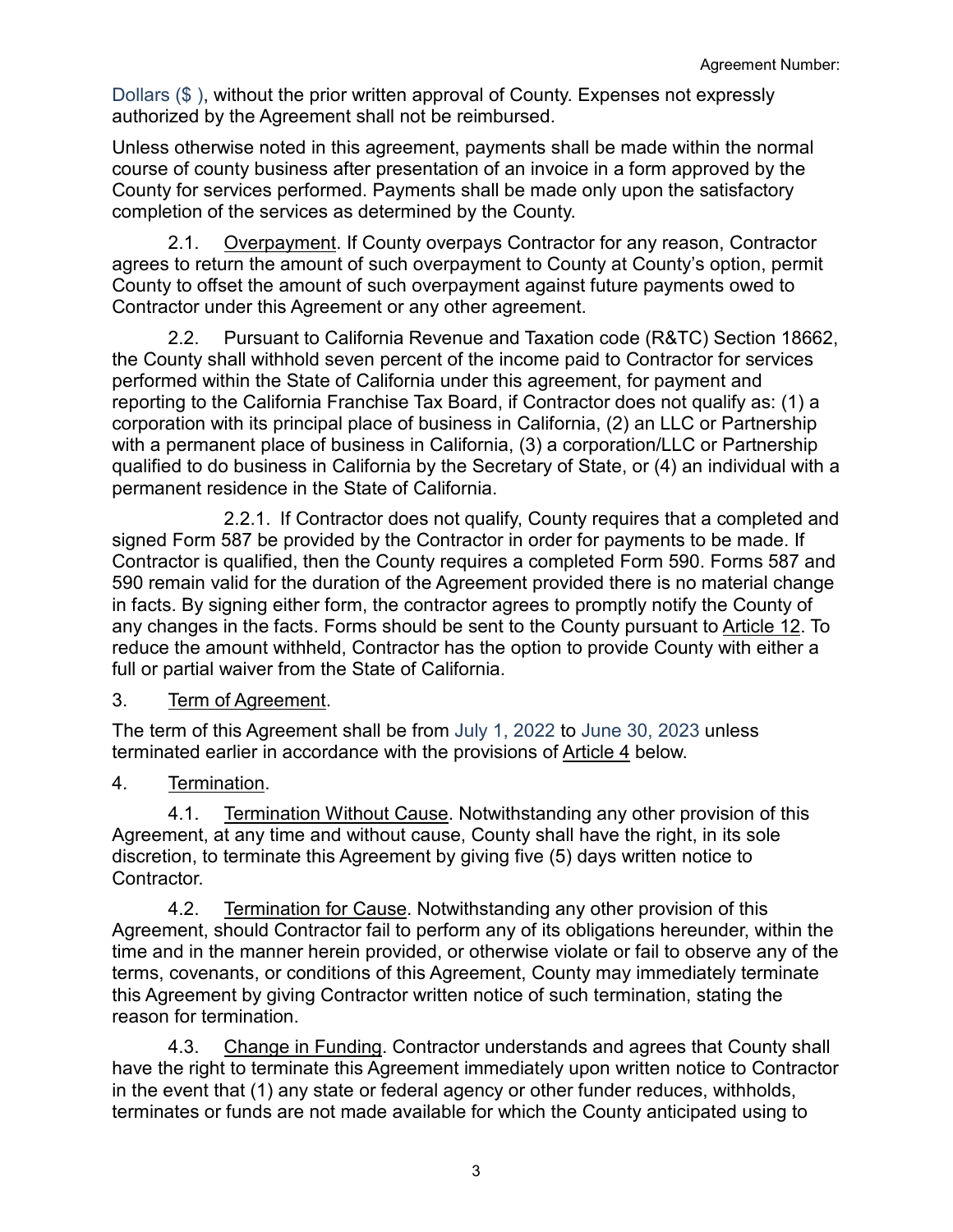pay Contractor for services provided under this Agreement or (2) County has exhausted all funds legally available for payments due to become due under this Agreement.

4.4. Delivery of Work Product and Final Payment Upon Termination. In the event of termination, Contractor, within 14 days following the date of termination, shall deliver to County all materials and work product subject to Article 9.17 (Ownership and Disclosure of Work Product) and shall submit to County an invoice showing the services performed, hours worked, and copies of receipts for reimbursable expenses up to the date of termination.

4.5. Payment Upon Termination. Upon termination of this Agreement by County, Contractor shall be entitled to receive as full payment for all services satisfactorily rendered and expenses incurred hereunder, an amount which bears the same ratio to the total payment specified in the Agreement as the services satisfactorily rendered hereunder by Contractor bear to the total services otherwise required to be performed for such total payment; provided, however, that if services which have been satisfactorily rendered are to be paid on a per-hour or per-day basis, Contractor shall be entitled to receive as full payment an amount equal to the number of hours or days actually worked prior to the termination times the applicable hourly or daily rate; and further provided, however, that if County terminates the Agreement for cause pursuant to Article 4.2, County shall deduct from such amount the amount of damage, if any, sustained by County by virtue of the breach of the Agreement by Contractor.

4.6. Authority to Terminate. The Board of Supervisors has the authority to terminate this Agreement on behalf of the County. In addition, the Purchasing Agent or the Director of the Human Services Department, in consultation with County Counsel, shall have the authority to terminate this Agreement on behalf of the County.

# 5. Indemnification.

Contractor agrees to accept all responsibility for loss or damage to any person or entity, including County, and to indemnify, hold harmless, and release County, its officers, agents, and employees, from and against any actions, claims, damages, liabilities, disabilities, or expenses, that may be asserted by any person or entity, including Contractor, that arise out of, pertain to, or relate to Contractor's or its agents', employees', contractors', subcontractors', or invitees' performance or obligations under this Agreement. Contractor agrees to provide a complete defense for any claim or action brought against County based upon a claim relating to such Contractor's or its agents', employees, contractors, subcontractors, or invitees performance or obligations under this Agreement. Contractor's obligations under this Section apply whether or not there is concurrent negligence on County's part, but to the extent required by law, excluding liability due to County's conduct. Subject to Contractor's approval, County shall have the right to select its legal counsel at Contractor's expense. Contractor may not reasonably withhold its approval. This indemnification obligation is not limited in any way by any limitation on the amount or type of damages or compensation payable to or for Contractor or its agents under workers' compensation acts, disability benefits acts, or other employee benefit acts.

# 6. Insurance.

With respect to performance of work under this Agreement, Contractor shall maintain and shall require all of its subcontractors, consultants, and other agents to maintain,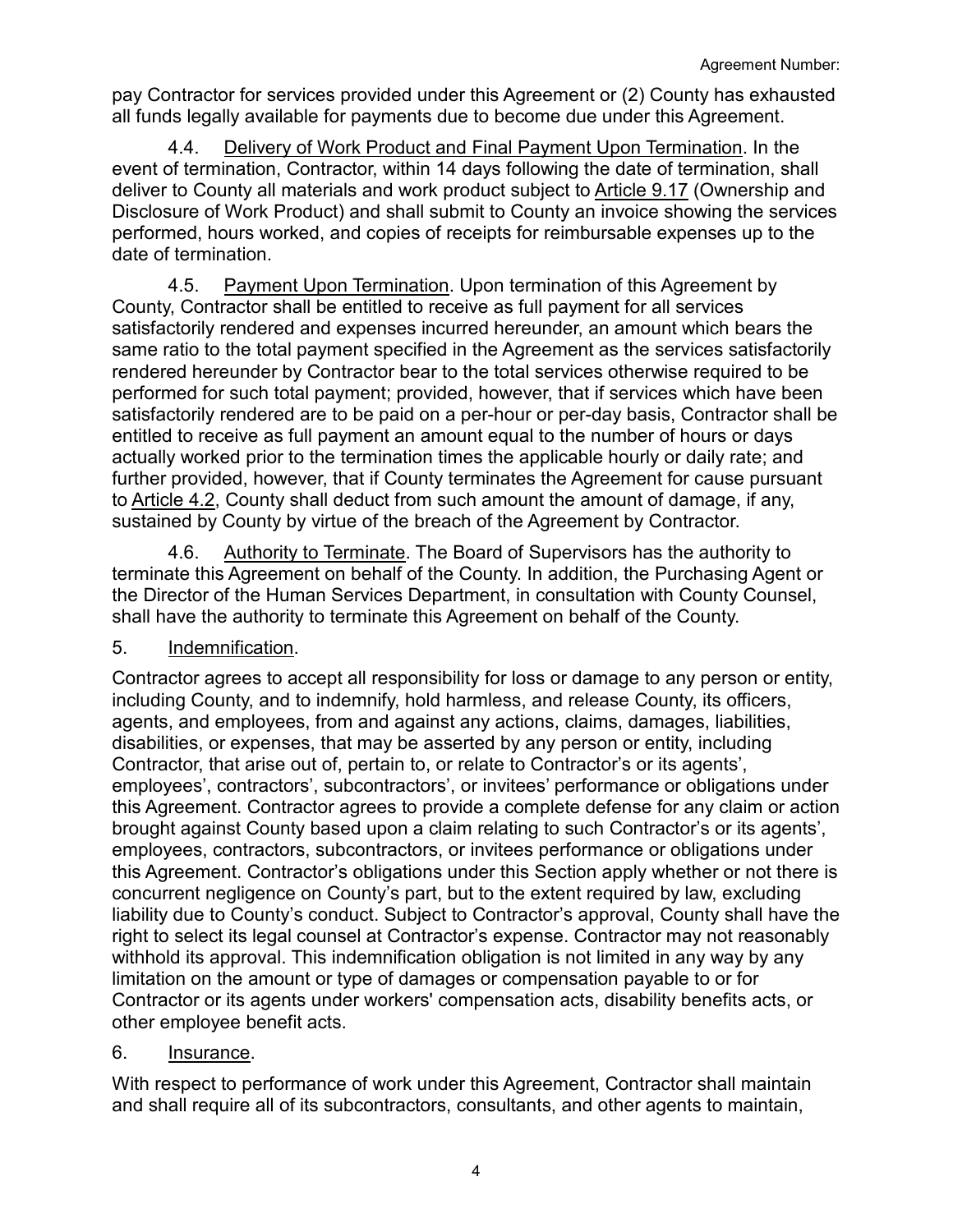insurance as described in "Exhibit C: Insurance Requirements" (hereinafter "Exhibit C"), which is attached hereto and incorporated herein by this reference.

# 7. Prosecution of Work.

The execution of this Agreement shall constitute Contractor's authority to proceed immediately with the performance of this Agreement. Performance of the services hereunder shall be completed within the time required herein, provided, however, that if the performance is delayed by earthquake, flood, high water, or other Act of God or by strike, lockout, or similar labor disturbances, the time for Contractor's performance of this Agreement shall be extended by a number of days equal to the number of days Contractor has been delayed.

# 8. Extra or Changed Work.

Extra or changed work or other changes to the Agreement may be authorized only by written amendment to this Agreement, signed by both parties. Minor changes, which do not increase the amount paid under the Agreement, and which do not significantly change the scope of work or significantly lengthen time schedules may be executed by the Department Head in a form approved by County Counsel. The Board of Supervisors/Purchasing Agent must authorize all other extra or changed work. The parties expressly recognize that, pursuant to Sonoma County Code Section 1-11, County personnel are without authorization to order extra or changed work or waive Agreement requirements. Failure of Contractor to secure such written authorization for extra or changed work shall constitute a waiver of any and all right to adjustment in the Agreement price or Agreement time due to such unauthorized work and thereafter Contractor shall be entitled to no compensation whatsoever for the performance of such work. Contractor further expressly waives any and all right or remedy by way of restitution and quantum meruit for any and all extra work performed without such express and prior written authorization of the County.

# 9. Representations of Contractor.

9.1. Standard of Care. County has relied upon the professional ability and training of Contractor as a material inducement to enter into this Agreement. Contractor hereby agrees that all its work will be performed and that its operations shall be conducted in accordance with generally accepted and applicable professional practices and standards as well as the requirements of applicable federal, state and local laws, it being understood that acceptance of Contractor's work by County shall not operate as a waiver or release.

9.2. Status of Contractor. The parties intend that Contractor, in performing the services specified herein, shall act as an independent contractor and shall control the work and the manner in which it is performed. Contractor is not to be considered an agent or employee of County and is not entitled to participate in any pension plan, worker's compensation plan, insurance, bonus, or similar benefits County provides its employees. In the event County exercises its right to terminate this Agreement pursuant to Article 4, above, Contractor expressly agrees that it shall have no recourse or right of appeal under rules, regulations, ordinances, or laws applicable to employees.

9.3. Subcontractors. No performance of this Agreement or any portion thereof, may be assigned or subcontracted without the express written consent of the County. Any attempt by the Contractor to assign or subcontract any performance of this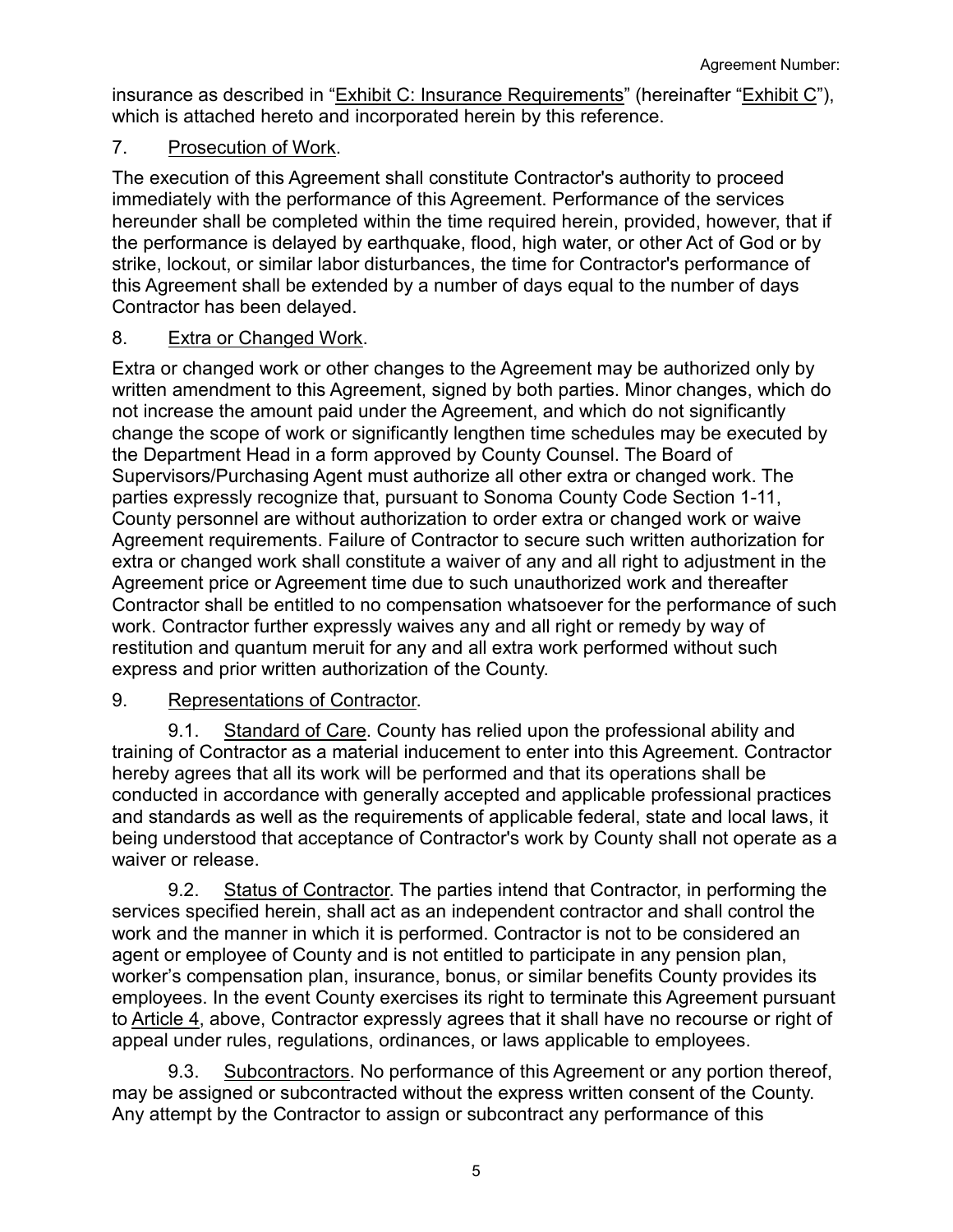Agreement without the express written consent of the County shall be invalid and shall constitute a breach of this Agreement.

9.3.1. In the event the Contractor is allowed to subcontract, the County shall look to the Contractor for results of its subcontracts. The Contractor agrees to be responsible for all the subcontractor's acts and omissions to the same extent as if the subcontractors were employees of the Contractor. No subcontracts shall alter in any way any legal responsibility of the Contractor to the County. Whenever the Contractor is authorized to subcontract or assign, the terms of this Agreement shall prevail over those of any such subcontract or assignment.

9.4. No Suspension or Debarment. Contractor warrants that it is not presently debarred, suspended, proposed for debarment, declared ineligible, or voluntarily excluded from participation in covered transactions by any federal department or agency. Contractor also warrants that it is not suspended or debarred from receiving federal funds as listed in the List of Parties Excluded from Federal Procurement or Nonprocurement Programs issued by the General Services Administration. If the Contractor becomes debarred, Contractor has the obligation to inform the County.

9.5. Taxes. Contractor agrees to file federal and state tax returns and pay all applicable taxes on amounts paid pursuant to this Agreement and shall be solely liable and responsible to pay such taxes and other obligations, including, but not limited to, state and federal income and FICA taxes. Contractor agrees to indemnify and hold County harmless from any liability which it may incur to the United States or to the State of California as a consequence of Contractor's failure to pay, when due, all such taxes and obligations. In case County is audited for compliance regarding any withholding or other applicable taxes, Contractor agrees to furnish County with proof of payment of taxes on these earnings.

9.6. Records Maintenance. Contractor shall keep and maintain full and complete program, client, and statistical documentation and financial records, subcontracts and other records concerning all services performed that are compensable under this Agreement and shall make such documents and records available at County's request for inspection at any reasonable time.

9.6.1. Compliance with section 602(c) of the Social Security Act: Contractor shall retain all records pertinent to this Agreement, including financial, statistical, property, and participant records and supporting documentation for a period of five (5) years from the date all funds have been expended or returned to County, whichever is later. If, at the end of four years, there is ongoing litigation or an outstanding audit involving those records, Contractor shall retain the records until resolution of the litigation or audit.

9.7. Monitoring, Assessment & Evaluation. Authorized federal, state and/or county representatives shall have, with advance notice and during normal business hours, the right to monitor, assess, evaluate, audit, and examine all administrative, financial and program performance activities and records of Contractor and its subcontractors pursuant to this Agreement. Said monitoring, assessment, evaluation, audit and examination may include, but is not limited to, administrative, financial, statistical, data and procurement processes, inspections of project premises, inspection of food preparation sites as appropriate, interviews of program staff and participants, and examination and/or duplication of records with respect to all matters covered by this Agreement. Contractor shall cooperate with County in this process and shall make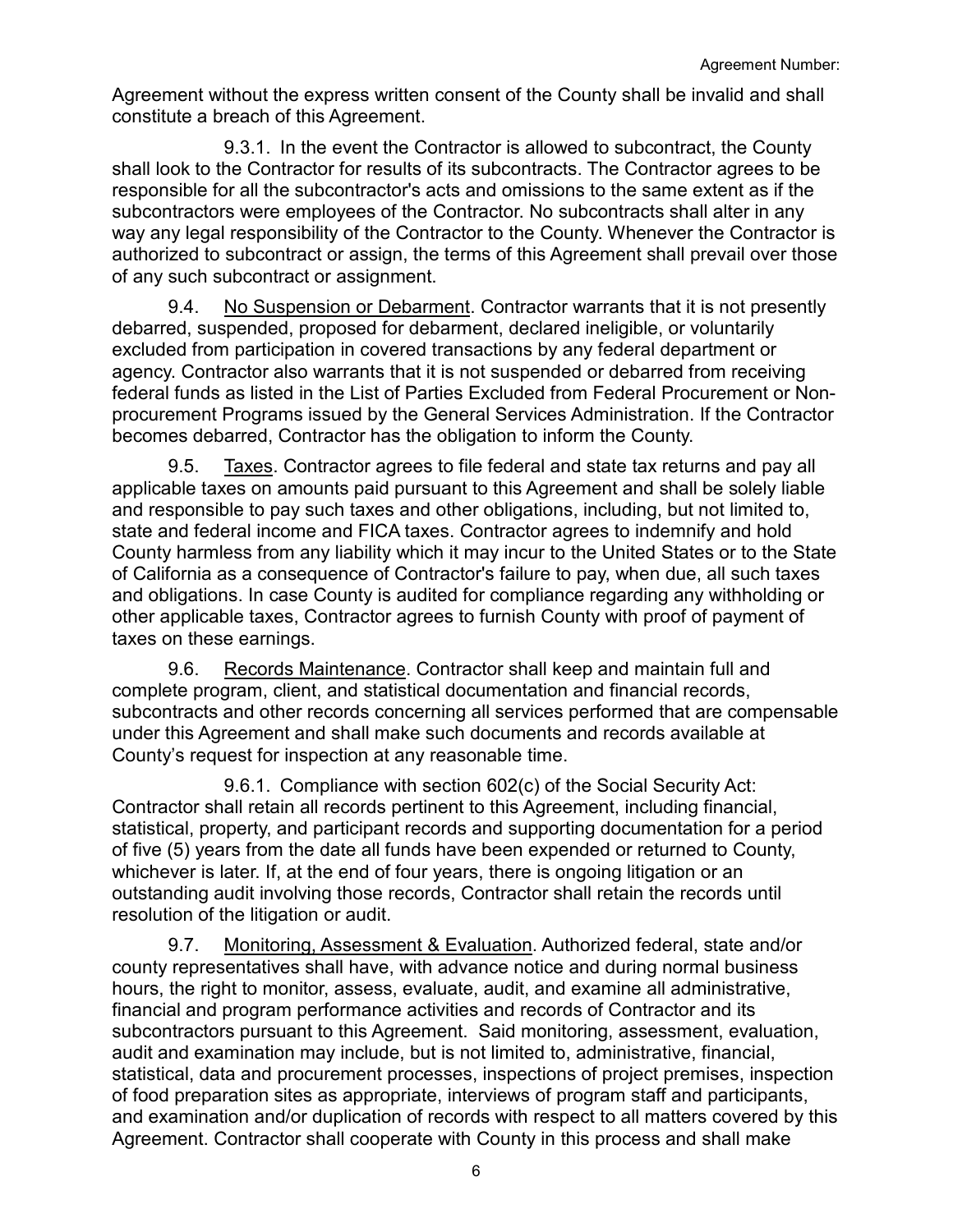program and administrative staff available during any monitoring, assessment, evaluation, audit or examination.

9.8. Conflict of Interest. Contractor covenants that it presently has no interest and that it will not acquire any interest, direct or indirect, that represents a financial conflict of interest under state law or that would otherwise conflict in any manner or degree with the performance of its services hereunder. Contractor further covenants that in the performance of this Agreement no person having any such interests shall be employed. In addition, if requested to do so by County, Contractor shall complete and file and shall require any other person doing work under this Agreement to complete and file a "Statement of Economic Interest" with County disclosing Contractor's or such other person's financial interests.

9.9. Statutory Compliance/Living Wage Ordinance. Contractor agrees to comply, and to ensure compliance by its subconsultants or subcontractors, with all applicable federal, state and local laws, regulations, statutes and policies – including but not limited to the requirements of section 602 of the Social Security Act, regulations adopted by Treasury pursuant to section 602(f) of the Act, and guidance issued by Treasury regarding the foregoing. In addition, Contract agrees to comply with the County of Sonoma Living Wage Ordinance, applicable to the services provided under this Agreement as they exist now and as they are changed, amended or modified during the term of this Agreement. Without limiting the generality of the foregoing, Contractor expressly acknowledges and agrees that this Agreement may be subject to the provisions of Article XXVI of Chapter 2 of the Sonoma County Code, requiring payment of a living wage to covered employees. Noncompliance during the term of the Agreement will be considered a material breach and may result in termination of the Agreement or pursuit of other legal or administrative remedies.

9.10. Nondiscrimination. Without limiting any other provision hereunder, Contractor shall comply with all applicable federal, state, and local laws, rules, and regulations in regard to nondiscrimination in employment practices and in delivery of services because of race, color, ancestry, national origin (including limited English proficiency), religious creed, belief or grooming, sex (including sexual orientation, gender identity, gender expression, transgender status, pregnancy, childbirth, medical conditions related to pregnancy, childbirth or breast feeding, sex stereotyping), marital status, age, medical condition, physical or mental disability, genetic information, military or veteran status, or any other legally protected category or prohibited basis, including without limitation, the County's Non-Discrimination Policy. All nondiscrimination rules or regulations required by law to be included in this Agreement are incorporated herein by this reference.

9.10.1. Contractor understands and agrees that administrative methods and/or procedures which have the effect of subjecting individuals to discrimination or otherwise defeating the objectives of the applicable and aforementioned laws will be prohibited.

9.10.2. Contractor shall provide County with a copy of their Equal Employment Opportunity and Affirmative Action policies upon request and shall sign and submit to County an Assurance of Compliance, attached hereto as "Exhibit D: Assurance of Compliance" (hereinafter "Exhibit D"), and incorporated by this reference, in order to certify that contractor is in compliance with Federal laws related to equal employment opportunity and delivery of services.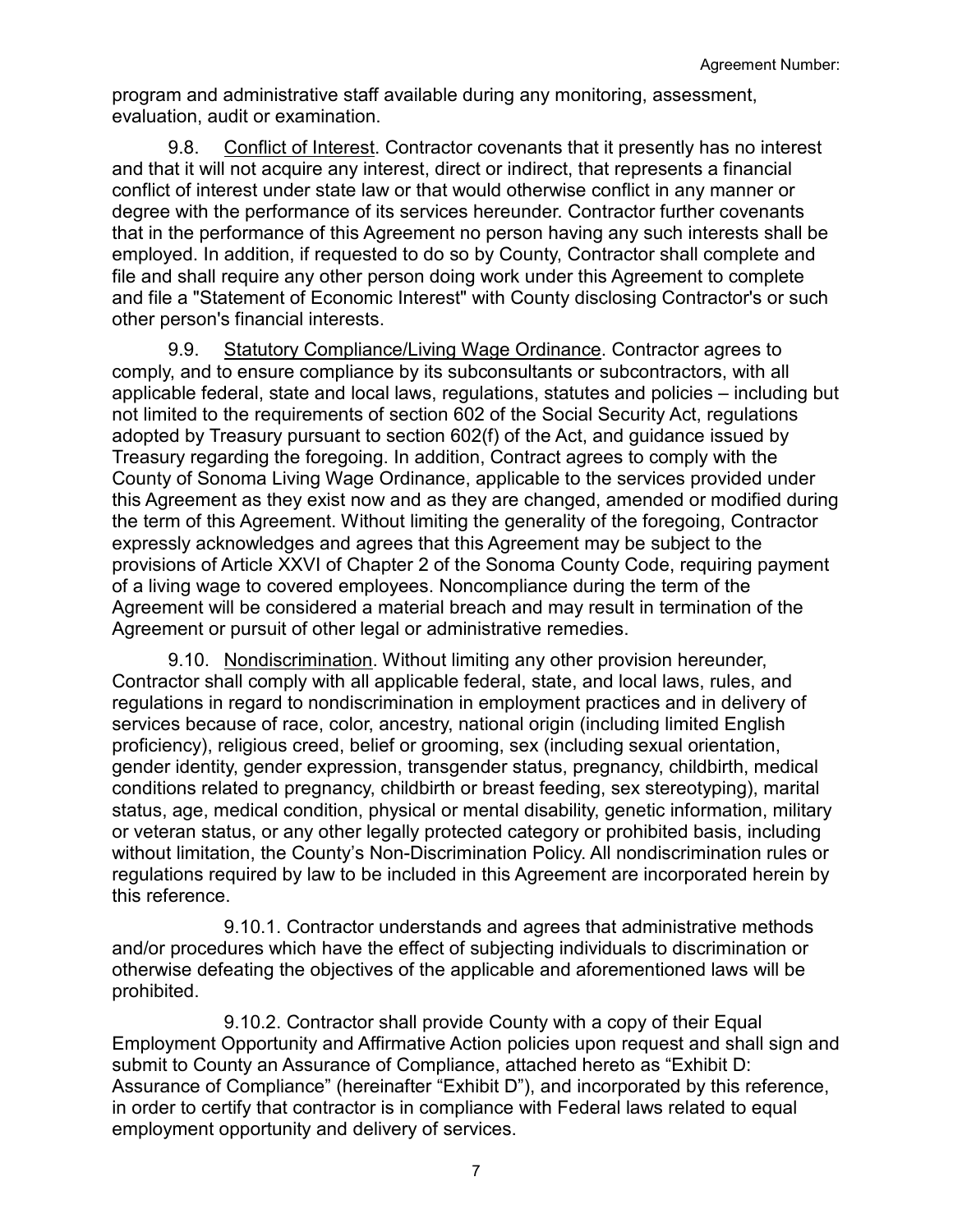9.10.3. Contractor and subcontractors shall give written notice of their obligations under this clause to labor organizations with which they have a collective bargaining or other agreement.

 9.10.4. Any and all subcontracts to perform work under this Agreement shall include the nondiscrimination and compliance provisions of this article and subcontractors shall agree to, sign and submit to Contractor a copy of the Assurance of Compliance, Exhibit D. Contractor shall maintain copies of these Assurances and submit copies to County upon County's request.

9.11. AIDS Discrimination. Contractor agrees to comply with the provisions of Chapter 19, Article II, of the Sonoma County Code prohibiting discrimination in housing, employment, and services because of AIDS or HIV infection during the term of this Agreement and any extensions of the term.

9.12. Confidentiality. Contractor agrees to maintain the confidentiality of all client information in accordance with all applicable state and federal laws and regulations, including the requirement to implement reasonable and appropriate administrative, physical, and technical safeguards to protect all confidential information. Contractor shall be in compliance with all State and Federal regulations pertaining to the privacy and security of personally identifiable information (hereinafter "PII") and/or protected health information (hereinafter "PHI").

9.12.1. Contractor agrees to comply with the provisions of 45 Code of Federal Regulations 205.50 to assure that all records are confidential, and will not be open to examination for any purpose not directly connected with the administration of any public social services program.

9.12.2. Contractor shall protect from unauthorized disclosure, confidential, sensitive and/or personal identifying information, concerning persons receiving services pursuant to this Agreement, except for statistical information not identifying any client. The Contractor shall not use such information for any purpose not directly connected with the administration of the services provided herein. The Contractor shall promptly transmit to the County all requests for disclosure of such information not emanating from the client. The Contractor shall not disclose, except as otherwise specifically permitted by this Agreement or authorized by the client in writing, any such information to anyone other than the County without prior written authorization from the County. "Personal identifying information" shall include, but not be limited to: name, identifying number, social security number, state driver's license or state identification number, financial account numbers, and symbol or other identifying characteristic assigned to the individual, such as finger or voice print or a photograph.

9.12.3. No person will publish, disclose or use or permit or cause to be published, disclosed or used any confidential information pertaining to an applicant, recipient, or client.

9.12.4. Contractor agrees to inform all employees, agents and partners of the provisions and that any person knowingly and intentionally violating the provisions of this Article may be guilty of a misdemeanor.

9.12.5. Contractor understands and agrees that this Article shall survive any termination or expiration of this Agreement in accordance with 9.6 above.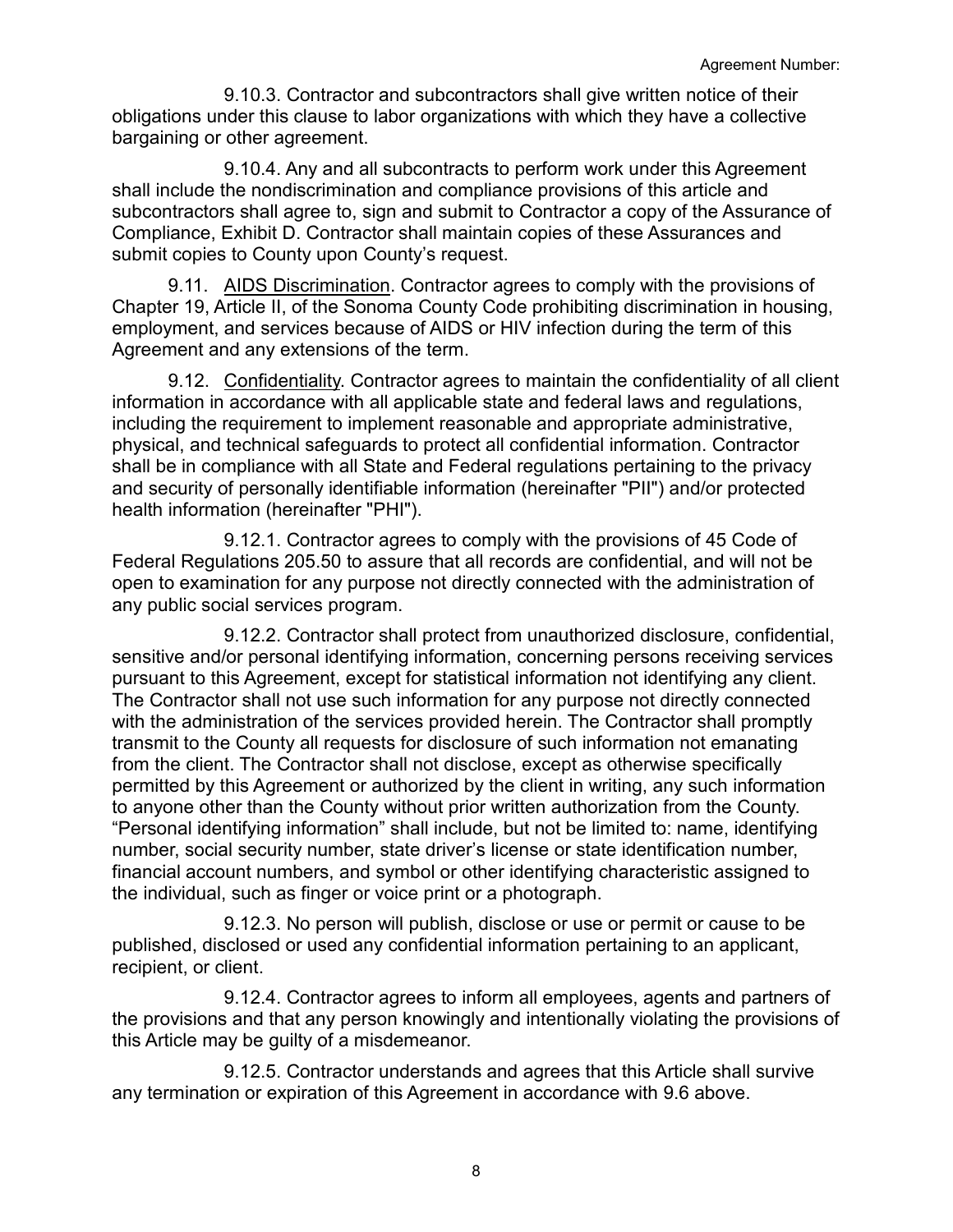9.13. Information Security. In addition to any other provisions of this Agreement, all parties to this Agreement shall be responsible for ensuring that electronic media containing confidential and sensitive client data is protected from unauthorized access. Contractor agrees that any security incidents or breaches of unsecured PHI, PII or other confidential information will be immediately reported to the County.

9.13.1. Contractor shall ensure that all computer workstations, laptops, tablets, smart-phones and other devices used to store and transmit confidential client data and information are: 1) physically located in areas not freely accessible to or in open view of persons not authorized to have access to confidential data and information, 2) protected by unique secure passwords, and 3) configured to automatically lock or timeout after no more than 30 minutes of inactivity. Contractor shall ensure that users of such computing devices log off or lock their device before leaving it unattended or when done with a session.

9.13.2. Contractor shall encrypt all confidential client data, whether for storage or transmission on portable and non-portable computing and storage devices using non-proprietary, secure, generally-available encryption software. Proprietary encryption algorithms will not be acceptable. Such devices shall include, but not be limited to, desktop, laptop or notebook computers, optical or magnetic drives, flash or jump drives, and wireless devices such as cellular phones and other handheld computing devices with data storage capability.

9.13.3. Contractor shall ensure all electronic transmission of confidential client data sent outside a secure private network or secure electronic device via email, either in the body of the email or in an attachment, or sent by other file transfer methods is sent via an encrypted method.

9.13.4. Contractor shall apply security patches and upgrades in a timely manner, and keep virus software up-to-date on all systems on which County data may be stored or accessed.

9.13.5. Contractor shall 1) perform regular backups of automated files and databases, and 2) destroy or wipe all confidential client data from all electronic storage media and devices in a manner that prevents recovery of any and all confidential client data in accordance with Article 9.6 above.

9.13.6. All information security requirements stated herein shall be enforced and implemented immediately upon execution of this agreement, and continue beyond the term of the Agreement in accordance with Article 9.6. above.

9.14. Political and Sectarian Activities. Contractor warrants as follows: (a) it shall comply with requirements that no program under this Agreement shall involve political or lobbying activities; (b) it shall not employ or assign participants in the program to any sectarian facility, except as provided by federal and state law or regulation; (c) it shall not use funds made available under this Agreement for political or lobbying activities.

9.15. Drug-Free Workplace. Contractor will comply with the requirements of the Drug-Free Workplace Act of 1990 and will provide a drug-free workplace by complying with all requirements set forth in the Act.

9.16. Facilities. Contractor warrants that all of the Contractor's facilities: (a) will be adequately supervised, (b) will be maintained in a safe and sanitary condition, (c) will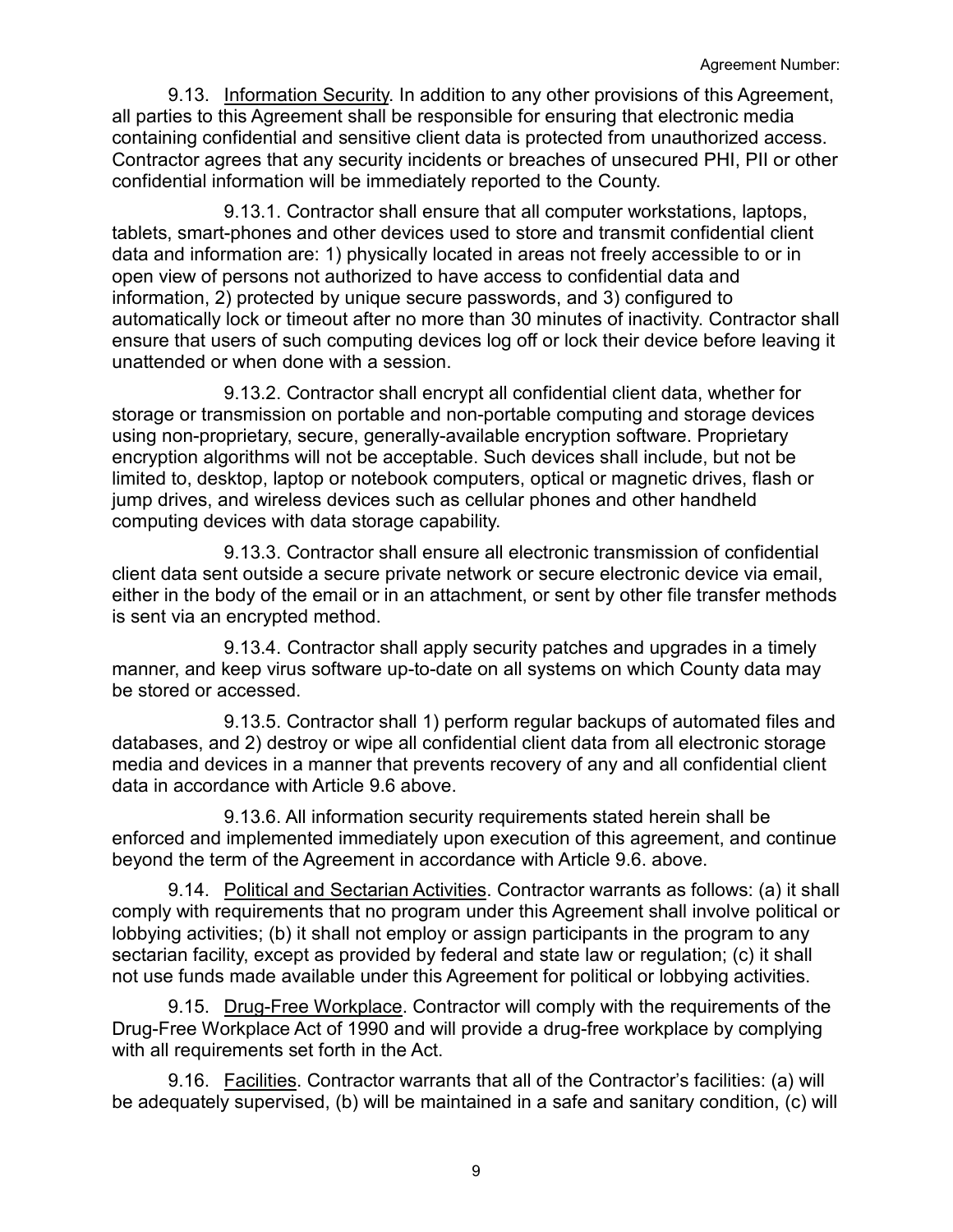be available for monitoring by County and/or state and federal monitors, (d) are accessible to handicapped individuals if appropriate, and (e) are nonsectarian.

9.17. Ownership and Disclosure of Work Product. All reports, original drawings, graphics, plans, studies, and other data or documents ("documents"), in whatever form or format, assembled or prepared by Contractor or Contractor's subcontractors, consultants, and other agents in connection with this Agreement shall be the property of County. County shall be entitled to immediate possession of such documents upon completion of the work pursuant to this Agreement. Upon expiration or termination of this Agreement, Contractor shall promptly deliver to County all such documents, which have not already been provided to County in such form or format, as County deems appropriate. Such documents shall be and will remain the property of County without restriction or limitation. Contractor may retain copies of the above- described documents but agrees not to disclose or discuss any information gathered, discovered, or generated in any way through this Agreement without the express written permission of County.

9.18. Authority. The undersigned hereby represents and warrants that he or she has authority to execute and deliver this Agreement on behalf of Contractor.

# 10. Demand for Assurance.

Each party to this Agreement undertakes the obligation that the other's expectation of receiving due performance will not be impaired. When reasonable grounds for insecurity arise with respect to the performance of either party, the other may in writing demand adequate assurance of due performance and until such assurance is received may, if commercially reasonable, suspend any performance for which the agreed return has not been received. "Commercially reasonable" includes not only the conduct of a party with respect to performance under this Agreement, but also conduct with respect to other agreements with parties to this Agreement or others. After receipt of a justified demand, failure to provide within a reasonable time, but not exceeding thirty (30) days, such assurance of due performance as is adequate under the circumstances of the particular case is a repudiation of this Agreement. Acceptance of any improper delivery, service, or payment does not prejudice the aggrieved party's right to demand adequate assurance of future performance. Nothing in this Article limits County's right to terminate this Agreement pursuant to Article 4.

11. Assignment and Delegation.

Neither party hereto shall assign, delegate, sublet, or transfer any interest in or duty under this Agreement without the prior written consent of the other, and no such transfer shall be of any force or effect whatsoever unless and until the other party shall have so consented.

12. Method and Place of Giving Notice.

All notices shall be made in writing and shall be given by personal delivery or by U.S. Mail. Notices shall be addressed as follows:

TO COUNTY: County of Sonoma, Human Services Department Contracts Unit (contracts@schsd.org) 3600 Westwind Boulevard Santa Rosa, CA 95403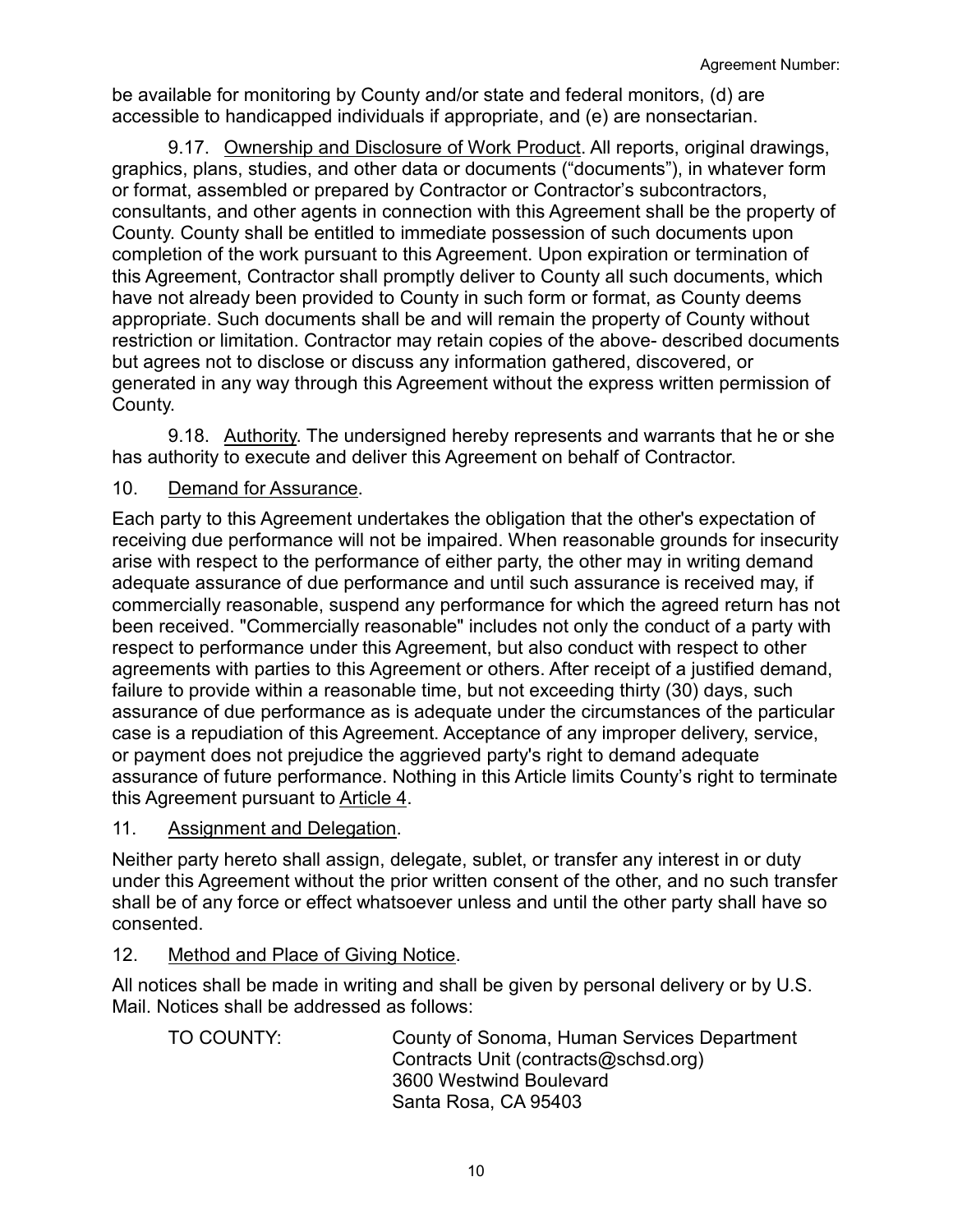#### TO CONTRACTOR: Subrecipient Name

**Address** City, State, Zip

When a notice is given by a generally recognized overnight courier service, the notice shall be deemed received on the next business day. When a copy of a notice or payment is sent by facsimile or email, the notice shall be deemed received upon transmission as long as (1) the original copy of the notice is promptly deposited in the U.S. mail and postmarked on the date of the facsimile or email, (2) the sender has a written confirmation of the facsimile transmission or email, and (3) the facsimile or email is transmitted before 5 p.m. (recipient's time). In all other instances, notices shall be effective upon receipt by the recipient. Changes may be made in the names and addresses of the person to whom notices are to be given by giving notice pursuant to this paragraph.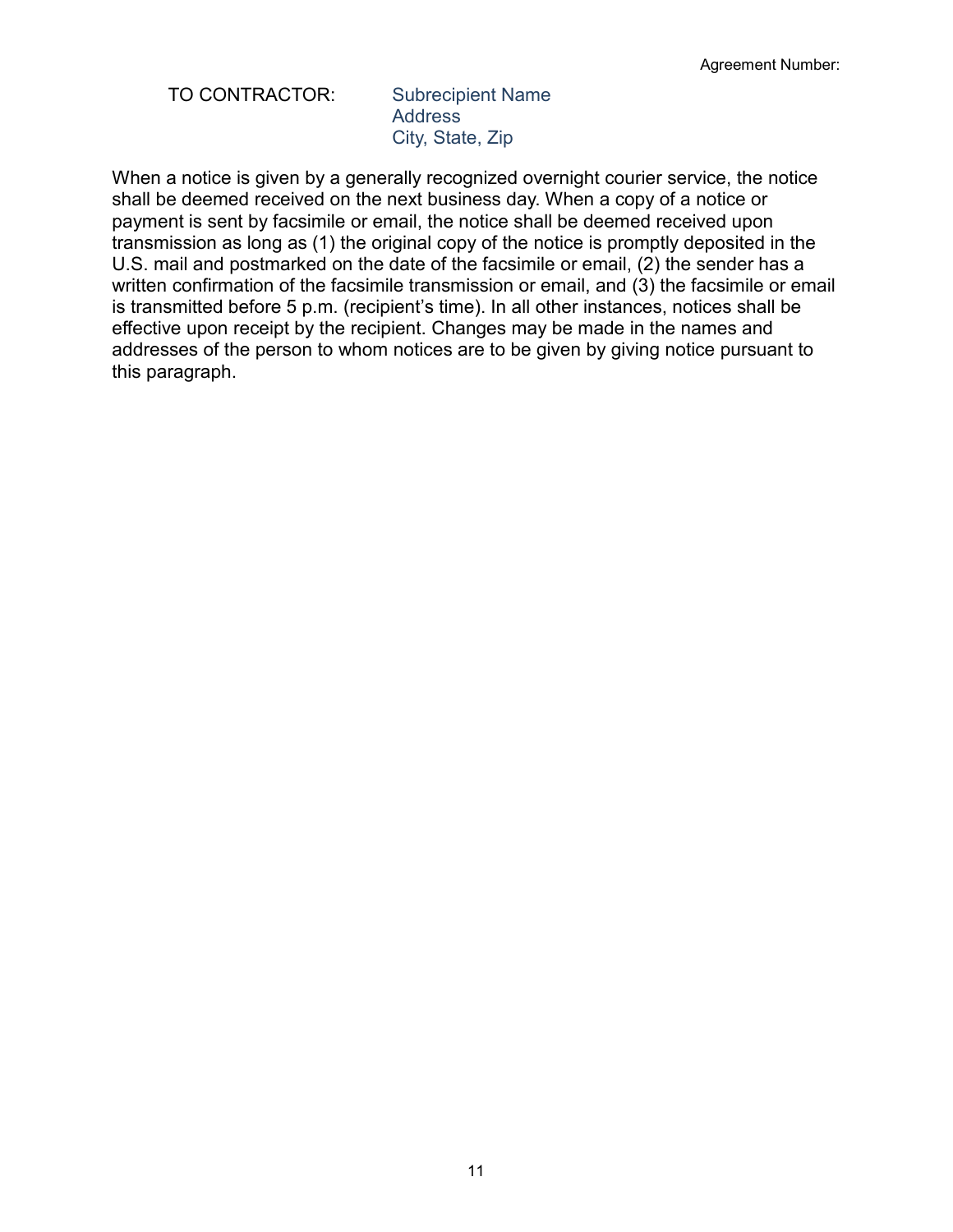#### 13. Miscellaneous Provisions.

13.1. No Waiver of Breach. The waiver by County of any breach of any term or promise contained in this Agreement shall not be deemed to be a waiver of such term or provision or any subsequent breach of the same or any other term or promise contained in this Agreement.

13.2. Construction. To the fullest extent allowed by law, the provisions of this Agreement shall be construed and given effect in a manner that avoids any violation of statute, ordinance, regulation, or law. The parties covenant and agree that in the event that any provision of this Agreement is held by a court of competent jurisdiction to be invalid, void, or unenforceable, the remainder of the provisions hereof shall remain in full force and effect and shall in no way be affected, impaired, or invalidated thereby. Contractor and County acknowledge that they have each contributed to the making of this Agreement and that, in the event of a dispute over the interpretation of this Agreement, the language of the Agreement will not be construed against one party in favor of the other. Contractor and County acknowledge that they have each had an adequate opportunity to consult with counsel in the negotiation and preparation of this Agreement.

13.3. Consent. Wherever in this Agreement the consent or approval of one party is required to an act of the other party, such consent or approval shall not be unreasonably withheld or delayed.

13.4. No Third Party Beneficiaries. Nothing contained in this Agreement shall be construed to create and the parties do not intend to create any rights in third parties.

13.5. Applicable Law and Forum. This Agreement shall be construed and interpreted according to the substantive law of California, regardless of the law of conflicts to the contrary in any jurisdiction. Any action to enforce the terms of this Agreement or for the breach thereof shall be brought and tried in Santa Rosa or the forum nearest to the city of Santa Rosa, in the County of Sonoma.

13.6. Captions. The captions in this Agreement are solely for convenience of reference. They are not a part of this Agreement and shall have no effect on its construction or interpretation.

13.7. Merger. This writing is intended both as the final expression of the Agreement between the parties hereto with respect to the included terms and as a complete and exclusive statement of the terms of the Agreement, pursuant to Code of Civil Procedure Section 1856. No modification of this Agreement shall be effective unless and until such modification is evidenced by a writing signed by both parties.

13.8. Survival of Terms. All express representations, waivers, indemnifications, and limitations of liability included in this Agreement will survive its completion or termination for any reason.

13.9. Counterparts and Electronic Copies. The parties agree that, where applicable, this Agreement may be executed in counterparts, together which when executed by the requisite parties shall be deemed to be a complete original agreement. In the event that any handwritten signature is delivered by facsimile transmission ("Fax") or by electronic mail ("email") delivery of a portable document format ("pdf") data file, such signature shall create a valid and binding obligation of the party executing (or on whose behalf such signature is executed) with the same force and effect as if such Fax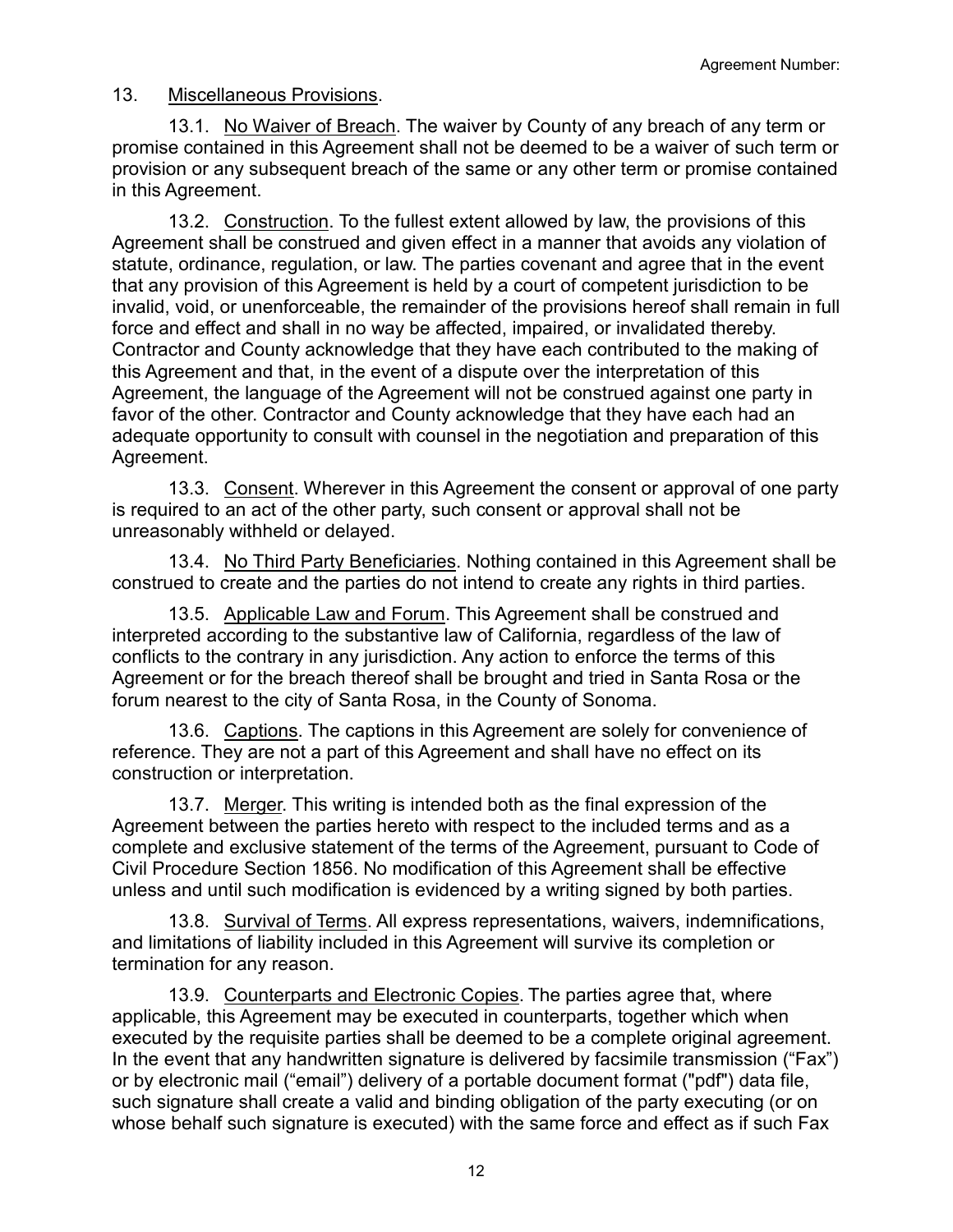or pdf signature page were an original thereof. An electronic copy, including Fax copy, email, or scanned copy of the executed Agreement or counterpart, shall be deemed, and shall have the same legal force and effect as, an original document.

13.10. Time of Essence. Time is and shall be of the essence of this Agreement and every provision hereof.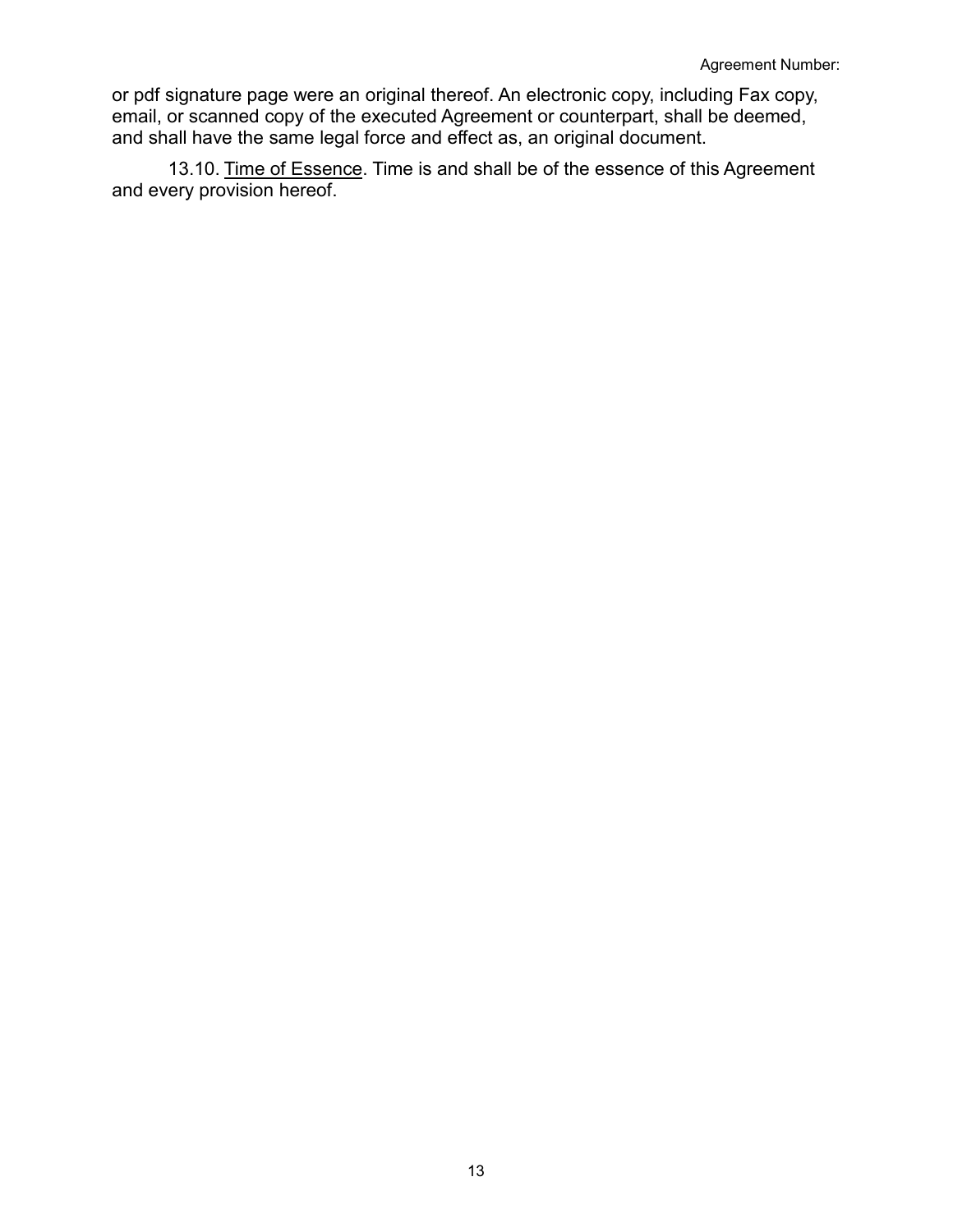IN WITNESS WHEREOF, the parties hereto have executed this Agreement as of the Effective Date.

| <b>CONTRACTOR</b><br><b>Subrecipient Name</b> |                                          |                          | <b>COUNTY OF SONOMA</b>        |                                                                                                    |
|-----------------------------------------------|------------------------------------------|--------------------------|--------------------------------|----------------------------------------------------------------------------------------------------|
| By:<br>Name:<br>Title:                        | <b>Name</b><br><b>Executive Director</b> |                          | By:<br>Name:<br>Title:         | Angela Struckmann<br>Director, Human Services<br>Department                                        |
| Date:                                         |                                          |                          | Date:                          |                                                                                                    |
|                                               |                                          |                          | <b>COUNTY</b>                  | APPROVED AS TO SUBSTANCE FOR                                                                       |
|                                               |                                          |                          | By:<br>Name:<br>Title:         | <b>Oscar Chavez</b><br>Assistant Director, Human<br><b>Services Department</b>                     |
|                                               |                                          | L<br>-1                  | <b>REVIEW</b>                  | <b>EXEMPT FROM COUNTY COUNSEL</b>                                                                  |
|                                               |                                          |                          | APPROVED AS TO FORM FOR COUNTY |                                                                                                    |
|                                               |                                          |                          | By:                            | <b>County Counsel</b>                                                                              |
|                                               |                                          | $\mathbf{1}$             | <b>WITH COUNTY</b>             | CERTIFICATES OF INSURANCE ON FILE                                                                  |
|                                               |                                          | $\Gamma$<br>$\mathbf{1}$ |                                | <b>INSURANCE REQUIREMENT CHANGES</b><br>APPROVED, WAIVED, OR EXEMPTED BY<br><b>RISK MANAGEMENT</b> |
|                                               |                                          |                          | By:                            |                                                                                                    |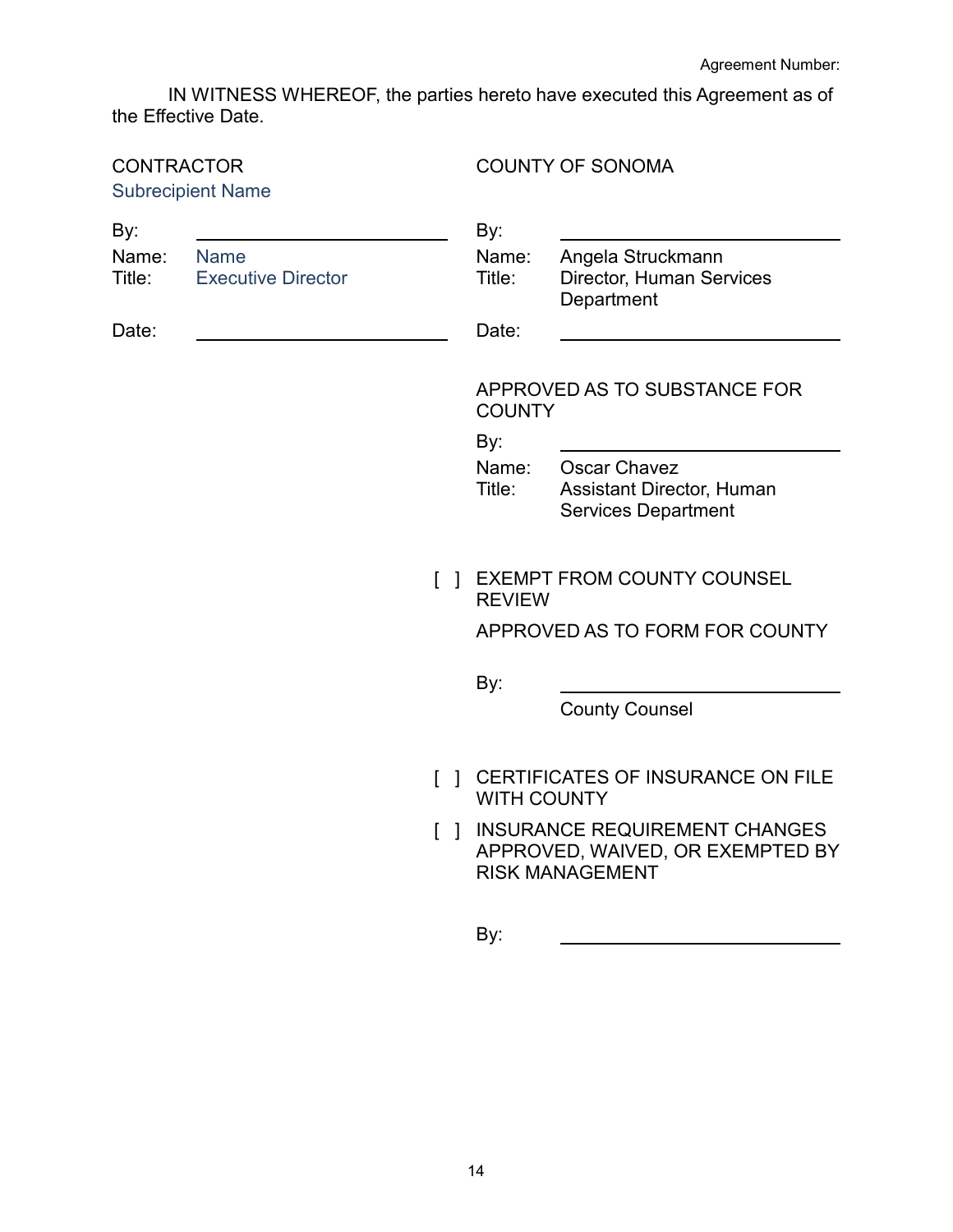#### **Exhibit A:** Scope of Subrecipient Work

*County is allocating funds for Contractor to implement and carry out, on County's behalf, the [scope], an eligible program/project under the subject ARPA funding. Contractor will administer all tasks in connection with the aforesaid program/project, including further programmatic decision-making and determining eligibility for receipt of funds as appropriate, in compliance with all applicable Federal, state, and local rules and regulations governing these funds, and in a manner satisfactory to County.*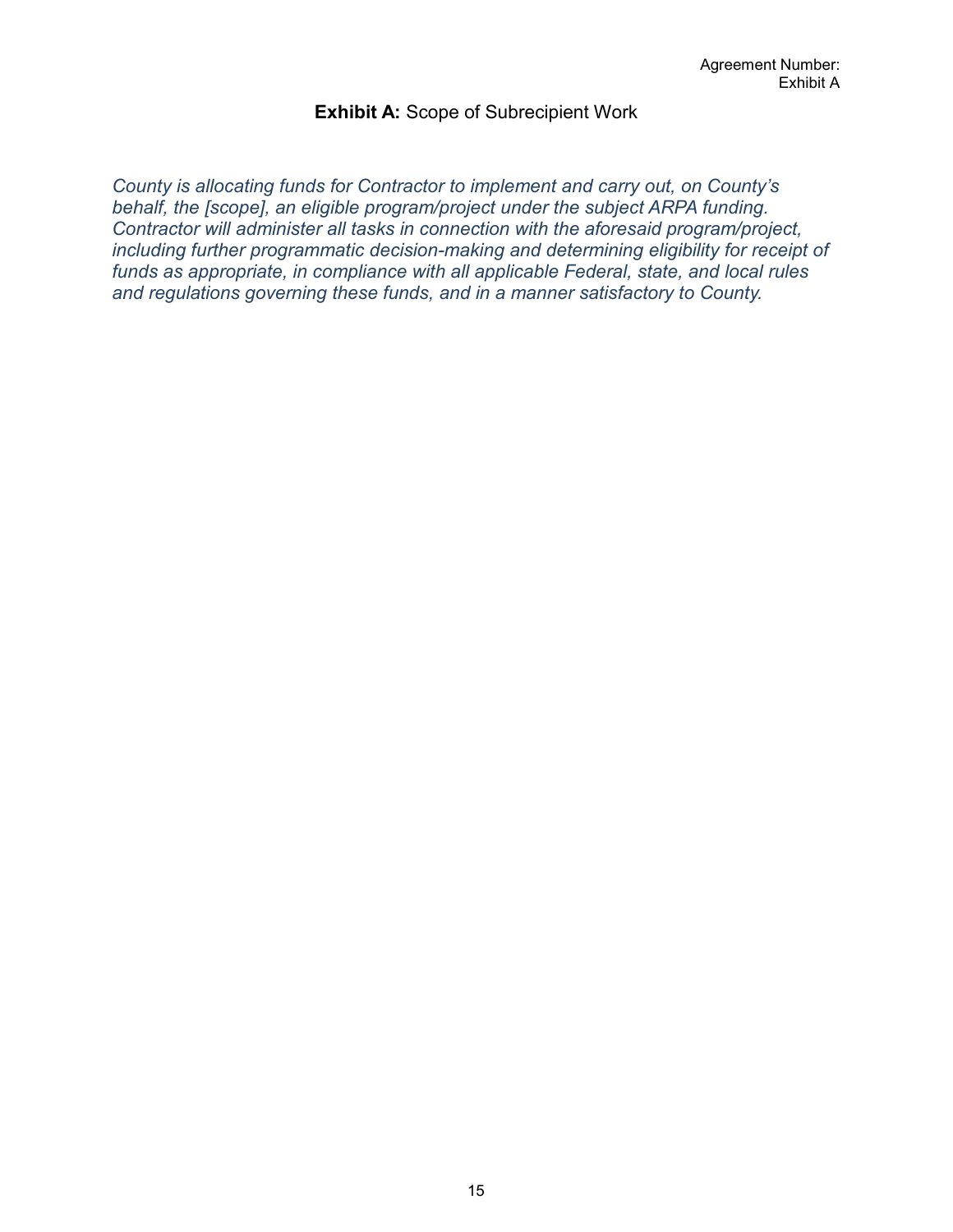# **EXHIBIT B:** Fiscal Provisions / Budget

### 1. Sub-Recipient.

All or part of this Agreement will be paid with Federal awards. Contractor is designated as a Sub-recipient and the federal funds received under this agreement are designated as a subaward of the Coronavirus State and Local Fiscal Recovery Funds (CSLFRF). Federally awarded funds must be used in accordance with Federal statutes, regulations and the terms and conditions of the Federal award.

#### 2. Fiscal Responsibilities

In consideration of the obligations to be performed by Contractor herein, Contractor shall be reimbursed for its actual costs, in accordance with the agreed upon budget included herein by reference. Notwithstanding the foregoing, the total amount to be paid to Contractor under the terms of this Agreement shall in no case exceed the amount stated in Article 2 of this agreement.

2.1. Claiming and Documentation. Contractor shall receive reimbursement for its actual costs by submitting an invoice for reimbursement by the fifteenth (15th) day of the following month for all services provided to County's clients in the previous month. All costs reported by Contractor shall be supported by appropriate accounting documentation. The documentation shall establish that County is charged a fair and equitable portion of any indirect or shared costs attributable to services performed under this Agreement. Invoices will include Contractor name, address, phone number and shall be submitted via the County's OpenGov system according to County instructions.

2.2. Accrual Reporting. Contractor will report accrued expenditures for each quarter in order that County can comply with quarterly reporting requirements.

2.3. Allowable Costs. No amount or rate negotiated and included in the Contractor's program budget summary or budget backup shall be considered to be an allowable cost in and of itself; such amounts or rates are subject to final approval upon presentation of documentation establishing that actual costs were incurred and are allowable in accordance with Code of Federal Regulations Title 2 CFR Sections 200.420-475.

2.4. No Supplantation. Contractor must not claim reimbursement under this Agreement for expenditures reimbursed or financed by any other federal, state or local government source. No supplantation of program financing by Contractor is contemplated or allowed.

2.5. Financial Records. Contractor understands and accepts its obligation to establish and maintain financial records of all program expenditures.

2.6. Procurement. No procurement is authorized which is not specifically identified and approved herein. Procurement of all services, supplies, and equipment by purchase, lease or rental shall be performed in conformance with Code of Federal Regulations 2 CFR 200.318-327, General Procurement Standards. For purposes of this Agreement, procurement shall mean purchase, lease or rental of any item or services with a single value exceeding \$5,000.

2.7. Funding Contingency. Notwithstanding anything contained in the Agreement to the contrary, Contractor acknowledges that any payments to be made to it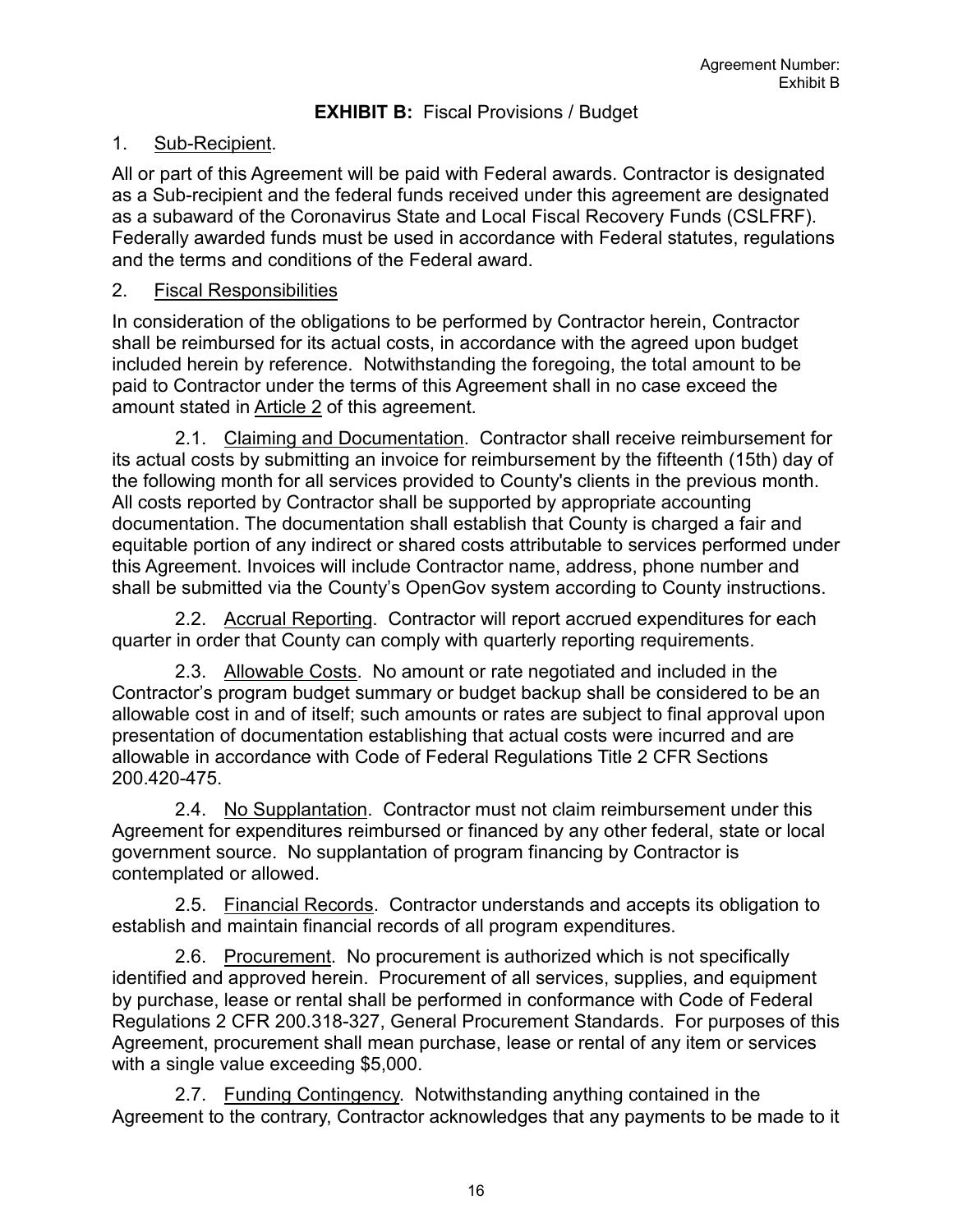as provided herein shall be expressly contingent upon the receipt of sufficient funds by County. This contingency is for the express benefit of County and may be waived only by giving express written and executed notice to Contractor.

# 3. Budget Adjustments.

3.1. Request. Request for transfer of funds between line items shall be submitted on a "Budget Modification Form" (Sub-schedule M01) as provided by the County. The Contractor must provide justification and supporting documentation for the requested revision.

3.2. Approval. The County Human Services Director is authorized to approve and execute a "Budget Modification Form", which details the transfer of funds between Budget line items, and to approve such changes without an Amendment to this Agreement so long as they do not result in an increase in County's maximum financial obligation.

3.3. Equipment. Requests to purchase or lease equipment in excess of \$5000 and not included in original budget shall require County approval prior to purchase.

# 4. Advance of Funds and Closeout

4.1. Advance of Funds. Between June 1 and June 10 of each year, Contractor shall request an advance of funds to cover the remaining term of the Agreement. This advance will cover all anticipated expenses for the remaining term of the Agreement, provided that the total payments made hereunder will not exceed the funding amount as set forth in Article 2 of this Agreement. Failure to submit a timely request may result in a loss of funding to Contractor.

4.2. Closeout – Final Cost Report. Within forty-five (45) calendar days after the termination of this Agreement, Contractor shall submit to County a final cost report showing the actual allowable Agreement costs. If the cost report shows that the actual allowable costs for the term of the Agreement exceeded payments, the County will remit the difference to the Contractor provided that the remittance will not cause the total payments made hereunder to exceed the funding amount set forth in Article 2 of this Agreement. Such remittance will be made within thirty (30) days following the submission of Contractor's final cost report. If the cost report shows that the payments exceeded the actual allowable costs for the term of the Agreement, the Contractor shall enclose, with the cost report, funds equal to the difference between payments received and costs incurred.

# 5. Financial Management Systems

5.1. Generally-Accepted Accounting Principles. Contractor shall maintain a financial management system which ensures control over the use of funds received by Contractor in accordance with generally-accepted accounting principles. Contractor must comply with the provisions for cost allocations contained in Federal Office of Management and Budget 2 CFR Part 200, Subpart E. The inability of Contractor to demonstrate compliance will cause a corresponding reduction in reimbursement.

5.2. Separate Account. All funds under this Agreement are not required to be maintained in a separate account, but funds on deposit shall be accounted for separately in accordance with Uniform Administrative Requirements, Cost Principles and Audit Requirements for Federal Awards [2 CFR Part 200].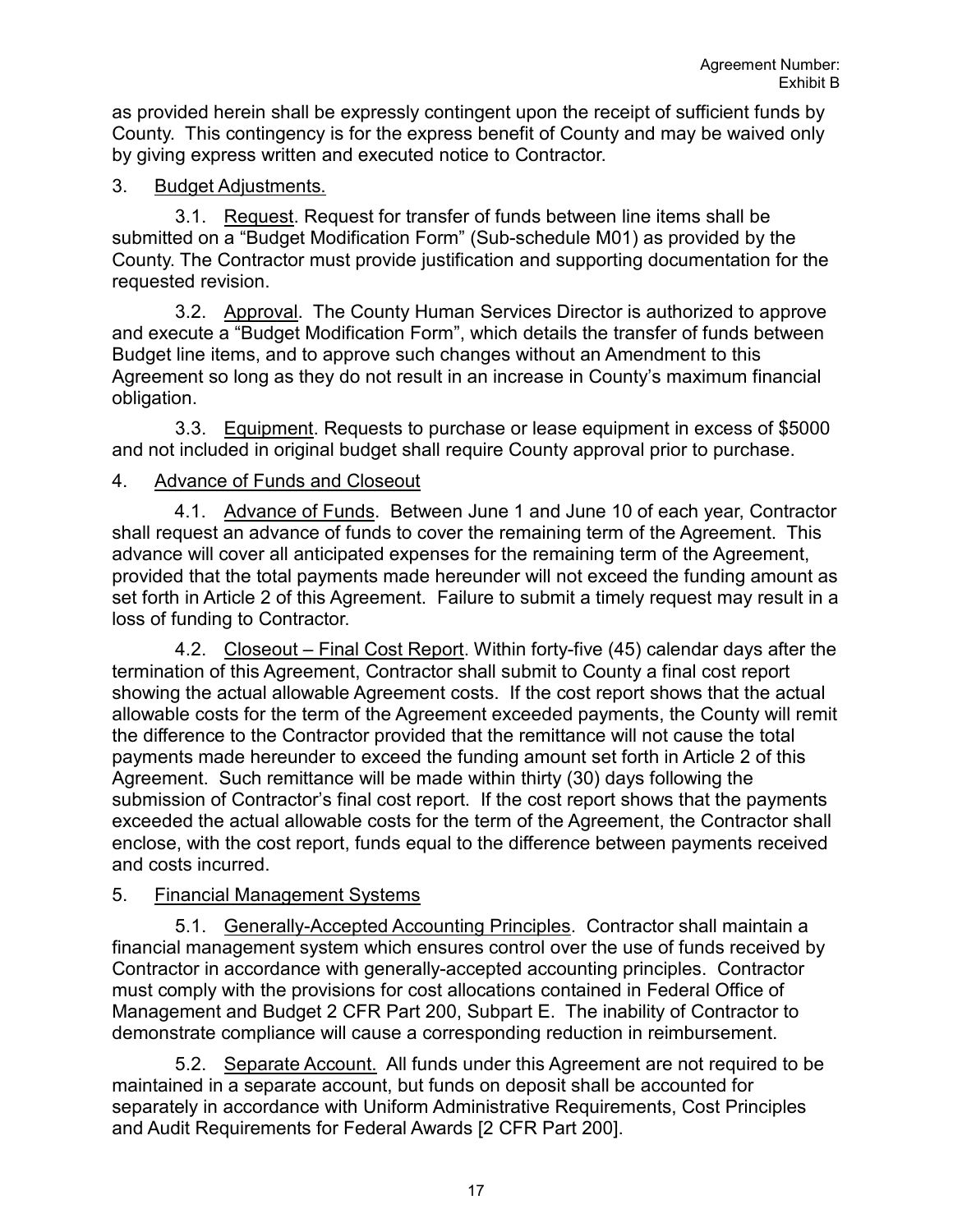5.3. Program Income. Program Income is revenue generated by the Contractor from contract-supported activities. If activities of program participants or of staff funded under this Agreement result in any income to Contractor, that income shall be reported to County for direction as to disposition in accordance with instructions received by County. In the event Contractor receives any compensatory interest or credits and refunds, such as those resulting from workers' compensation dividend checks and annual insurance reductions, for which County has previously reimbursed Contractor, then Contractor shall remit such compensatory credits and refunds to County. Contractor shall comply will all applicable provisions of 2 CFR Part 200.307 pertaining to Program Income.

5.4. Indirect Cost Rate. Contractor is responsible for providing an approved Indirect Cost Rate in accordance with Title 2 CFR Part 200, Subpart E, and in Appendix IV to Part 200 for the Agreement year, when claiming indirect and/or administrative costs under this Agreement.

> 5.4.1. If Contractor does not have an approved indirect cost rate, Contractor must use a de minimis rate of 10% based on the Modified Total Direct Costs (MTDC) as defined in 2 CFR 200.68.

# 6. Audits.

6.1. Contractors who receive federal funding which taken together total over \$750,000 in a single fiscal year are required to have a single agency audit in accordance with 2 CFR Part 200, Subpart F. A copy of this audit must be forwarded to the County by the auditor as soon as it is complete.

6.2. If Contractor expends less than \$750,000 in federal awards in the fiscal year it may not charge the cost of an audit to the federal award.

# 7. Repayment.

7.1. Contractor is responsible for the repayment of all audit exceptions and disallowances taken by County, state, or federal agencies related to activities conducted by Contractor under this Agreement.

7.2. Where unallowable costs have been claimed and reimbursed, they will be refunded to the program that reimbursed the unallowable cost using a cash refund or offset to a subsequent claim.

# 8. Funding.

8.1. All or part of this Agreement will be paid with Federal awards.

8.2. This federal award is not for and no funds shall be used for experimental, research, or development (R&D) purposes, within the meaning of 37 CFR Part 401.

8.3. Federally awarded funds must be used in accordance with Federal statutes and regulations. As a pass-through entity, the County is required to provide certain information regarding Federal award(s) to Contractor as a Sub-recipient. County will provide required information regarding the Federal Award upon receipt of funding documents from the funding source.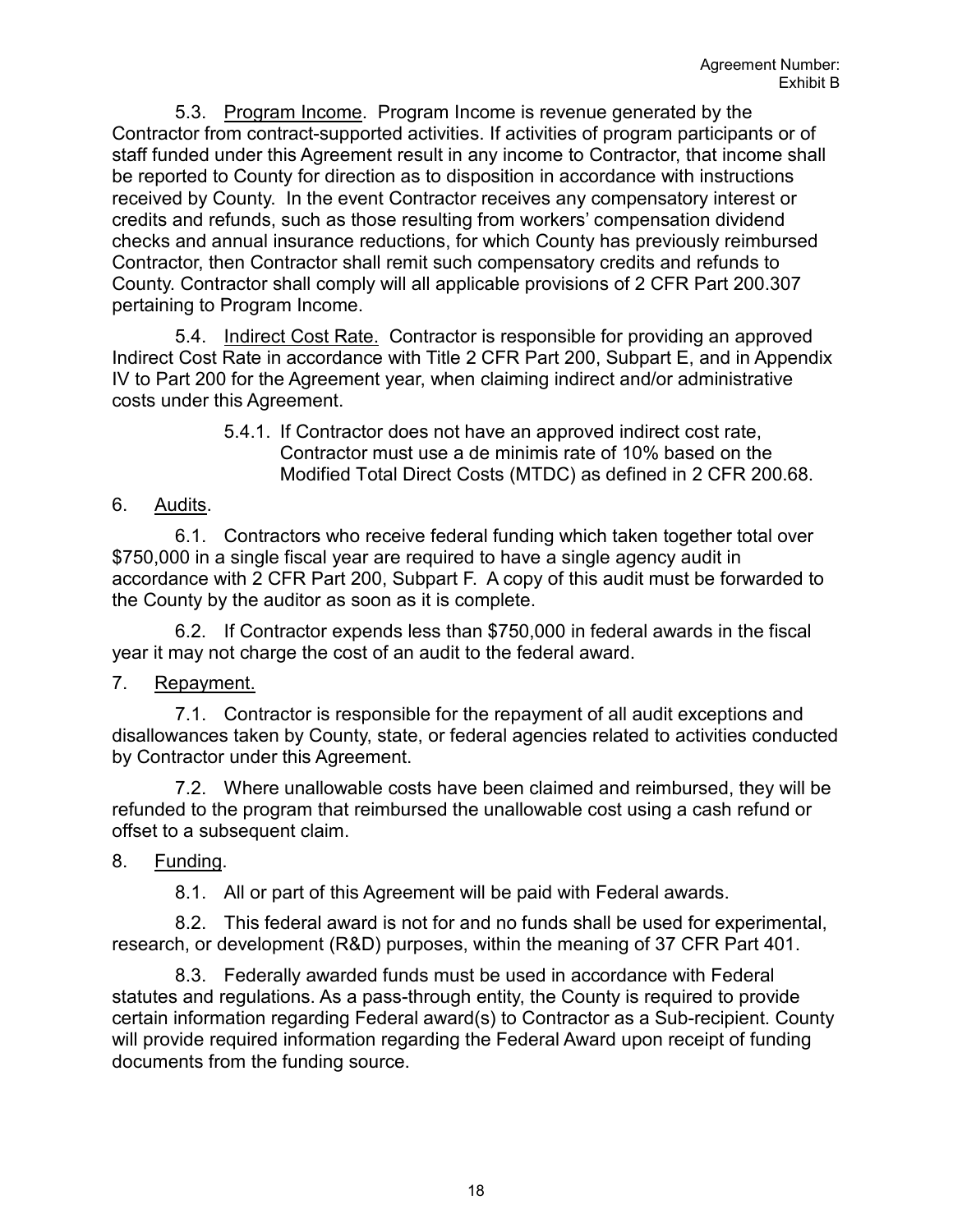| <b>Federal Assistance Listing Title</b>                     | <b>Coronavirus Local Fiscal Recovery Funds</b><br>(CLFRF)                                      |
|-------------------------------------------------------------|------------------------------------------------------------------------------------------------|
| <b>Federal Assistance Listing Number</b>                    | 21.027                                                                                         |
| <b>Award Name</b>                                           | County of Sonoma                                                                               |
| <b>Federal Agency</b>                                       | United States Department of the Treasury                                                       |
| <b>Federal Award Identification</b><br>Number (FAIN)        | SLFRP0246 for as determined by County}                                                         |
| <b>Subrecipient Name</b>                                    | <b>Legal Name</b>                                                                              |
| <b>Subrecipient Unique Entity</b><br>Identifier # or DUNS # | To be provided in RFP proposal                                                                 |
| <b>Indirect Cost Rate</b>                                   | Indirect costs (as defined by federal law and<br>regulation) shall be paid at the rate of [x]. |

# Federal Award Identification Details

# 9. Budget.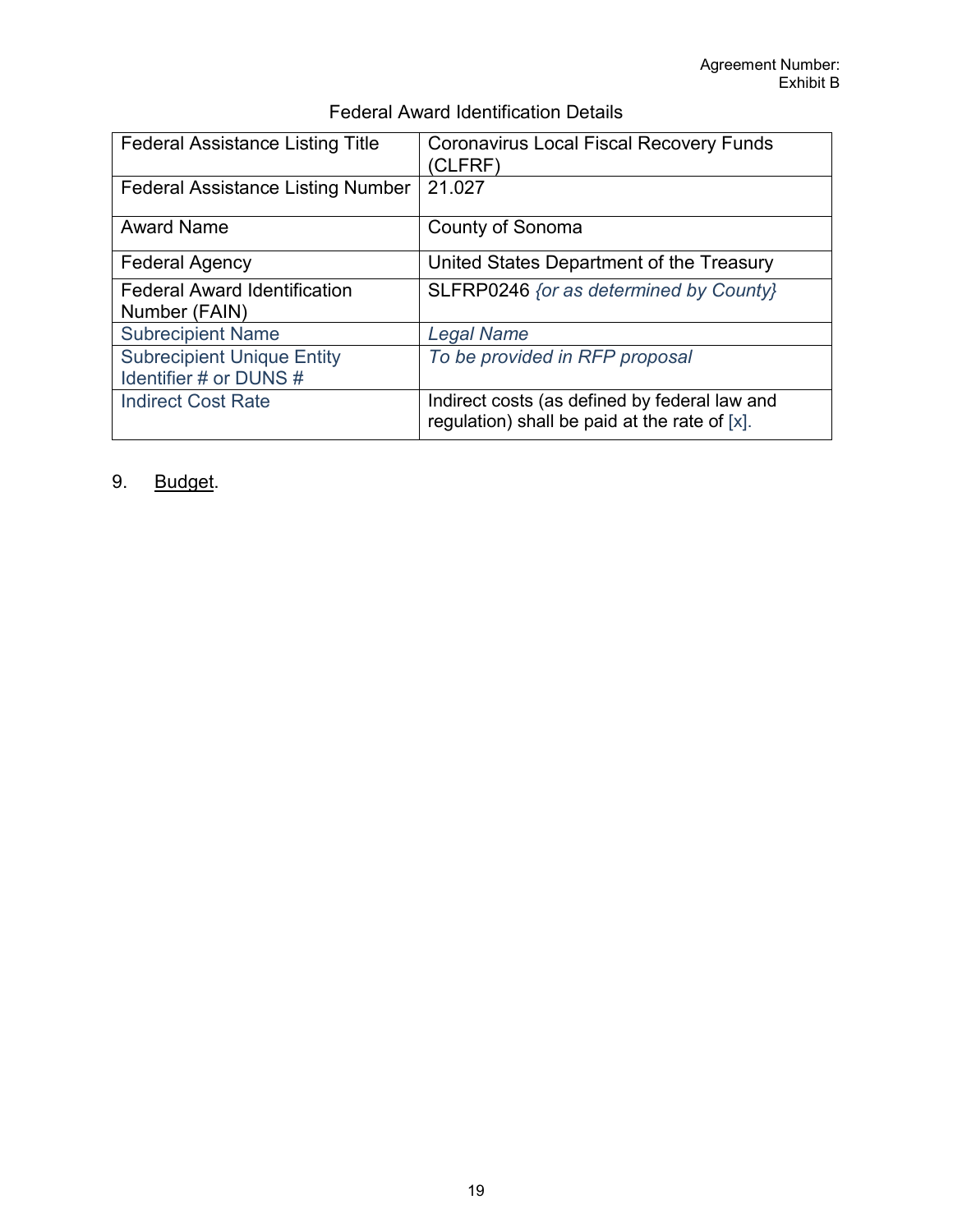# **Exhibit C:** Insurance Requirements

With respect to performance of work under this Agreement, Contractor shall maintain and shall require all of its subcontractors, consultants, and other agents to maintain insurance as described below unless such insurance has been expressly waived by the attachment of a *Waiver of Insurance Requirements*. Any requirement for insurance to be maintained after completion of the work shall survive this Agreement.

County reserves the right to review any and all of the required insurance policies and/or endorsements, but has no obligation to do so. Failure to demand evidence of full compliance with the insurance requirements set forth in this Agreement or failure to identify any insurance deficiency shall not relieve Contractor from, nor be construed or deemed a waiver of, its obligation to maintain the required insurance at all times during the performance of this Agreement.

### **1. Workers Compensation and Employers Liability Insurance**

- a. Required if Contractor has employees as defined by the Labor Code of the State of California.
- b. Workers Compensation insurance with statutory limits as required by the Labor Code of the State of California.
- c. Employers Liability with minimum limits of \$1,000,000 per Accident; \$1,000,000 Disease per employee; \$1,000,000 Disease per policy.
- d. *Required Evidence of Insurance*: Certificate of Insurance.

If Contractor currently has no employees as defined by the Labor Code of the State of California, Contractor agrees to obtain the above-specified Workers Compensation and Employers Liability insurance should employees be engaged during the term of this Agreement or any extensions of the term.

# **2. General Liability Insurance**

- a. Commercial General Liability Insurance on a standard occurrence form, no less broad than Insurance Services Office (ISO) form CG 00 01.
- b. Minimum Limits: \$1,000,000 per Occurrence; \$2,000,000 General Aggregate; \$2,000,000 Products/Completed Operations Aggregate. The required limits may be provided by a combination of General Liability Insurance and Commercial Excess or Commercial Umbrella Liability Insurance. If Contractor maintains higher limits than the specified minimum limits, County requires and shall be entitled to coverage for the higher limits maintained by Contractor.
- c. Any deductible or self-insured retention shall be shown on the Certificate of Insurance. If the deductible or self-insured retention exceeds \$25,000 it must be approved in advance by County. Contractor is responsible for any deductible or self-insured retention and shall fund it upon County's written request, regardless of whether Contractor has a claim against the insurance or is named as a party in any action involving the County.
- d. The County of Sonoma its Officers, Agents and Employees shall be endorsed as additional insureds for liability arising out of operations by or on behalf of the Contractor in the performance of this Agreement.
- e. The insurance provided to the additional insureds shall be primary to, and noncontributory with, any insurance or self-insurance program maintained by them.
- f. The policy definition of "insured contract" shall include assumptions of liability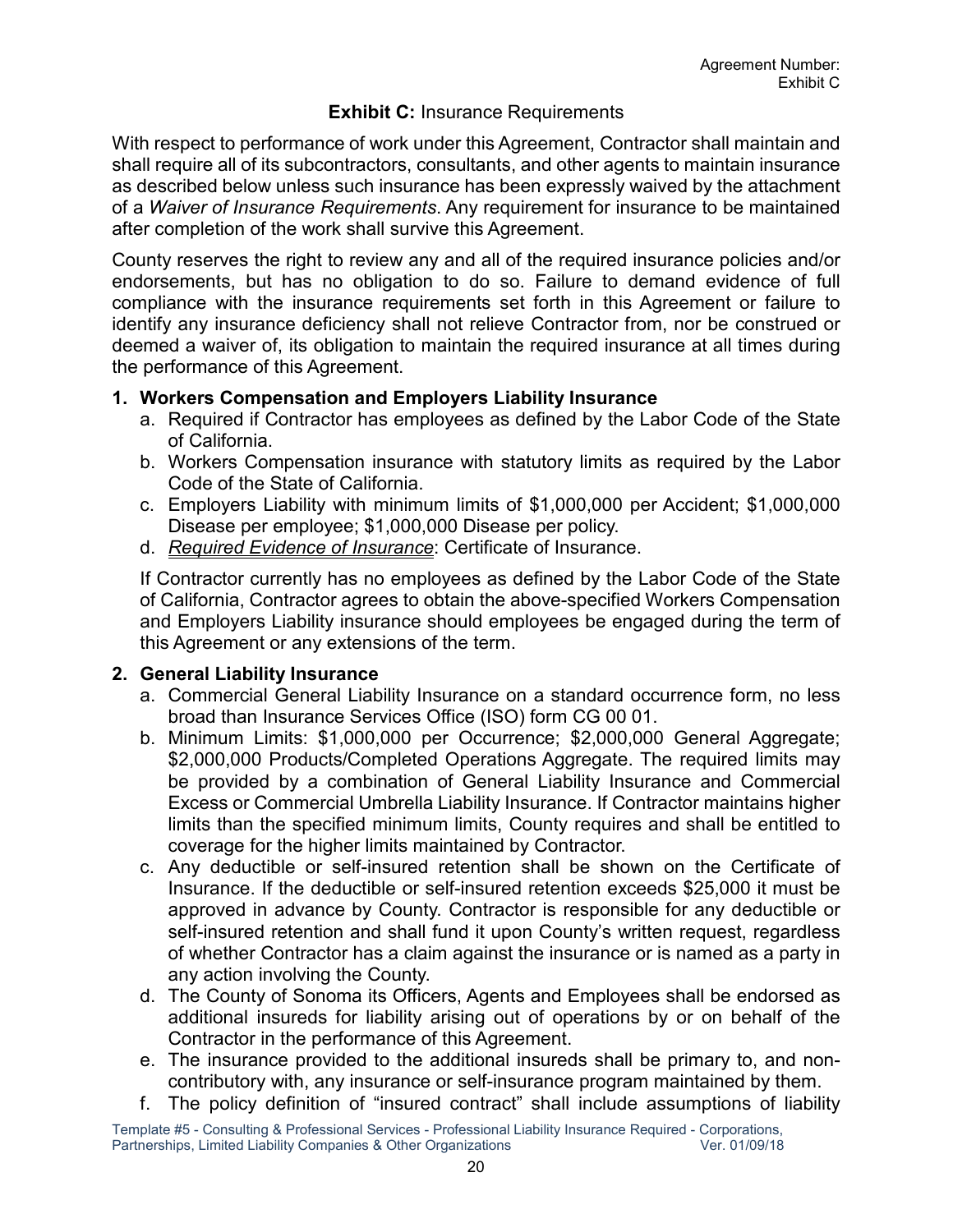arising out of both ongoing operations and the products-completed operations hazard (broad form contractual liability coverage including the "f" definition of insured contract in ISO form CG 00 01, or equivalent).

- g. The policy shall cover inter-insured suits between the additional insureds and Contractor and include a "separation of insureds" or "severability" clause which treats each insured separately.
- h. *Required Evidence of Insurance:*
	- **i.** Copy of the additional insured endorsement or policy language granting additional insured status; and
	- **ii.** Certificate of Insurance.

# **3. Automobile Liability Insurance**

- a. Minimum Limit: \$1,000,000 combined single limit per accident. The required limits may be provided by a combination of Automobile Liability Insurance and Commercial Excess or Commercial Umbrella Liability Insurance.
- b. Insurance shall cover all owned autos. If Contractor currently owns no autos, Contractor agrees to obtain such insurance should any autos be acquired during the term of this Agreement or any extensions of the term.
- c. Insurance shall cover hired and non-owned autos.
- d. *Required Evidence of Insurance*: Certificate of Insurance.

# **4. Professional Liability/Errors and Omissions Insurance**

- a. Minimum Limits: \$1,000,000 per claim or per occurrence; \$1,000,000 annual aggregate.
- b. Any deductible or self-insured retention shall be shown on the Certificate of Insurance. If the deductible or self-insured retention exceeds \$25,000 it must be approved in advance by County.
- c. If Contractor's services include: (1) programming, customization, or maintenance of software: or (2) access to individuals' private, personally identifiable information, the insurance shall cover:
	- **i.** Breach of privacy; breach of data; programming errors, failure of work to meet contracted standards, and unauthorized access; and
	- **ii.** Claims against Contractor arising from the negligence of Contractor, Contractor's employees and Contractor's subcontractors.
- d. If the insurance is on a Claims-Made basis, the retroactive date shall be no later than the commencement of the work.
- e. Coverage applicable to the work performed under this Agreement shall be continued for two (2) years after completion of the work. Such continuation coverage may be provided by one of the following: (1) renewal of the existing policy; (2) an extended reporting period endorsement; or (3) replacement insurance with a retroactive date no later than the commencement of the work under this Agreement.
- f. *Required Evidence of Insurance*: Certificate of Insurance specifying the limits and the claims-made retroactive date.

# **5. Standards for Insurance Companies**

Insurers, other than the California State Compensation Insurance Fund, shall have an A.M. Best's rating of at least A:VII.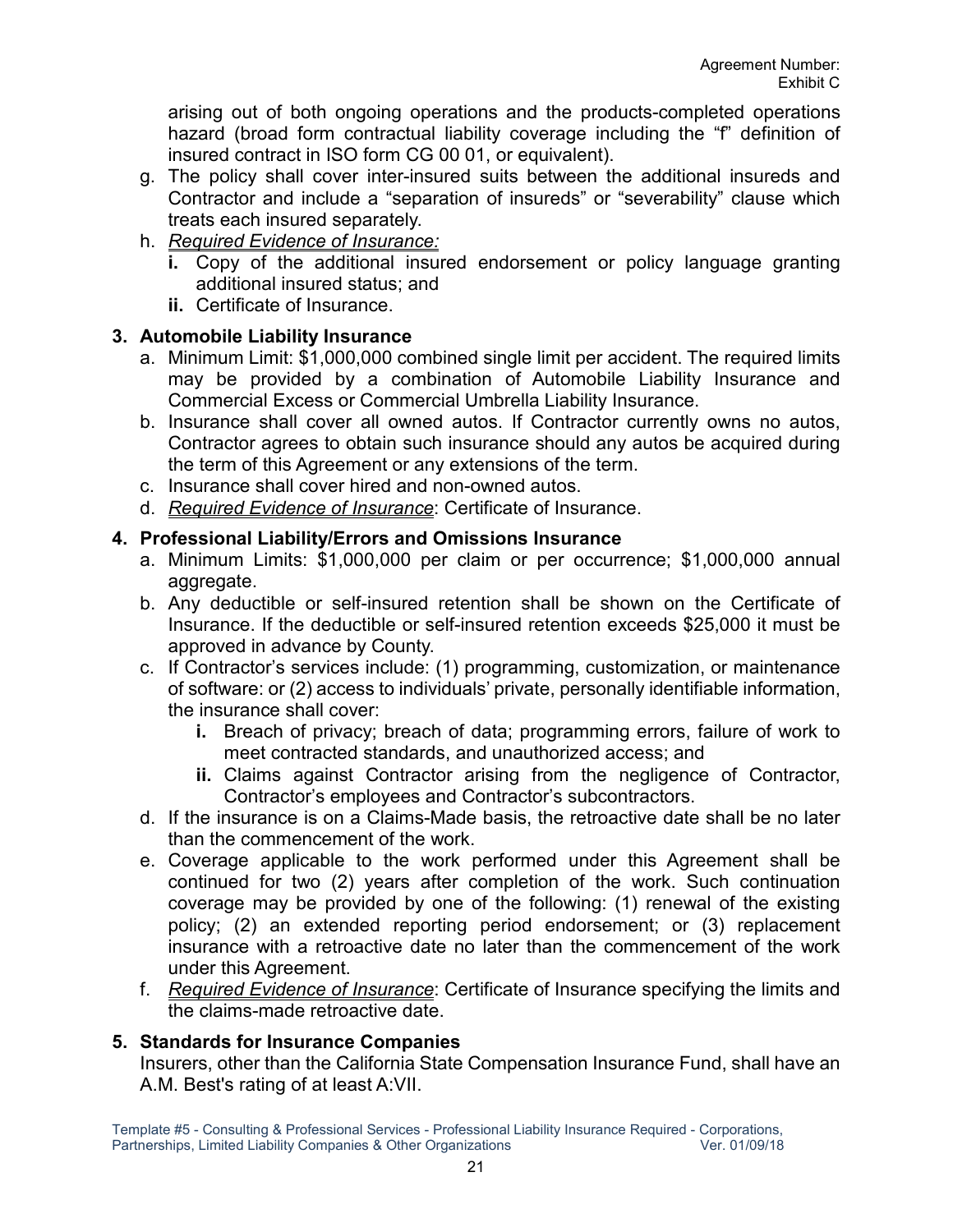### **6. Documentation**

- a. All required Evidence of Insurance shall be submitted prior to the execution of this Agreement. Contractor agrees to maintain current Evidence of Insurance on file with County for the entire term of this Agreement and any additional periods if specified in Sections 1 – 4 above.
- b. The name and address for Additional Insured endorsements and Certificates of Insurance is:

The County of Sonoma, its Officers, Agents and Employees Contracts Unit 3600 Westwind Boulevard Santa Rosa, CA 95403

Or pdf to: [contracts@schsd.org](mailto:contracts@schsd.org)

- c. Required Evidence of Insurance shall be submitted for any renewal or replacement of a policy that already exists, at least ten (10) days before expiration or other termination of the existing policy.
- d. Contractor shall provide immediate written notice if: (1) any of the required insurance policies is terminated; (2) the limits of any of the required policies are reduced; or (3) the deductible or self-insured retention is increased.
- e. Upon written request, certified copies of required insurance policies must be provided within thirty (30) days.

#### **7. Policy Obligations**

Contractor's indemnity and other obligations shall not be limited by the foregoing insurance requirements.

#### **8. Material Breach**

If Contractor fails to maintain insurance which is required pursuant to this Agreement, it shall be deemed a material breach of this Agreement. County, at its sole option, may terminate this Agreement and obtain damages from Contractor resulting from said breach. Alternatively, County may purchase the required insurance, and without further notice to Contractor, County may deduct from sums due to Contractor any premium costs advanced by County for such insurance. These remedies shall be in addition to any other remedies available to County.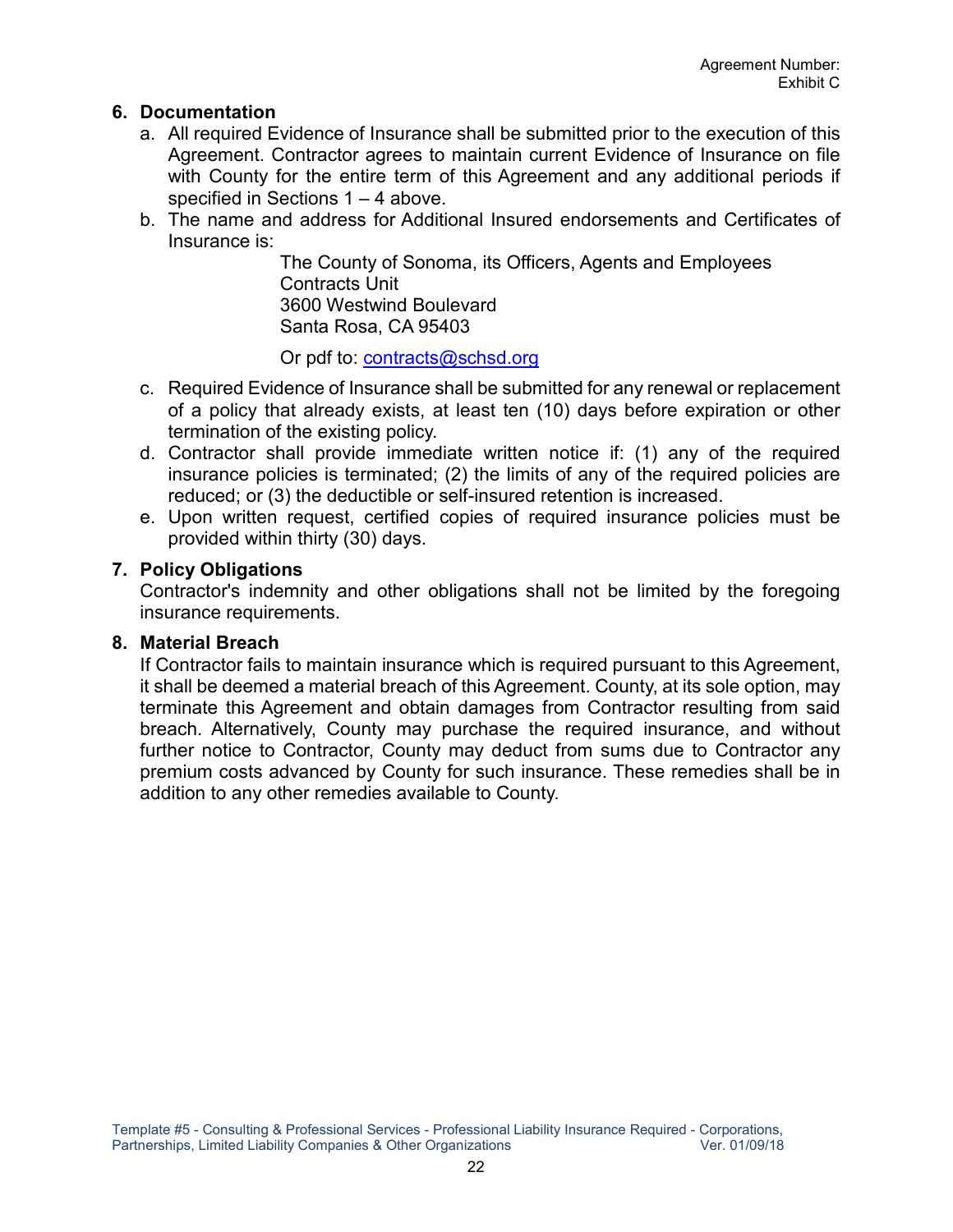# **Exhibit D: Assurances of Compliance**

#### ASSURANCES OF COMPLIANCE WITH TITLE VI OF THE CIVIL RIGHTS ACT OF 1964

As a condition of receipt of federal financial assistance from the Department of the Treasury, the Contractor named below (hereinafter referred to as the "Contractor") provides the assurances stated herein. The federal financial assistance may include federal grants, loans and contracts to provide assistance to the County's beneficiaries.

The assurances apply to all federal financial assistance from or funds made available through the Department of the Treasury, including any assistance that the Contractor may request in the future.

The Civil Rights Restoration Act of 1987 provides that the provisions of the assurances apply to all of the operations of the Contractor's program(s) and activity(ies), so long as any portion of the Contractor's program(s) or activity(ies) is federally assisted in the manner prescribed above.

- 1. Contractor ensures its current and future compliance with Title VI of the Civil Rights Act of 1964, as amended, which prohibits exclusion from participation, denial of the benefits of, or subjection to discrimination under programs and activities receiving federal financial assistance, of any person in the United States on the ground of race, color, or national origin (42 U.S.C. § 2000d et seq.), as implemented by the Department of the Treasury Title VI regulations at 31 CFR Part 22 and other pertinent executive orders such as Executive Order 13166, directives, circulars, policies, memoranda, and/or guidance documents.
- 2. Contractor acknowledges that Executive Order 13166, "Improving Access to Services for Persons with Limited English Proficiency," seeks to improve access to federally assisted programs and activities for individuals who, because of national origin, have Limited English proficiency (LEP). Contractor understands that denying a person access to its programs, services, and activities because of LEP is a form of national origin discrimination prohibited under Title VI of the Civil Rights Act of 1964 and the Department of the Treasury's implementing regulations. Accordingly, Contractor shall initiate reasonable steps, or comply with the Department of the Treasury's directives, to ensure that LEP persons have meaningful access to its programs, services, and activities. Contractor understands and agrees that meaningful access may entail providing language assistance services, including oral interpretation and written translation where necessary, to ensure effective communication in the Contractor's programs, services, and activities.
- 3. Contractor agrees to consider the need for language services for LEP persons when Contractor develops applicable budgets and conducts programs, services, and activities. As a resource, the Department of the Treasury has published its LEP guidance at 70 FR 6067. For more information on taking reasonable steps to provide meaningful access for LEP persons, please visit [http://www.lep.gov.](http://www.lep.gov/)
- 4. Contractor acknowledges and agrees that compliance with the assurances constitutes a condition of continued receipt of federal financial assistance and is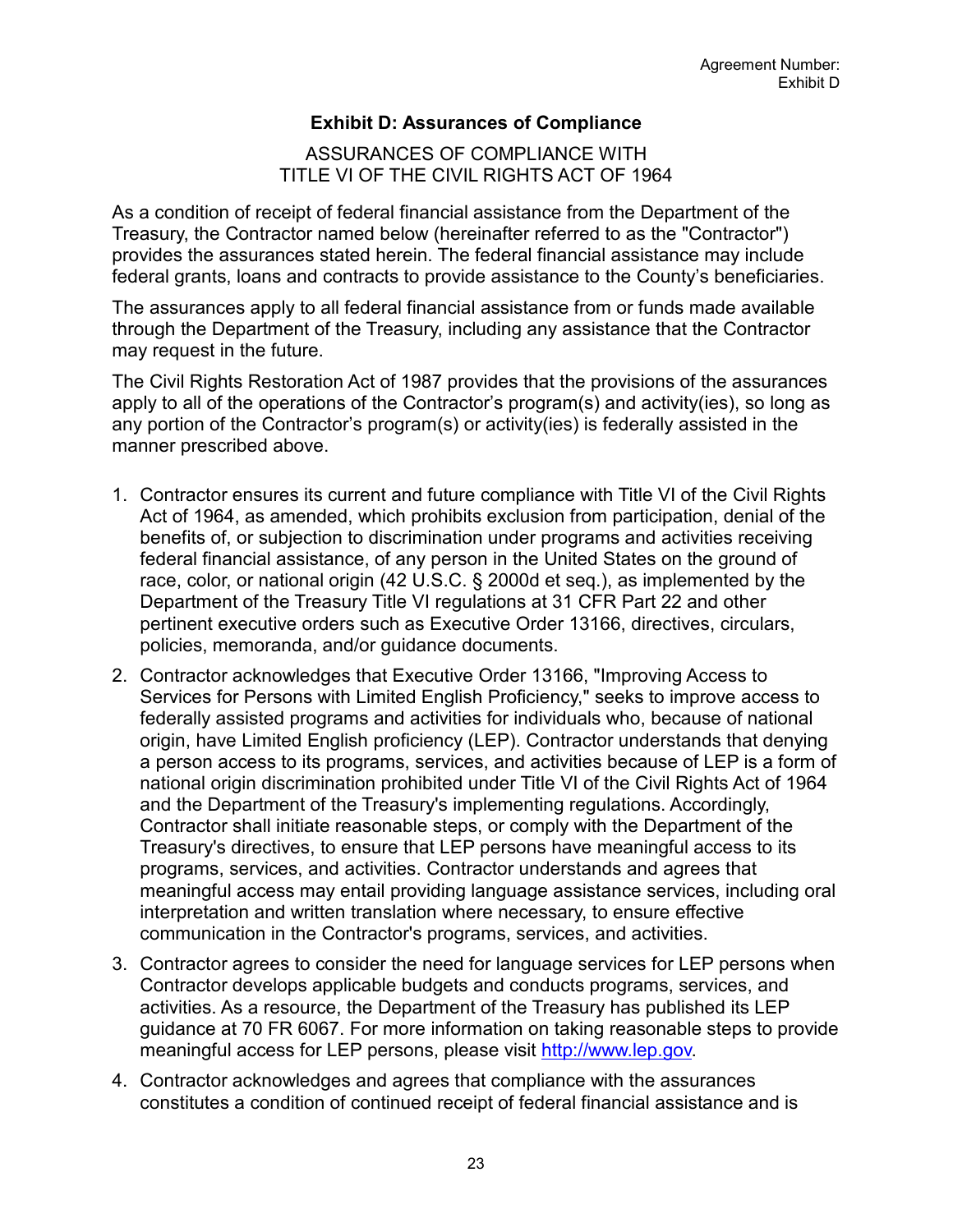binding upon Contractor and Contractor's successors, transferees, and assignees for the period in which such assistance is provided.

5. Contractor acknowledges and agrees that it must require any sub-grantees, contractors, subcontractors, successors, transferees, and assignees to comply with assurances 1-4 above, and agrees to incorporate the following language in every contract or agreement subject to Title VI and its regulations between the Contractor and the Contractor's sub-grantees, contractors, subcontractors, successors, transferees, and assignees:

*The sub-grantee, contractor, subcontractor, successor, transferee, and assignee shall comply with Title VI of the Civil Rights Act of 1964, which prohibits recipients of federal financial assistance from excluding from a program or activity, denying benefits of; or otherwise discriminating against a person on the basis of race, color, or national origin (42 U.S.C. § 2000d et seq.), as implemented by the Department of the Treasury's Title VI regulations, 31 CFR Part 22, which are herein incorporated by reference and made a part of this contract (or agreement). Title VI also includes protection to persons with "Limited English Proficiency" in any program or activity receiving federal financial assistance, 42 U.S.C. § 2000d et seq., as implemented by the Department of the Treasury's Title VI regulations, 31 CFR Part 22, and herein incorporated by reference and made a part of this contract or agreement.*

Under penalty of perjury, the undersigned official(s) certifies that official(s) has read and understood the Contractor's obligations as herein described, that any information submitted in conjunction with this assurances document is accurate and complete, and that the Recipient is in compliance with the aforementioned nondiscrimination requirements.

Authorized Signatory Name Signature **Date** Date

\_\_\_\_\_\_\_\_\_\_\_\_\_\_\_\_\_\_\_\_\_\_\_\_\_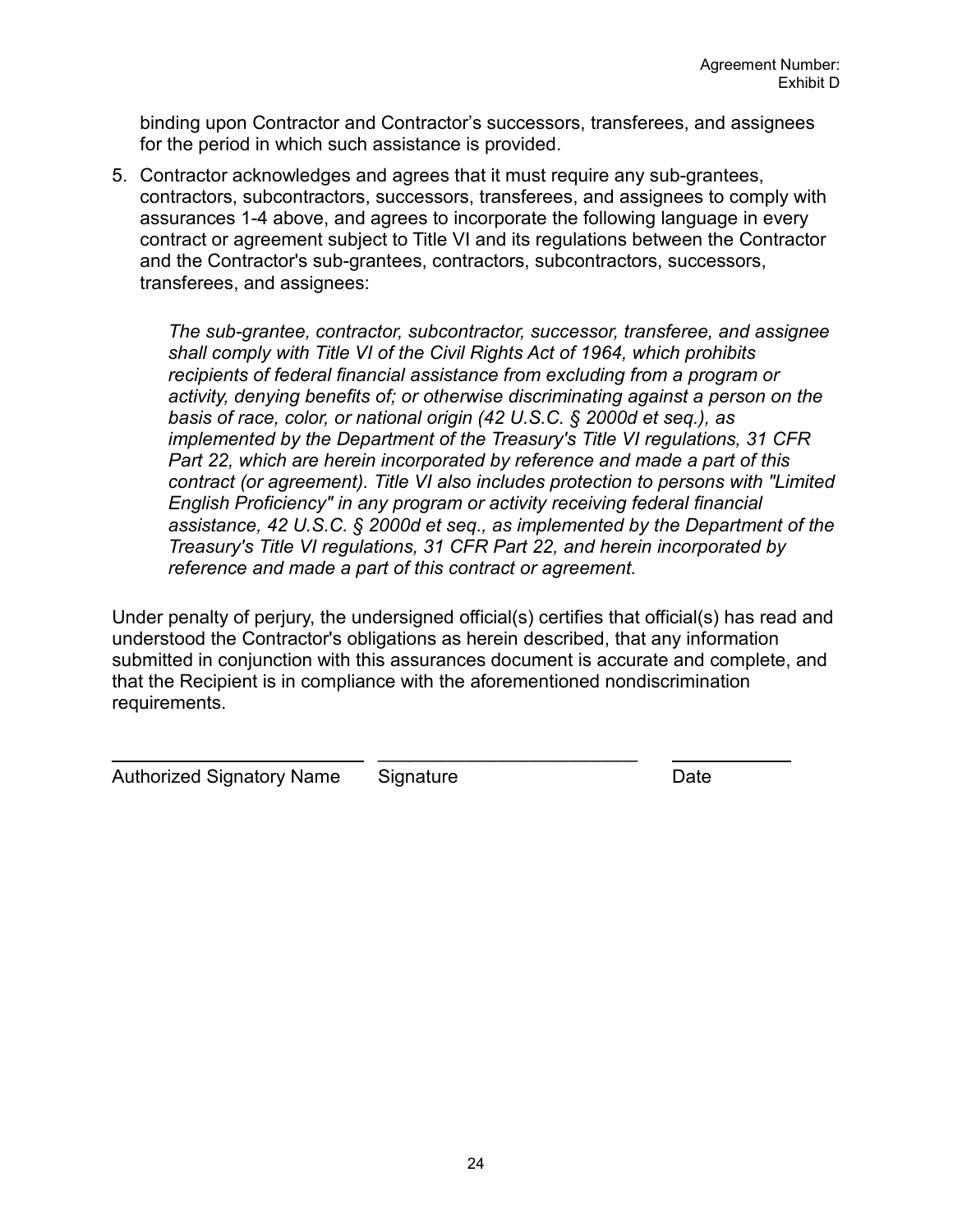# **Exhibit E**: American Rescue Plan Act (ARPA) Rider

# **ARPA / CSLFRF TERMS AND CONDITIONS**

v. 2/18/2022

### 1. DEFINITIONS

- **1.1. Government** means the United States of America and any executive department or agency thereof.
- **1.2. Treasury** means the Department of the Treasury of the United States of America.
- 1.3. ARPA means the American Rescue Plan Act (Pub. L. No. 117-2 (Mar. 11, 2021)) (codified at Section 601 et seq. of Title VI of the Social Security Act) and related funding and financial assistance programs, including the Coronavirus State Fiscal Recovery Fund (CSFRF) and Coronavirus Local Fiscal Recovery Fund (CLFRF), collectively referred to as the Coronavirus State and Local Fiscal Recovery Funds (CSLFRF) and federal Assistance Listing CFDA 21.027.
- 1.4. Third Party Subcontract means a subcontract at any tier entered into by Contractor or any subconsultant or subcontractor, financed in whole or in part with federal assistance, including ARPA funds under the Agreement.
- **1.5.** For purposes of this Exhibit, **Contractor** shall also mean the Contractor, Subrecipient, Consultant, or other party to the subject Agreement with the County, and may be referred to as such.
- **1.6. Agreement** means that certain Agreement between the County of Sonoma ("County") and Contractor, and to which this Exhibit is made a part.

As a condition of the Agreement and of the ARPA funding under this Agreement, Contractor shall comply as follows:

#### 2. GENERAL REQUIREMENTS

- 2.1. Contractor shall at all times comply with all applicable federal laws, regulations, executive orders, Office of Budget and Management circulars, Treasury policies, procedures, and directives, and program or grant conditions (as may be amended or promulgated from time to time), including but not limited to those requirements of 2 C.F.R.<sup>[1](#page-25-0)</sup> Part 200, and its Subparts B-General Provisions, C-Pre-Federal Award Requirements and Contents of Federal Awards, D-Post Federal Award Requirements, E-Cost Principles, and F-Audit Requirements; and including the Age Discrimination Act of 1975; the Americans with Disabilities Act of 1990, the Civil Rights Act of 1964 (Title VI); the Civil Rights Act of 1968 (Title VIII); the Drug-Free Workplace Act of 1988; the Drug Abuse Office and Treatment Act of 1972; the Comprehensive Alcohol Abuse and Alcoholism Prevention, Treatment and Rehabilitation Act of 1970; the Public Health Service Act of 1912; the Education Amendments of 1972 (Title IX); the Equal Opportunity in Education Act; the Energy Policy and Conservation Act; the False Claims Act; the Hotel and Motel Fire Safety Act of 1990; the National Environmental Policy Act; the Rehabilitation Act of 1973; the Whistleblower Protection Act (including 41 USC 4712); the Hatch Act (5 U.S.C[.2](#page-25-1) 1501 et seq.); and all related and Treasury-mandated federal regulations, including 31 CFR Part 35.
- 2.2. Whether or not expressly set forth herein, all contractual provisions and grant conditions or assurances required by Treasury (including as may be amended or promulgated from time to time) are hereby incorporated by reference. This Agreement may be amended to further

 $\overline{a}$ <sup>1</sup> Code of Federal Regulations ("CFR").

<span id="page-25-1"></span><span id="page-25-0"></span><sup>2</sup> United States Code ("USC").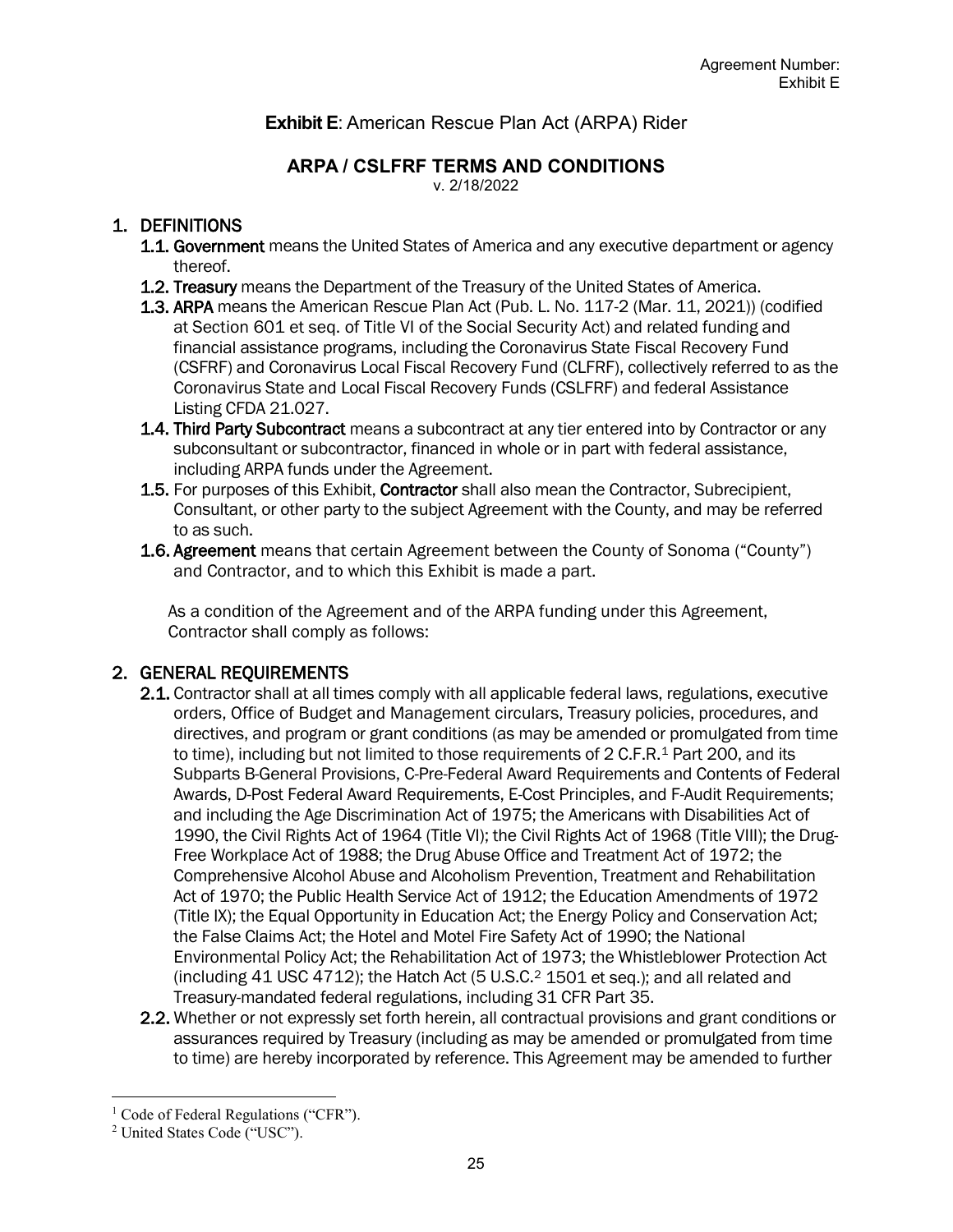incorporate and expressly state new, revised, and or subsequent contractual provisions or grant conditions as may be required by ARPA and/or Treasury. In the event of any conflict between any provision of this Agreement, this Exhibit, or any federal or Treasury term, condition, or requirement, the stricter standard shall apply. Contractor shall refer any inconsistency or perceived inconsistency between this Agreement and any federal requirement to County for guidance. Contractor shall not perform any act, fail to perform any act, or refuse to comply with any requests that would cause County to be in violation of any federal, ARPA, or Treasury term, condition, or requirement.

- 2.3. The Government shall enjoy the right to seek judicial enforcement of any law, regulation, condition, or provision stated herein.
- 2.4. Contractor shall attach and apply all terms and conditions stated herein to all Third Party Subcontracts and shall require that all subcontractors of all tiers comply with and attach and apply these terms and conditions as to their subcontracts at all levels. The provisions shall not be modified, except to identify the subcontractor who will be subject thereto.

# 3. FURTHER ARPA REQUIREMENTS

- **3.1.** Contractor acknowledges that all or part of this Agreement will be funded with ARPA financial assistance.
- 3.2. Contractor shall comply with, and shall not cause the County be out of compliance with, the requirements of ARPA, the regulations adopted pursuant thereto, all interpretive guidance issued by Treasury, and County's grant assurances related to ARPA funding. Contractor shall also comply with all other applicable federal statutes, regulations, and executive orders, and shall provide for such compliance by other parties in any agreements it enters into with other parties relating to or involving funding under this Agreement.
- 3.3. Funds, payments, expenses, and procurements under this Agreement shall only be used for eligible ARPA uses and activities in accordance with ARPA and Treasury's implementing regulations (31 CFR Part 35) and related interpretive guidance (including the ARPA Interim Final Rule and Final Rule as applicable), and all other applicable laws and regulations governing the use of ARPA funds. Contractor shall be responsible for any disallowances, questioned costs, or other items, including interest, not allowed under ARPA funding. Contractor shall return to County any funds disallowed within ninety days of notification from County to return such funds.
- 3.4. Any costs, payments, or expenses allowable under the Agreement must be incurred by December 31, 2024. Any funds not timely used must be returned to County.
- 3.5. In the event of any violation of any ARPA requirement, any audit exception or disallowance, or of any term or condition of the Agreement, then payments or subawards made under this Agreement shall be subject to recoupment.
- 3.6. Hatch Act. Contractor agrees to comply, as applicable, with requirements of the Hatch Act (5 U.S.C. §§ 1501-1508 and 7324-7328), which limit certain political activities of State or local government employees whose principal employment is in connection with an activity financed in whole or in part by this federal assistance.
- 3.7. Uniform Administrative, Cost Principles, And Audit Requirements (2 CFR Part 200). Contractor shall comply with all applicable provisions of the federal Uniform Guidance, 2 CFR Part 200, including applicable Administrative Requirements, Cost Principles, and Audit requirements. Without limitation, all use of funds and procurement of all services (including consultants), supplies, property, or equipment, shall be performed in conformance with 2 CFR 200.318-327 as well as in conformance with all other administrative, costs, and audit requirements under federal laws and regulations. These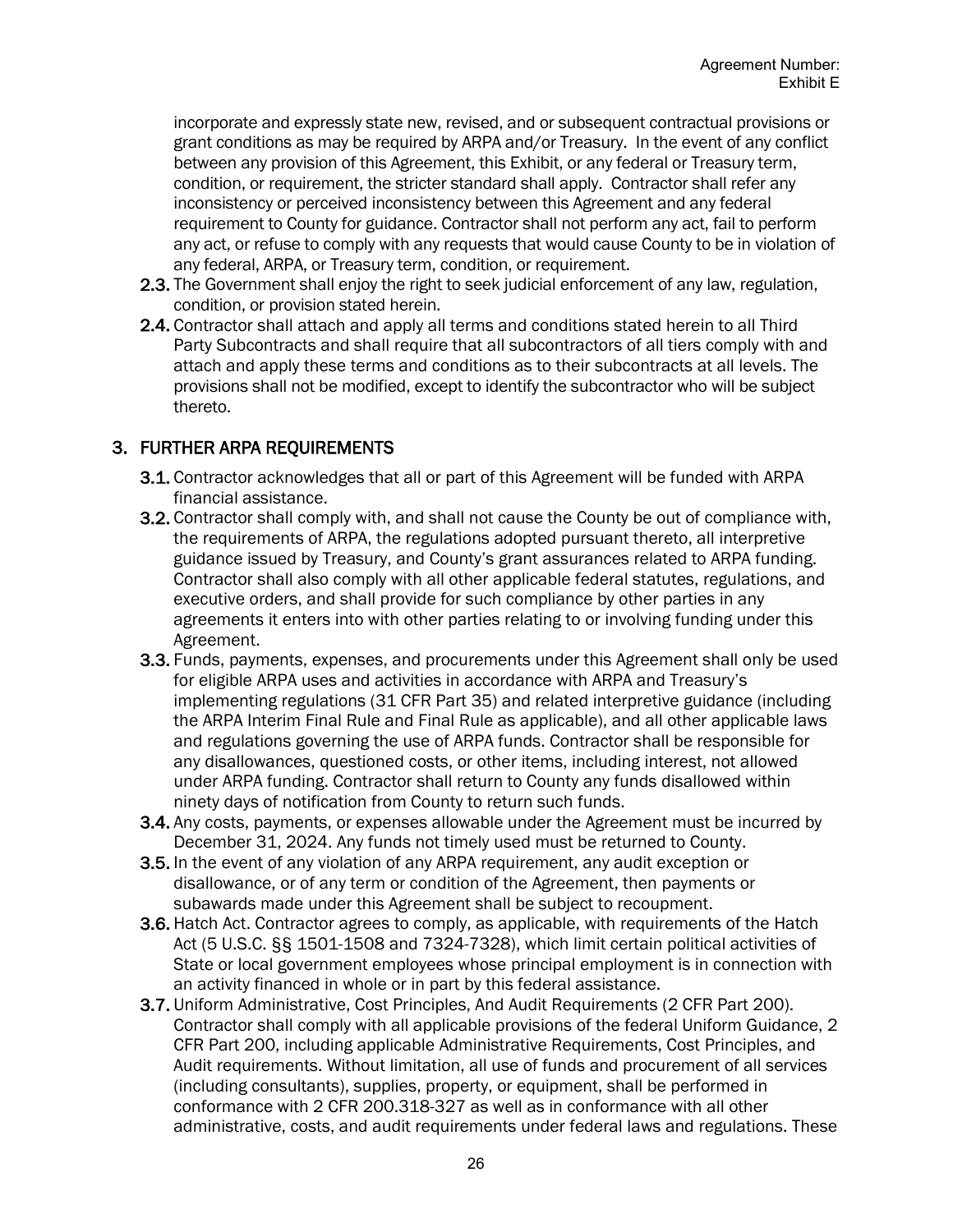requirements generally require open and competitive process, with limited exceptions. Contractor shall maintain records sufficient to detail the history of procurement and provide such records upon request. These records shall include, but are not necessarily limited to: rationale for the method of procurement, selection of contract type, contractor selection or rejection, and the basis for the contract price.

- **3.8.** Allowable costs and allocations shall be only those permitted under the Agreement and as permitted by federal law and regulation, including pursuant to 2 CFR Subpart E. Contractor must not claim reimbursement under this Agreement for expenditures reimbursed or financed by any other federal, state or local government source.
- 3.9. Real property, equipment, and intangible property acquired or improved with funds under this Agreement must be held in trust for the beneficiaries of the project or program under which the property was acquired or improved. Liens or other appropriate notices of record may be required to indicate that personal or real property has been acquired or improved with a Federal award and that use and disposition conditions apply to the property.
- **3.10.** If applicable, Contractor shall comply with all program income requirements and restrictions in conformance with 2 CFR 200.307. Any revenue generated by Contractor from Agreement-supported activities or funds shall be reported to County, including for direction as to disposition.
- **3.11.** Government expressly disclaims any and all responsibility or liability to Contractor or any third persons for the actions of County, Contractor, or third persons resulting in death, bodily injury, property damages, or any other losses resulting in any way from the funding or performance of this Agreement, or any other losses resulting in any way from the performance of any contract or subcontract related to this Agreement. Contractor acknowledges and agrees that the federal government is not a party to this Agreement and is not subject to any obligations to or liabilities of the County, Contractor, or any other party (whether or not a party to this Agreement) pertaining to any matter resulting from the Agreement.
- 3.12. Conflict of Interest. By executing the Agreement, Contractor certifies that is does not know of any fact which constitutes a violation of any conflict of interest law, including under Title 9, Chapter 7 (section 87100 et seq.) or Title 1, Division 4, Chapter 1, Article 4 (Section 1090 et seq.) of the California Government Code. Contractor shall disclose to County in writing any potential or actual conflict of interest affecting this Agreement or the funding thereof, in accordance with 2 CFR Part 200 (including 2 CFR 200.112 and 2 CFR 200.318(c)). Contractor shall provide all additional information necessary for County to fully assess and address such actual or potential conflict of interest. Prohibited conflicts include as to economic and/or personal interests.

# 3.13. NONDISCRIMINATION

3.13.1.Contractor (and its sub-grantees, contractors, subcontractors, successors, transferees, and assignees) shall comply with all applicable federal, state, and local nondiscrimination laws, rules, and regulations in its employment practices, delivery of services, and performance under this Agreement, and shall not unlawfully discriminate, harass, or allow harassment against any person on the basis of sex, race, color, ancestry, religious creed, national origin, sexual orientation, gender, gender identity, physical disability (including HIV and AIDS), mental disability, medical condition, age, marital or familial status, denial of family care leave, or on any other basis prohibited by law, including without limitation by Title VI of the Civil Rights Act of 1964 (42 USC §§ 200d et seq.) and Treasury's implementing regulations at 31 CFR Part 22 (prohibiting discrimination on the basis of race, color, or national origin); the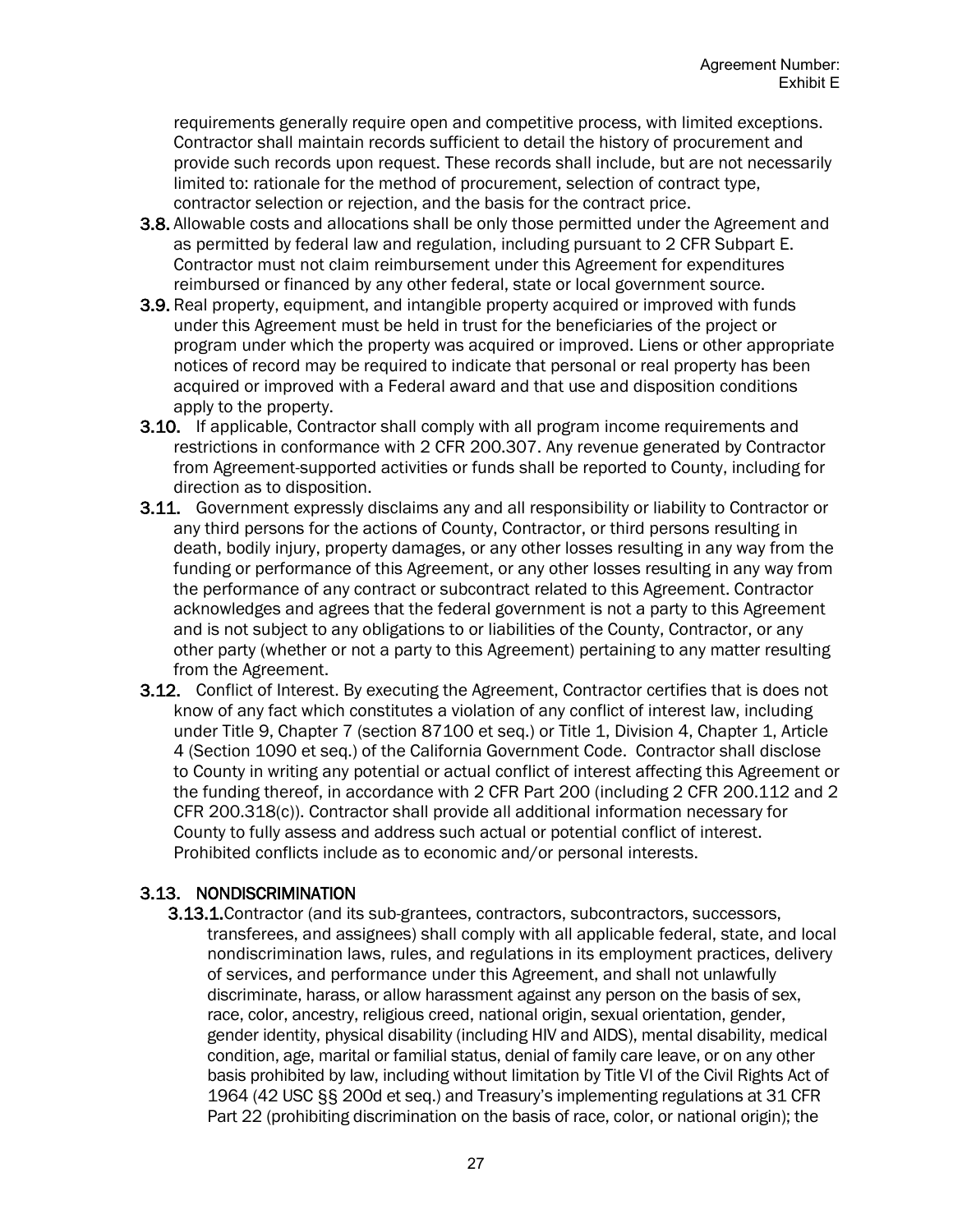Fair Housing Act, Title VIII of the Civil Rights Act of 1968 (42 USC 3601 et seq.) (prohibiting discrimination in housing on the basis of race, color, religion, national origin, sex, familial status, or disability); Section 504 of the Rehabilitation Act of 1973, as amended (29 USC 794) and Treasury's implementing regulations at 31 CFR Part 17 (prohibiting discrimination on the basis of disability); the Age Discrimination Act of 1975, as amended (42 USC 6101 et seq.) and Treasury's implementing regulations at 31 CFR Part 23 (prohibiting discrimination on the basis of age); Title II of the Americans with Disabilities Act of 1990, as amended (42 USC 12101 et seq.) (prohibiting discrimination in programs, activities, and services on the basis of disability); and the County's Non-Discrimination Policy. All nondiscrimination rules or regulations required by law to be included in this Agreement are incorporated herein by this reference.

- 3.13.2.Contractor (and its sub-grantees, contractors, subcontractors, successors, transferees, and assignees) shall ensure that evaluation and treatment of employees and applicants for employment are free from unlawful discrimination and harassment.
- 3.13.3.Contractor, and all sub-grantees, contractors, subcontractors, successors, transferees, and assignees, shall comply with Title VI of the Civil Rights Act of 1964, which prohibits recipients of federal financial assistance from excluding from a program or activity, denying benefits of, or otherwise discriminating against a person on the basis of race, color, or national origin (42 USC 200d et seq.), as implemented by the Department of the Treasury's Title VI regulations, 31 CFR Part 22, which are herein incorporated by reference and made a part of this Agreement. Title VI also includes protection to persons with "Limited English Proficiency" in any program or activity receiving federal financial assistance, 42 USC 2000d et seq., as implemented by the Department of the Treasury's Title VI regulations, 31 CFR Part 22, and herein incorporated by reference and made a part of this contract or Agreement.
- **3.14.** Contractor acknowledges, agrees, and shall comply with the following:
	- 3.14.1.Compliance with Title VI of the Civil Rights Act of 1964, as amended (42 USC 200d et seq.), and as implemented by the Department of the Treasury's Title VI regulations, 31 CFR Part 22, and all other pertinent executive orders, directives, circulars, policies, memoranda, and guidances.
	- 3.14.2.Executive Order 13166, "Improving Access to Services for Persons with Limited English Proficiency" seeks to improve access to federally-assisted programs and activities for individuals who, because of national origin, have Limited English Proficiency (LEP). Denying a person access to programs, services, and activities because of LEP is a form of prohibited national origin discrimination. Contractor shall initiate reasonable steps, and comply with Treasury directives, to ensure that LEP persons have meaningful access to its programs, services, and activities, which may entail providing language assistance services including oral and written translation when necessary. Reasonable steps for meaningful LEP access is available at 70 CFR 6067 and http://www.lep.gov.
	- 3.14.3. To consider the need for language services for LEP persons when developing and conducting programs, services, and activities.
	- **3.14.4.** If any real property, structure, or personal property is acquired, provided, or improved with regard to this Agreement, the provisions herein shall apply for the duration during which the property is owned or possessed by Contractor or used for a purpose for which ARPA funds have been provided or for any other purpose involving the provision of similar services or benefits.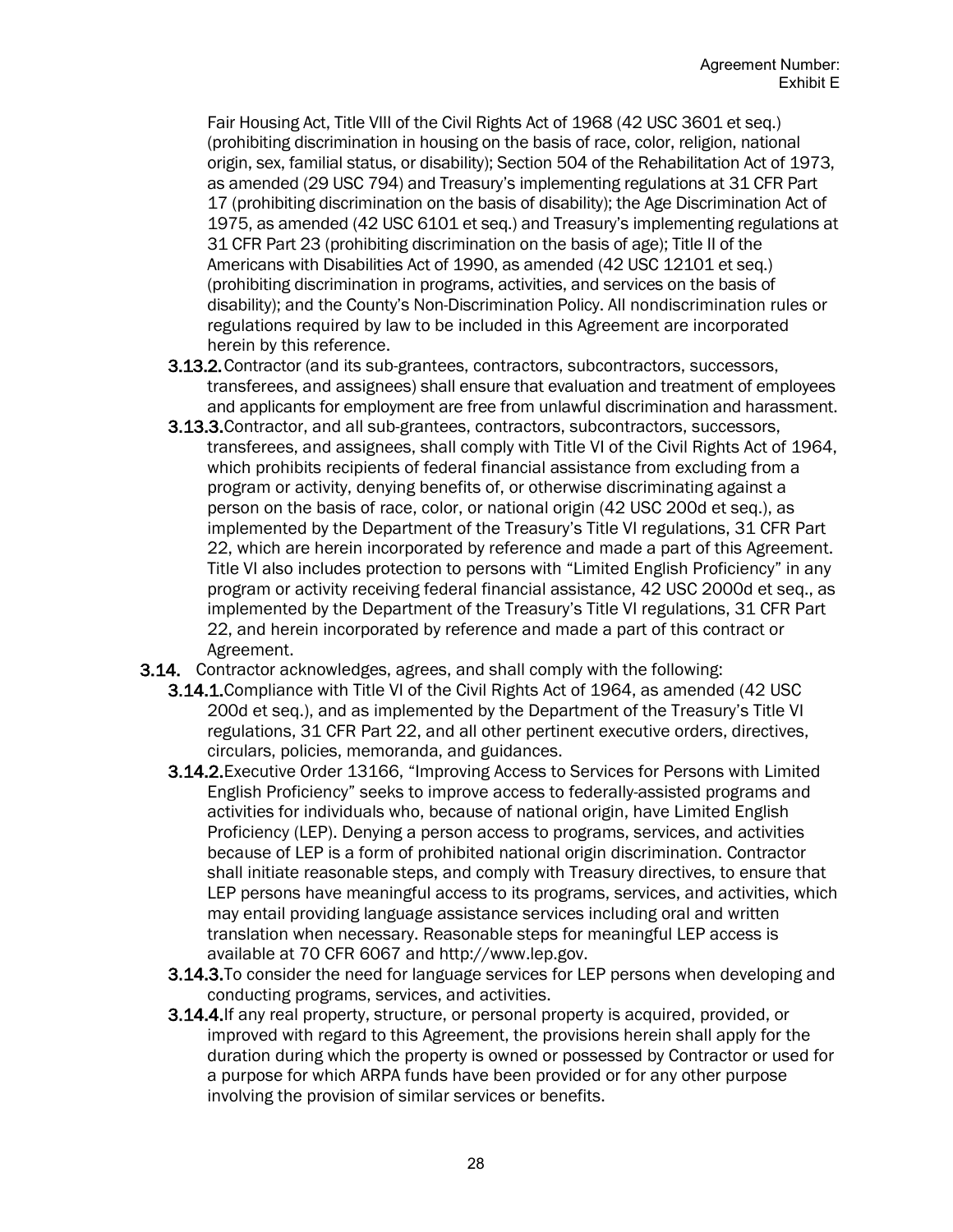- 3.14.5.To maintain a complaint log and inform County of any complaint of prohibited discrimination, and of any administrative agency or court's findings of noncompliance with Title VI, including any related information pertaining thereto as requested by County.
- **3.14.6.** To cooperate in any enforcement or compliance review by Treasury as to any condition herein, including cooperation with information requests, on-site compliance reviews, and reporting requirements.

Compliance with the foregoing constitutes a condition of performance and of continued funding, and is binding on Contractor's successors, transferees, and assignees as may be applicable.

- **3.15.** Publications. Any publications (press releases, social media posts, flyers, project signage) produced under this Agreement must display the following: "This project [is being][was] supported, in whole or in part, by federal award number [a*s indicated by County*] awarded to the County of Sonoma by the U.S. Department of the Treasury."
- 3.16. Whistleblower Protections. Contractor shall comply with 41 U.S.C 4712 and not discharge, demote, or otherwise discriminate against an employee in reprisal for disclosing to any of the list of persons or entities described in 41 U.S.C 4712(a)(2) information that the employee reasonably believes is evidence of gross mismanagement of a federally-funded contract or grant, a gross waste of federal funds, an abuse of authority relating to a federal contract or grant, a substantial and specific danger to public health or safety, or a violation of law, rule, or regulation related to a federal contract (including the competition for or negotiation of a contract) or grant. Contractor shall inform all its employees in writing, in the predominant native language of the workforce, of the rights and remedies provided under the federal Whistleblower Protection Act, including 41 USC 4712.
- **3.17.** Increasing Seat Belt Use in the United States. Contractor is encouraged to adopt and enforce on-the-job seat belt policies and programs for employees when operating company-owned, rented or personally owned vehicles.
- **3.18.** Reducing Text Messaging While Driving. Contractor is encouraged to adopt and enforce policies that ban text messaging while driving, and establish workplace safety policies to decrease accidents caused by distracted drivers.
- 4. SUBRECIPIENT TERMS (All subawards, funding transfers, and subrecipient agreements, in accordance with 2 CFR 200.331 and as may otherwise be designated in the Agreement)
	- 4.1. All or part of the funding of this Agreement will be with Federal awards. Contractor is designated as a Subrecipient and the federal funds received under this Agreement are designated as a subaward of CSLFRF funds. Funds under this Agreement must be used in accordance with Federal statutes, regulations and the terms and conditions of the Federal award, including all compliance and reporting requirements for ARPA funds. All terms of this Agreement shall remain in effect during all times that Subrecipient possesses or has control over ARPA funds, including any program income therefrom.
	- 4.2. Contractor warrants and represents that it has, and shall maintain, the institutional, managerial, and financial capability to ensure proper planning, management, auditing, and completion of the subject project, program, and/or Agreement scope.
	- 4.3. Contractor shall comply with, and administer all activity in conformance with, 2 CFR Part 200.300, et seq., and agrees to adhere to the accounting principles and procedures required therein, utilize adequate internal controls, and to maintain necessary source documentation for all costs incurred. Contractor shall maintain a financial management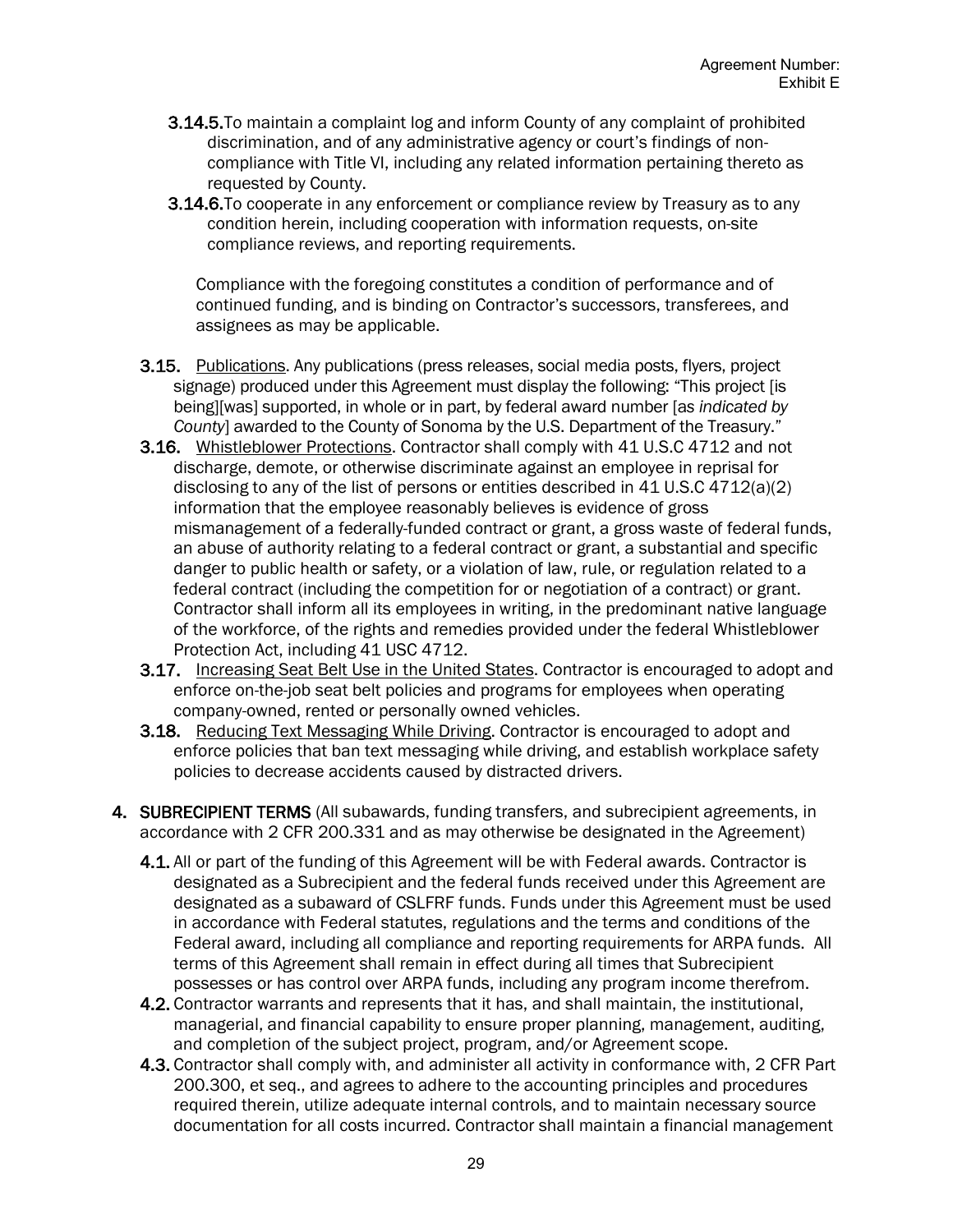system which ensures control and documentation over the use and distribution of funds hereunder in accordance with the terms and conditions of this Agreement and with generally-accepted accounting principles.

- 4.4. Contractor shall maintain procedures for obtaining and recording information evidencing eligibility for any receipt or distribution of funds, including by any given beneficiary or lower-tier subrecipient or contractor.
- 4.5. Contractor understands and agrees it must maintain a conflict of interest policy consistent with 2 C.F.R. 200.318(c) and that such conflict of interest policy is applicable to each activity using funds under this Agreement.
- 4.6. Contractor agrees to comply with and support all applicable ARPA reporting requirements and all reporting requirements otherwise stated in the Agreement. Contractor shall maintain compliance with all other federal reporting requirements, including those pertaining to subaward and executive compensation Information (2 CFR Part 170), and shall maintain processes and systems for proper and timely reporting as required under 2 CFR Part 170 Appendix A (unless exempt).
- 4.7. Contractor shall comply with and be responsible for all audit requirements required under federal law (including under 2 CFR Part 200) and as deemed necessary by authorized governmental entities, including Treasury. Pre-, interim, and post-award audits and other measures may be required, as determined by County. All subrecipients (other than for-profit entities) who receive federal funding which taken together total over \$750,000 in a single fiscal year are subject to single auditing and other requirements under 2 CFR Part 200, Subpart F. Said subrecipients must have a single or program-specific audit conducted for that fiscal year, as required by and in accordance with the provisions of 2 CFR Part 200, Subpart F. A copy of this audit must be forwarded to the County as soon as it is complete.
- **4.8.** All expenditures of funds under this Agreement shall be reported to County, as directed and in form indicated by County, including as required by all applicable ARPA requirements.
- 4.9. Contractor shall permit County, and all designated auditors, access to all records and financial statements as necessary for County to ensure compliance with this Agreement and all federal laws, regulations, and ARPA requirements.
- 4.10. Mandatory Disclosures. Contractor must disclose, in a timely manner, in writing to County all violations of Federal criminal law involving fraud, bribery, or gratuity violations. Contractor shall report civil, criminal, and administrative proceedings to SAM, as required by 2 CFP Part 180.<br>4.11. Contractor shall maintair
- 4.11. Contractor shall maintain compliance with the System for Award Management (SAM) and Universal Entity Identifier requirements, pursuant to 2 CFR Part 25, including obtaining a unique entity identifier and completing SAM registration prior to receiving the Federal award unless exempt under 2 CFR 25.110. No entity, including subcontractors, may receive any federal funds through this Agreement unless the entity has provided its Unique Entity Identifier to County. Subrecipients are not required to obtain an active SAM registration, but must obtain a Unique Entity Identifier.
- 4.12. Contractor shall comply with the Privacy Act of 1974 and 2 CFR 200.335 in the collection, maintenance, use and dissemination of any personally identifiable information such as social security numbers, financial and medical information. Contractor will limit the collection, use and access of information about individuals to that which is relevant and necessary to accomplish its purpose, and such data shall be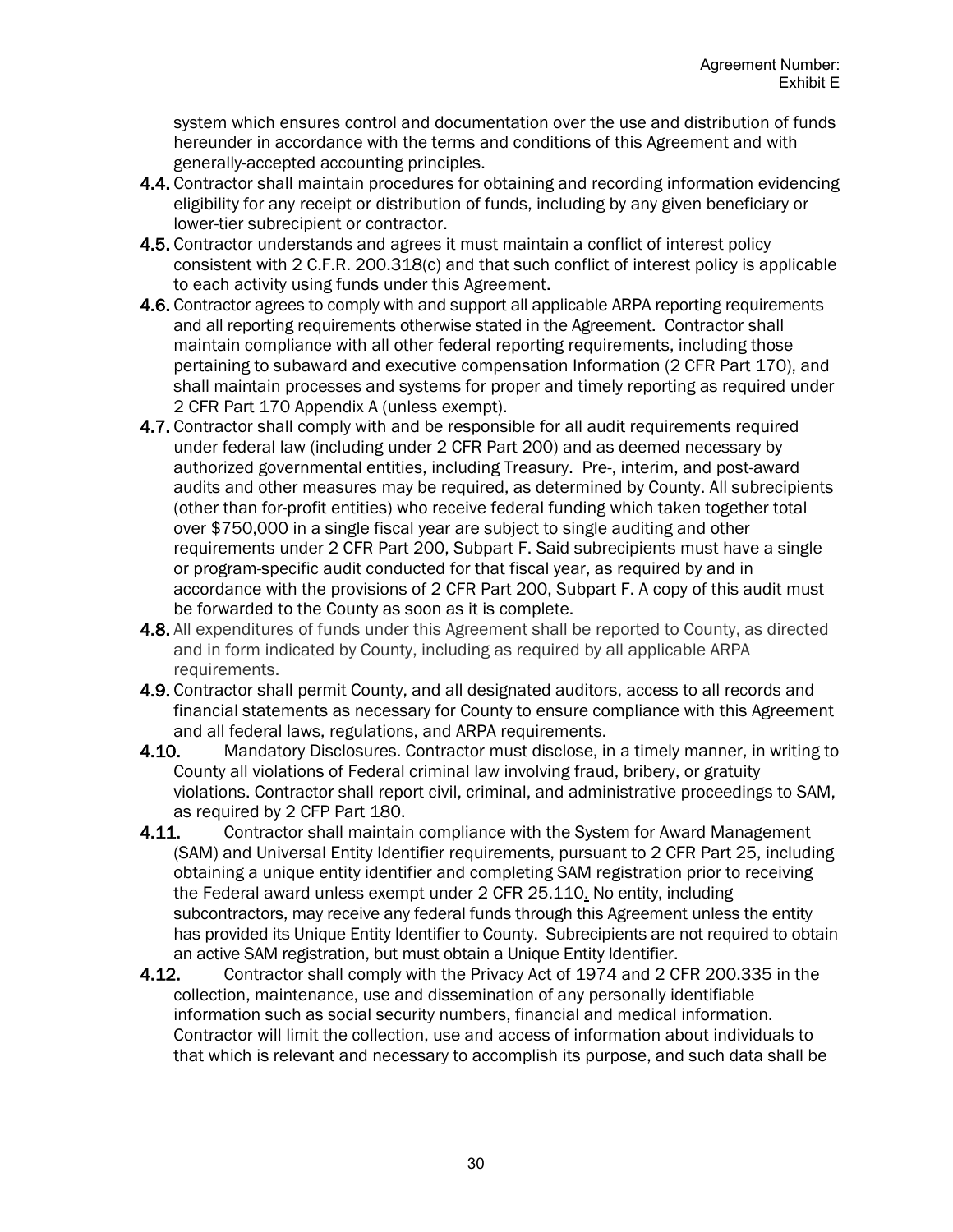maintained with appropriate administrative, technical and physical safeguards to

- protect the information.<br>4.13. Upon the earlier Upon the earlier of either the expiration (or termination of this Agreement) or the completion of the project and/or program funded under this Agreement, Contractor shall closeout its use of the funds and its obligations under this Agreement by complying with all closeout requirements under 2 CFR § 200.344. Contractor shall complete, to County's satisfaction, all final closeout requirements when and as requested by County. Closeout activities shall include, but are not limited to: close-out certifications, submission of final reports, making final payments, disposing of program assets (including the return of all unused materials, equipment, unspent cash advances, program income balances, and accounts receivable), and determining the custodianship of records.
	- 4.14. Compliance: Contractor shall take timely and appropriate action on all deficiencies pertaining to the Agreement and use of County-provided funds, as detected through audits, on-site reviews, or as indicated by County. Contractor shall provide written confirmation upon request, highlighting the status of actions planned or taken to address any audit findings or other compliance matters as to the Agreement.
	- 4.15. Pursuant to the Trafficking Victims Protection Act of 2000 (TVPA), as amended, subrecipients and their employees (and subcontractors and their employees) may not:
	- 4.15.1.Engage in severe forms of trafficking in persons during the period of time that the award is in effect;
	- 4.15.2. Procure a commercial sex act during the period of time that the award is in effect; or
	- 4.15.3.Use forced labor in the performance of the award or subawards under the award.
- 4.16. Remedies for Noncompliance. In addition to any other right or remedy arising under the Agreement or in law or equity, County may impose additional special conditions or take additional measures if Contractor fails to comply with any federal law, regulation, or the terms and conditions of this Agreement, fails to meet expected performance goals, or when such measures are otherwise required to comply with federal law and grant funding. Conditions and measures may include:
	- 4.16.1. Withholding cash payments pending correction of the deficiency;
	- 4.16.2. Withholding authority to proceed to the next phase until receipt of evidence of acceptable performance within a given period of performance;
	- 4.16.3.Disallowing all or part of the cost of the activity or action not in compliance;
	- 4.16.4. Requiring additional or more frequent project status reporting:
	- 4.16.5.Requiring additional, more detailed financial reports;
	- 4.16.6. Requiring additional project monitoring;
	- 4.16.7. Requiring Contractor to obtain technical or management assistance;
	- 4.16.8. Establishing additional prior approvals; and
	- 4.16.9. Wholly or partly suspending or terminating the award.

#### Federal Award Identification Details and Other Requirements

| <b>Federal Assistance Listing Title</b>  | Coronavirus State and Local Fiscal Recovery |  |
|------------------------------------------|---------------------------------------------|--|
|                                          | Funds (CSLFRF)                              |  |
| <b>Federal Assistance Listing Number</b> | 21.027                                      |  |
|                                          |                                             |  |
| Award Name                               | County of Sonoma                            |  |
|                                          |                                             |  |
| Federal Agency                           | United States Department of the Treasury    |  |
|                                          |                                             |  |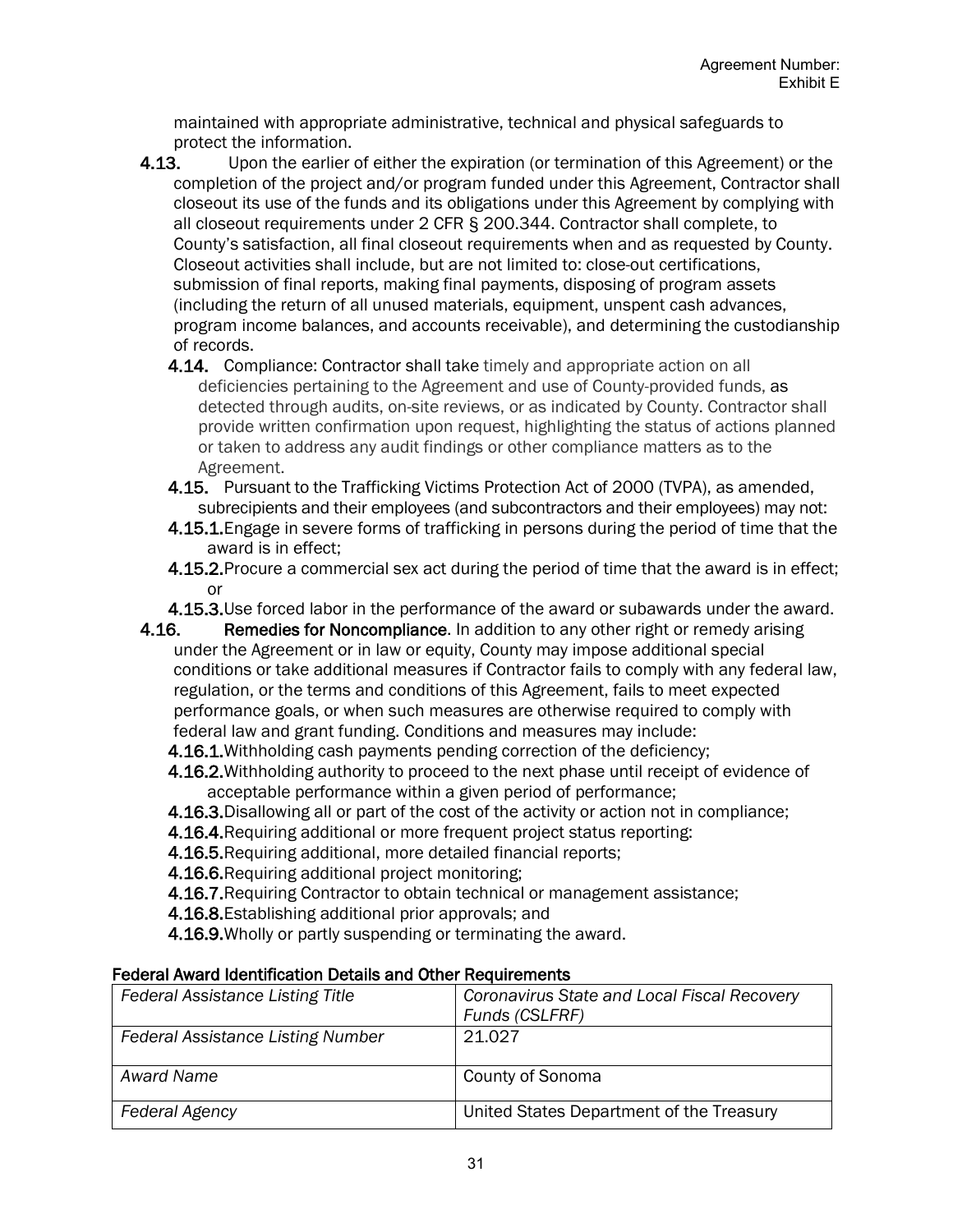| <b>Federal Award Identification Number</b><br>(FAIN) | SLFRP0246                                                                                                                                                                                        |
|------------------------------------------------------|--------------------------------------------------------------------------------------------------------------------------------------------------------------------------------------------------|
| Pass-through Entity & Contact                        | County of Sonoma (awarding official contact: as<br>designated in the Agreement)                                                                                                                  |
| <b>Federal Award Date</b>                            | May 11, 2021                                                                                                                                                                                     |
| Indirect cost rate                                   | Unless otherwise stated in the Agreement<br>and/or Contractor has a different federally-<br>approved rate, Contractor must use the de-<br>minimis rate of 10% for all allowed indirect<br>costs. |
| R&D                                                  | This Agreement is not for and no funds shall be<br>used for experimental, research, or<br>development (R&D) purposes, within the<br>meaning of 37 CFR Part 401.                                  |

### 5. RECORDS

- 5.1. Contractor shall keep and maintain full, complete, and accurate program, client, statistical, financial, and other supporting records pertaining to all services and payments, expenditures or distributions, and/or assistance under this Agreement, as required by applicable laws and regulations and consistent with sound, best, and generally-accepted accounting and grant management principles and practices. Contractor shall provide County, Treasury's Office of Inspector General, the Comptroller General of the United States, and the Government Accountability Office, and any of their authorized representatives, access to and the right to examine and copy, all such books, documents, papers, records, accounts, and other documents and sources of information (electronic and otherwise), and shall permit access to facilities, personnel, and other individuals and information as may be necessary or as required by federal regulations and other applicable laws or program guidance, for the purposes of making audits, examinations, investigations, excerpts, and transcriptions pertinent to this Agreement and as may be needed for County to meet its ARPA and federal requirements. Contractor agrees to permit any of the foregoing parties to reproduce by any means whatsoever or to copy excerpts and transcriptions as reasonably needed, and to provide access to construction or other work sites relating to any Agreement work.
- 5.2. Contractor agrees to maintain all records that are pertinent to this Agreement, including financial, statistical, property, and participant books, records, accounts, reports, and supporting documentation, for a period of not less than five years after the later of: (a) the date of termination or expiration of this Agreement or (b) the date all projects, programs, and closeouts (including return of any remaining funding) are completed, except that in the event of audit, litigation, or settlement of claims arising from this Agreement, in which case, Contractor shall maintain same until the County, Treasury, or the Comptroller General (or any of their authorized representatives), have disposed of all such litigation, appeals, claims, or exceptions related thereto. Contractor shall grant County the option of retention of the records, books, papers, and documents in unalterable, electronic form if Contractor elects to dispose of said documents following the mandatory retention period.

#### 6. DEBARMENT AND SUSPENSION

6.1. This Agreement is a covered transaction for purposes of 2 CFR Part 180 and 2 CFR Part 3000, and is subject to 2 CFR Part 180 and Treasury's implementing regulation at 31 CFR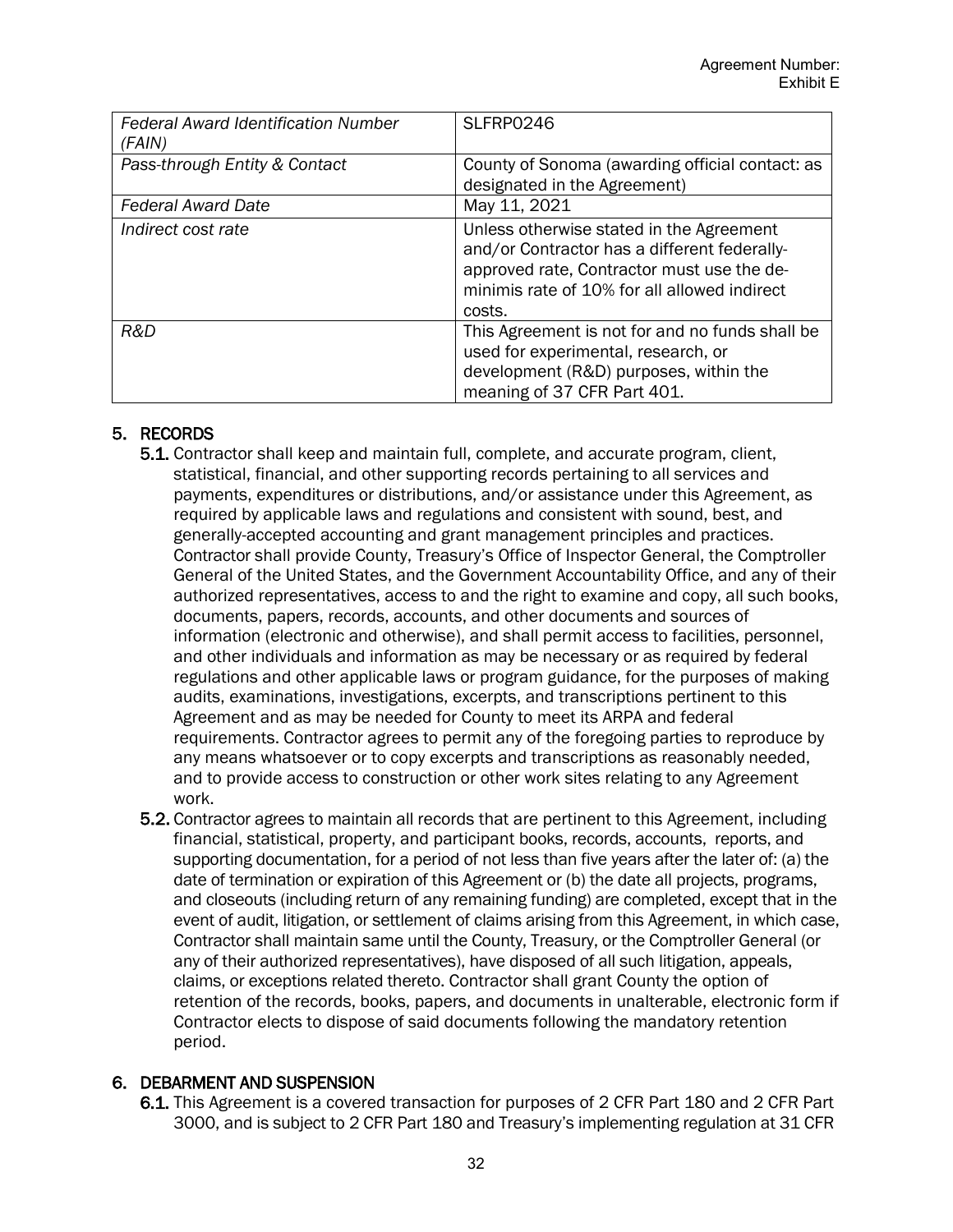Part 19. As such, Contractor is required to verify that none of Contractor's principals (defined at 2 CFR §180.995) or its affiliates (defined at 2 CFR §180.905) are excluded (defined at 2 CFR §180.940) or disqualified (defined at 2 CFR §180.935). Covered transactions shall not be entered into with excluded or disqualified persons or with parties listed on the Government's Excluded Parties List System in the System for Award Management (SAM).

- 6.2. Contractor must comply with 2 CFR Part 180, subpart C, 2 CFR Part 3000, subpart C, and Treasury's implementing regulation at 31 CFR Part 19, and shall include 1. a term or condition that the funding is subject to, and 2. a requirement to comply with these regulations, in any lower tier covered transaction it enters into.
- 6.3. Contractor represents, warrants, and certifies that it, and its principals, is and are not debarred, suspended, or otherwise excluded from or disqualified or ineligible for participation in Federal assistance programs or activities, including under Executive Order 12549, "Debarment and Suspension" or Executive Order 12689, and that it (and each of its principals) is not on the Excluded Parties List System in the System for Award Management (SAM) or on any comparable list of precluded persons, entities, or facilities. Contractor agrees that neither Contractor nor any of its third party subcontractors shall enter into any third party subcontracts for any of the work under this Agreement with a third party who is debarred, suspended, or otherwise excluded from or ineligible for participation in Federal assistance programs under executive Order 12549 or any federal regulation, including 2 CFR Part 180. Unless exempt, Contractor must maintain current information in the SAM, consistent with 2 CFR Part 25.
- 6.4. This certification is a material representation of fact relied upon by County. If it is later determined that Contractor did not comply with 2 CFR Part 180, subpart C and 2 CFR Part 3000, subpart C, in addition to remedies available to County, the federal government may pursue available remedies, including but not limited to suspension and/or debarment.
- 6.5. The bidder or proposer agrees to comply with the requirements of 2 CFR Part 180, subpart C and 2 CFR Part 3000, subpart C while this offer is valid and throughout the period of any contract that may arise from this offer. The bidder or proposer further agrees to include a provision requiring such compliance in its lower tier covered transactions.
- 6.6. Contractor agrees to the provisions of Exhibit E-1, Certification Regarding Debarment, Suspension, Ineligibility and Voluntary Exclusion—Lower Tier Covered Transactions, attached hereto and incorporated herein. For purposes of this Agreement and Exhibit E-1, Contractor is the "prospective lower tier participant."
- 7. EQUAL EMPLOYMENT OPPORTUNITY COMPLIANCE (all construction contracts meeting the definition of "federally assisted construction contract" under 41 CFR 60-1.3)

Contractor shall comply with Executive Order 11246 of September 24, 1965, entitled "Equal Employment Opportunity," as amended by Executive Order 11375 of October 13, 1967, and as supplemented in Department of Labor regulations (41 CFR Part 60). 41 CFR 60-1.4 is hereby incorporated by reference.

During the performance of this [Agreement,](https://www.law.cornell.edu/definitions/index.php?width=840&height=800&iframe=true&def_id=22edf9acbb0b836eba994727b86adedf&term_occur=9&term_src=Title:41:Subtitle:B:Chapter:60:Part:60-1:Subpart:A:60-1.4) the contractor agrees as follows:

7.1. The contractor will not discriminate against any employee or applicant for employment because of race, color, religion, sex, sexual orientation, gender identity, or national origin. The contractor will take affirmative action to ensure that applicants are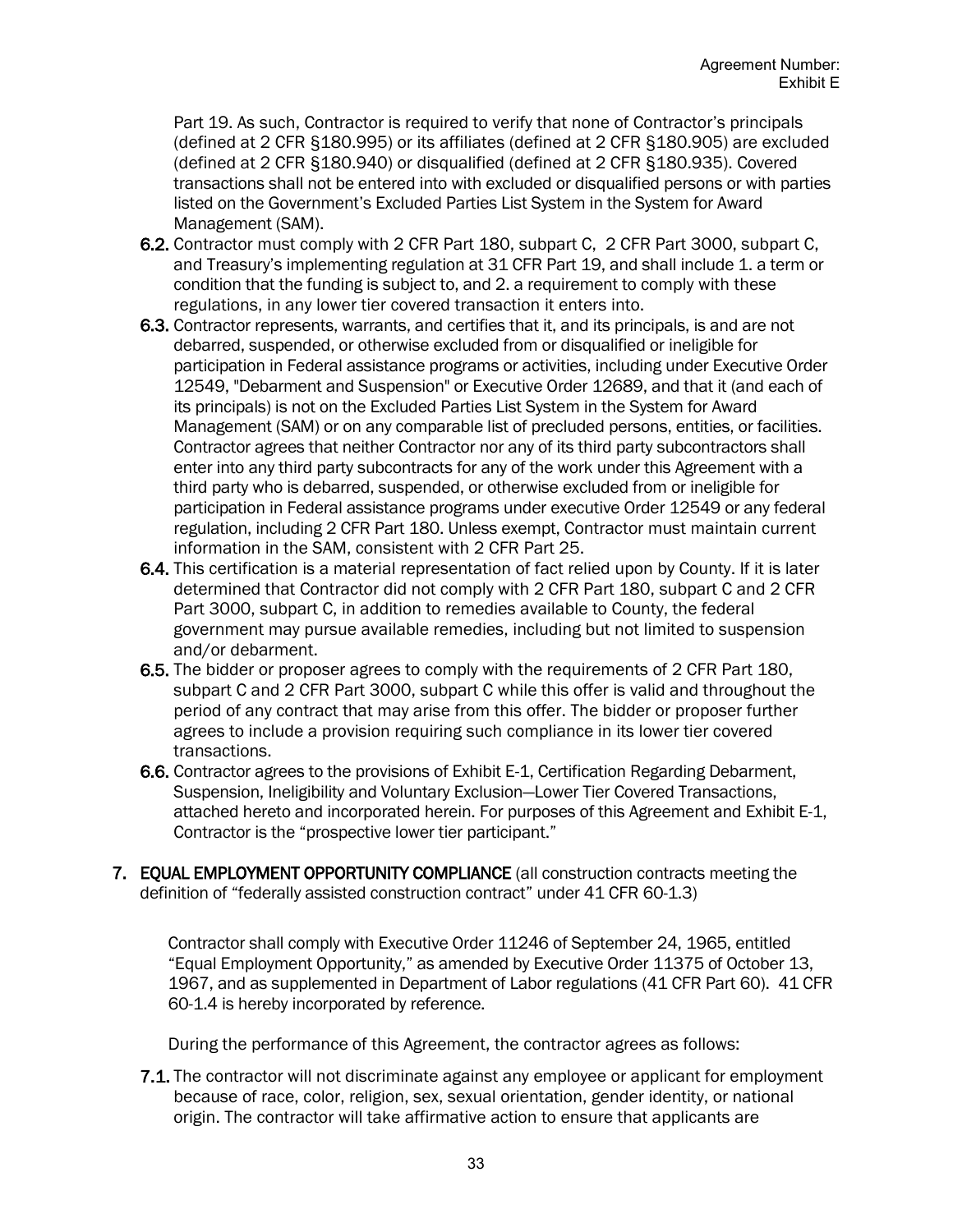employed, and that employees are treated during employment without regard to their race, color, religion, sex, sexual orientation, gender identity, or national origin. Such action shall include, but not be limited to the following: Employment, upgrading, demotion, or transfer; recruitment or recruitment advertising; layoff or termination; rates of pay or other forms of compensation; and selection for training, including apprenticeship. The contractor agrees to post in conspicuous places, available to employees and applicants for employment, notices to be provided setting forth the provisions of this nondiscrimination clause.

- 7.2. The contractor will, in all solicitations or advertisements for employees placed by or on behalf of the contractor, state that all qualified applicants will receive consideration for employment without regard to race, color, religion, sex, sexual orientation, gender identity, or national origin.
- **7.3.** The contractor will not discharge or in any other manner discriminate against any employee or applicant for employment because such employee or applicant has inquired about, discussed, or disclosed the compensation of the employee or applicant or another employee or applicant. This provision shall not apply to instances in which an employee who has access to the compensation information of other employees or applicants as a part of such employee's essential job functions discloses the compensation of such other employees or applicants to individuals who do not otherwise have access to such information, unless such disclosure is in response to a formal complaint or charge, in furtherance of an investigation, proceeding, hearing, or action, including an investigation conducted by the employer, or is consistent with the contractor's legal duty to furnish information.
- 7.4. The contractor will send to each labor union or representative of workers with which he has a collective bargaining agreement or other contract or understanding, a notice to be provided advising the said labor union or workers' representatives of the contractor's commitments under this section, and shall post copies of the notice in conspicuous places available to employees and applicants for employment.
- 7.5. The contractor will comply with all provisions of Executive Order 11246 of September 24, 1965, and of the rules, regulations, and relevant orders of the Secretary of Labor.
- 7.6. ) The contractor will furnish all information and reports required by Executive Order 11246 of September 24, 1965, and by rules, regulations, and orders of the Secretary of Labor, or pursuant thereto, and will permit access to his books, records, and accounts by the administering agency and the Secretary of Labor for purposes of investigation to ascertain compliance with such rules, regulations, and orders.
- 7.7. ) In the event of the contractor's noncompliance with the nondiscrimination clauses of this contract or with any of the said rules, regulations, or orders, this contract may be canceled, terminated, or suspended in whole or in part and the contractor may be declared ineligible for further Government contracts or federally assisted construction contracts in accordance with procedures authorized in Executive Order 11246 of September 24, 1965, and such other Contract Provisions Guide 12 sanctions may be imposed and remedies invoked as provided in Executive Order 11246 of September 24, 1965, or by rule, regulation, or order of the Secretary of Labor, or as otherwise provided by law.
- **7.8.** The contractor will include the portion of the sentence immediately preceding paragraph (1) and the provisions of paragraphs (1) through (8) in every subcontract or purchase order unless exempted by rules, regulations, or orders of the Secretary of Labor issued pursuant to section 204 of Executive Order 11246 of September 24, 1965, so that such provisions will be binding upon each subcontractor or vendor. The contractor will take such action with respect to any subcontract or purchase order as the administering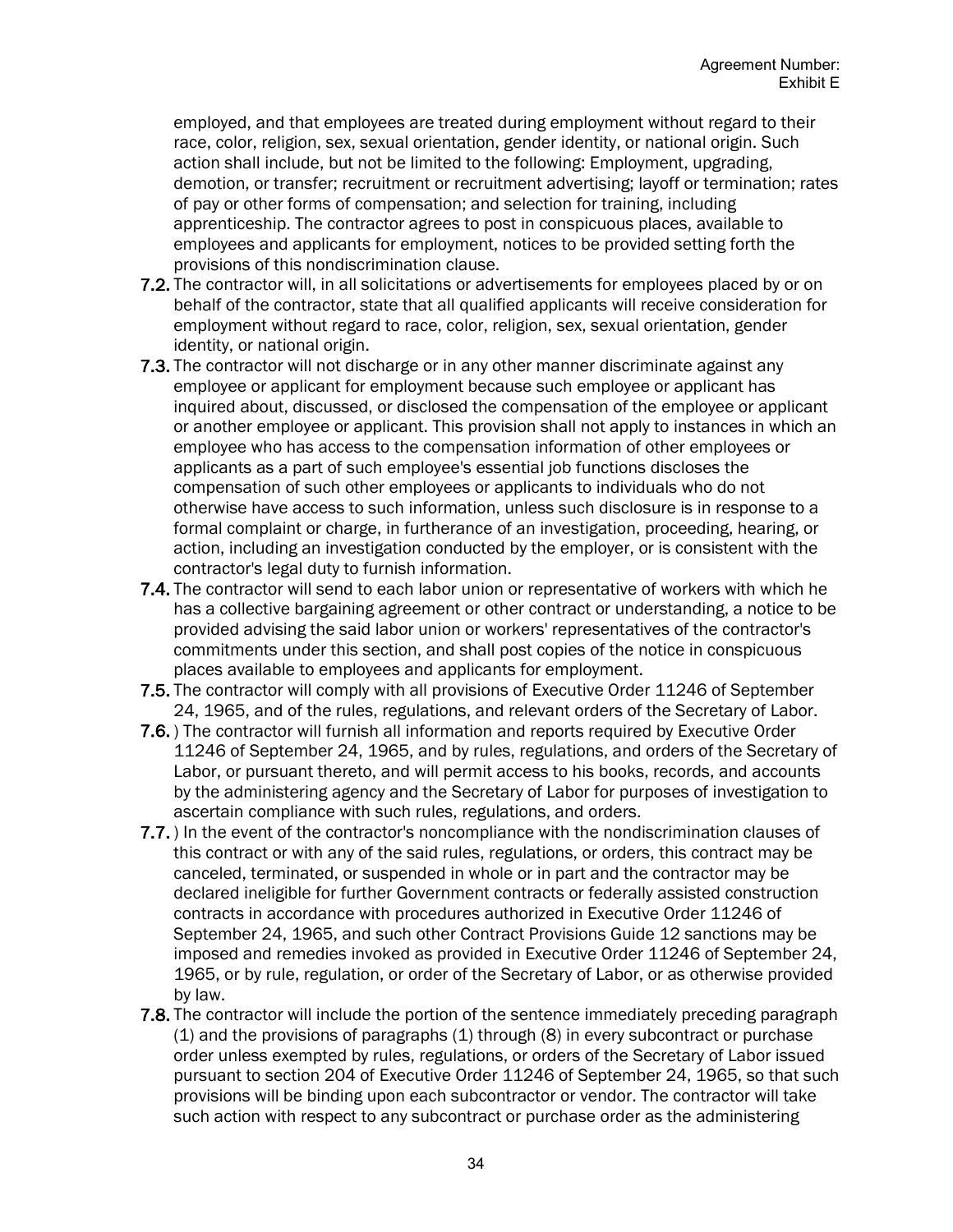agency may direct as a means of enforcing such provisions, including sanctions for noncompliance:

*Provided*, however, that in the event a contractor becomes involved in, or is threatened with, litigation with a subcontractor or vendor as a result of such direction by the administering agency, the contractor may request the United States to enter into such litigation to protect the interests of the United States.

The applicant further agrees that it will be bound by the above equal opportunity clause with respect to its own employment practices when it participates in federally assisted construction work: *Provided*, that if the applicant so participating is a state or local government, the above equal opportunity clause is not applicable to any agency, instrumentality or subdivision of such government which does not participate in work on or under the contract.

The applicant agrees that it will assist and cooperate actively with the administering agency and the Secretary of Labor in obtaining the compliance of contractors and subcontractors with the equal opportunity clause and the rules, regulations, and relevant orders of the Secretary of Labor, that it will furnish the administering agency and the Secretary of Labor such information as they may require for the supervision of such compliance, and that it will otherwise assist the administering agency in the discharge of the agency's primary responsibility for securing compliance.

The applicant further agrees that it will refrain from entering into any contract or contract modification subject to Executive Order 11246 of September 24, 1965, with a contractor debarred from, or who has not demonstrated eligibility for, Government contracts and federally assisted construction contracts pursuant to the Executive Order and will carry out such sanctions and penalties for violation of the equal opportunity clause as may be imposed upon contractors and subcontractors by the administering agency or the Secretary of Labor pursuant to Part II, Subpart D of the Executive Order. In addition, the applicant agrees that if it fails or refuses to comply with these undertakings, the administering agency may take any or all of the following actions: Cancel, terminate, or suspend in whole or in part this grant (contract, loan, insurance, guarantee); refrain from extending any further assistance to the applicant under the program with respect to which the failure or refund occurred until satisfactory assurance of future compliance has been received from such applicant; and refer the case to the Department of Justice for appropriate legal proceedings.

8. CONTRACT WORK HOURS AND SAFETY STANDARDS (all contracts in excess of \$100,000 that involve the employment of mechanics, laborers (including watchmen and guards) (as defined by federal law and regulation), or construction work, but not to purchases of supplies or materials or articles ordinarily available on the open market, or contracts for transportation or transmission of intelligence)

Contractor and all subcontractors shall comply with the Contract Work Hours and Safety Standards Act, 40 USC 3701 through 3708 (including sections 3702 and 3704), as supplemented by Department of Labor regulations at 29 CFR Part 5, which are incorporated hereto. Contractor and all subcontractors shall compute the wages of every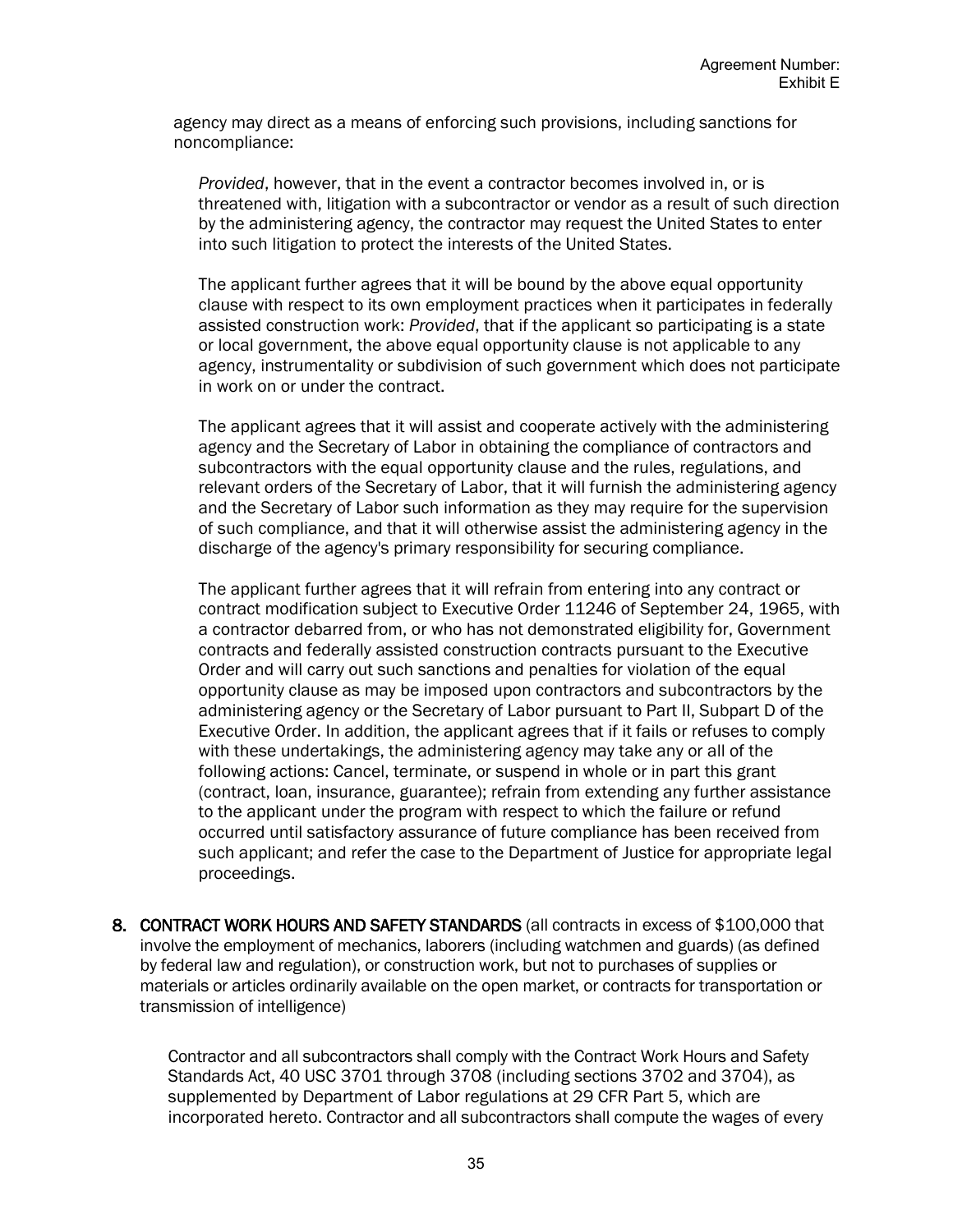mechanic and laborer on the basis of a standard work week of 40 hours. Work in excess of the standard work week is subject to conditions, as stated in the Act and regulations. No laborer or mechanic shall be required to work in surroundings or under working conditions that are unsanitary, hazardous, or dangerous to health or safety.

Compliance with the Contract Work Hours and Safety Standards Act.

- (1) Overtime requirements. No contractor or subcontractor contracting for any part of the contract work which may require or involve the employment of laborers or mechanics shall require or permit any such laborer or mechanic in any workweek in which he or she is employed on such work to work in excess of forty hours in such workweek unless such laborer or mechanic receives compensation at a rate not less than one and one-half times the basic rate of pay for all hours worked in excess of forty hours in such workweek.
- (2) Violation; liability for unpaid wages; liquidated damages. In the event of any violation of the clause set forth in paragraph  $(b)(1)$  of this section the contractor and any subcontractor responsible therefor shall be liable for the unpaid wages. In addition, such contractor and subcontractor shall be liable to the United States (in the case of work done under contract for the District of Columbia or a territory, to such District or to such territory), for liquidated damages. Such liquidated damages shall be computed with respect to each individual laborer or mechanic, including watchmen and guards, employed in violation of the clause set forth in paragraph (b)(1) of this section, in the sum of \$27 for each calendar day on which such individual was required or permitted to work in excess of the standard workweek of forty hours without payment of the overtime wages required by the clause set forth in paragraph  $(b)(1)$  of this section.
- (3) Withholding for unpaid wages and liquidated damages. The County shall upon its own action or upon written request of an authorized representative of the Department of Labor withhold or cause to be withheld, from any moneys payable on account of work performed by the contractor or subcontractor under any such contract or any other federal contract with the same prime contractor, or any other federally-assisted contract subject to the Contract Work Hours and Safety Standards Act, which is held by the same prime contractor, such sums as may be determined to be necessary to satisfy any liabilities of such contractor or subcontractor for unpaid wages and liquidated damages as provided in the clause set forth in paragraph (b)(2) of this section.
- (4) Subcontracts. The contractor (and all subcontractors) shall insert in any subcontracts the clauses set forth in paragraph  $(1)$  through  $(4)$  of this section and also a clause requiring the subcontractors to include these clauses in any lower tier subcontracts. The prime contractor shall be responsible for compliance by any subcontractor or lower tier subcontractor with the clauses set forth in paragraphs  $(b)(1)$  through  $(4)$  of this section.

#### 29 CFR 5.5(a)

(1) *Minimum wages.*

(i) All laborers and mechanics employed or working upon the site of the work (or under the United States Housing Act of 1937 or under the Housing Act of 1949 in the construction or development of the project), will be paid unconditionally and not less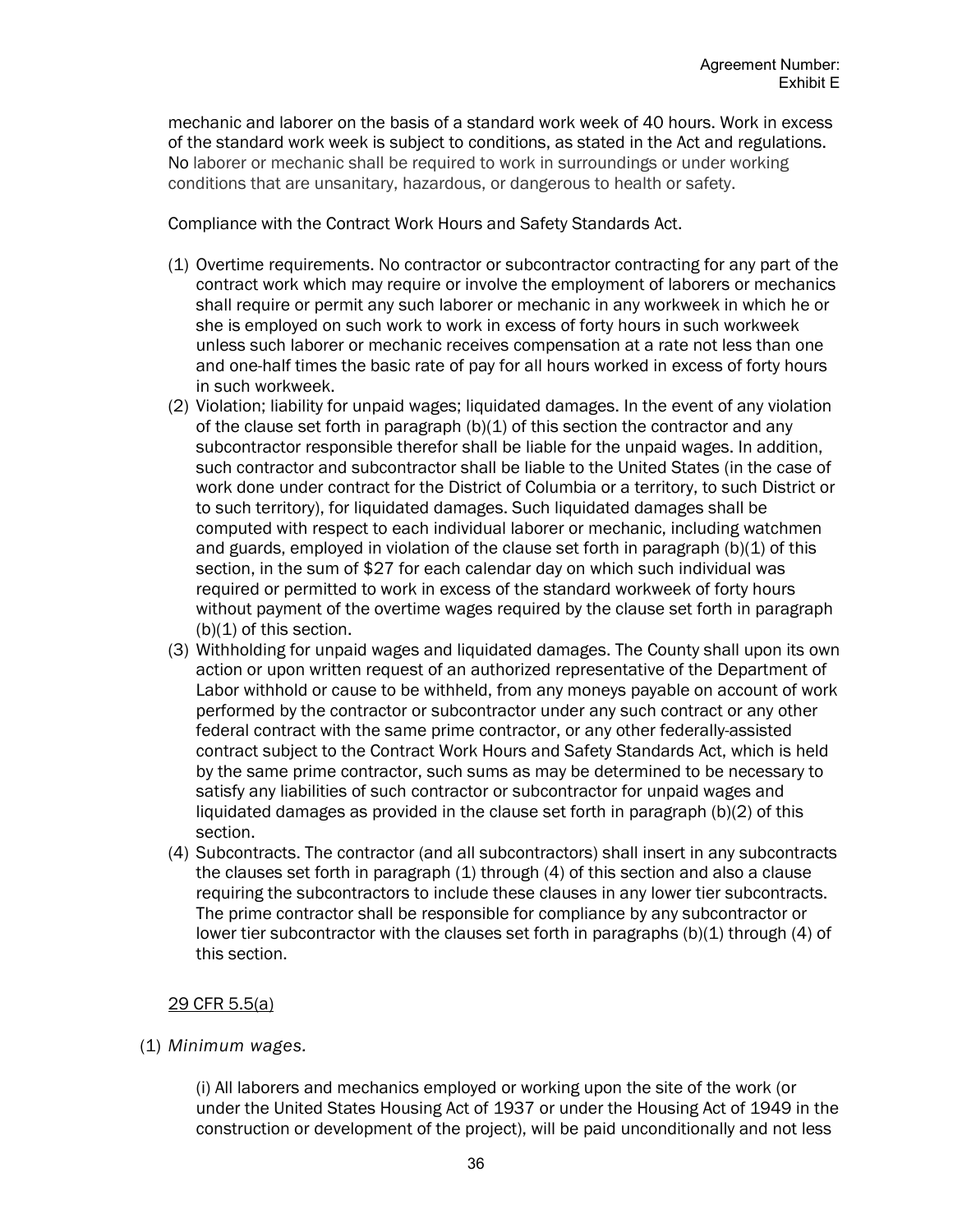often than once a week, and without subsequent deduction or rebate on any account (except such payroll deductions as are permitted by regulations issued by the Secretary of Labor under the Copeland Act (29 CFR part 3)), the full amount of wages and bona fide fringe benefits (or cash equivalents thereof) due at time of payment computed at rates not less than those contained in the wage determination of the Secretary of Labor which is attached hereto and made a part hereof, regardless of any contractual relationship which may be alleged to exist between the contractor and such laborers and mechanics. Contributions made or costs reasonably anticipated for bona fide fringe benefits under section  $1(b)(2)$  of the Davis-Bacon Act on behalf of laborers or mechanics are considered wages paid to such laborers or mechanics, subject to the provisions of paragraph  $(a)(1)(iv)$  of this section; also, regular contributions made or costs incurred for more than a weekly period (but not less often than quarterly) under plans, funds, or programs which cover the particular weekly period, are deemed to be constructively made or incurred during such weekly period. Such laborers and mechanics shall be paid the appropriate wage rate and fringe benefits on the wage determination for the classification of work actually performed, without regard to skill, except as provided in § 5.5(a)(4). Laborers or mechanics performing work in more than one classification may be compensated at the rate specified for each classification for the time actually worked therein: **Provided.** That the employer's payroll records accurately set forth the time spent in each classification in which work is performed. The wage determination (including any additional classification and wage rates conformed under paragraph  $(a)(1)(ii)$  of this section) and the Davis-Bacon poster (WH-1321) shall be posted at all times by the contractor and its subcontractors at the site of the work in a prominent and accessible place where it can be easily seen by the workers.

(ii)

(A) The contracting officer shall require that any class of laborers or mechanics, including helpers, which is not listed in the wage determination and which is to be employed under the contract shall be classified in conformance with the wage determination. The contracting officer shall approve an additional classification and wage rate and fringe benefits therefore only when the following criteria have been met:

 $(1)$  The work to be performed by the classification requested is not performed by a classification in the wage determination; and

 $(2)$  The classification is utilized in the area by the construction industry; and

 $(3)$  The proposed wage rate, including any bona fide fringe benefits, bears a reasonable relationship to the wage rates contained in the wage determination.

(B) If the contractor and the laborers and mechanics to be employed in the classification (if known), or their representatives, and the contracting officer agree on the classification and wage rate (including the amount designated for fringe benefits where appropriate), a report of the action taken shall be sent by the contracting officer to the Administrator of the Wage and Hour Division, U.S. Department of Labor, Washington, DC 20210. The Administrator, or an authorized representative, will approve, modify, or disapprove every additional classification action within 30 days of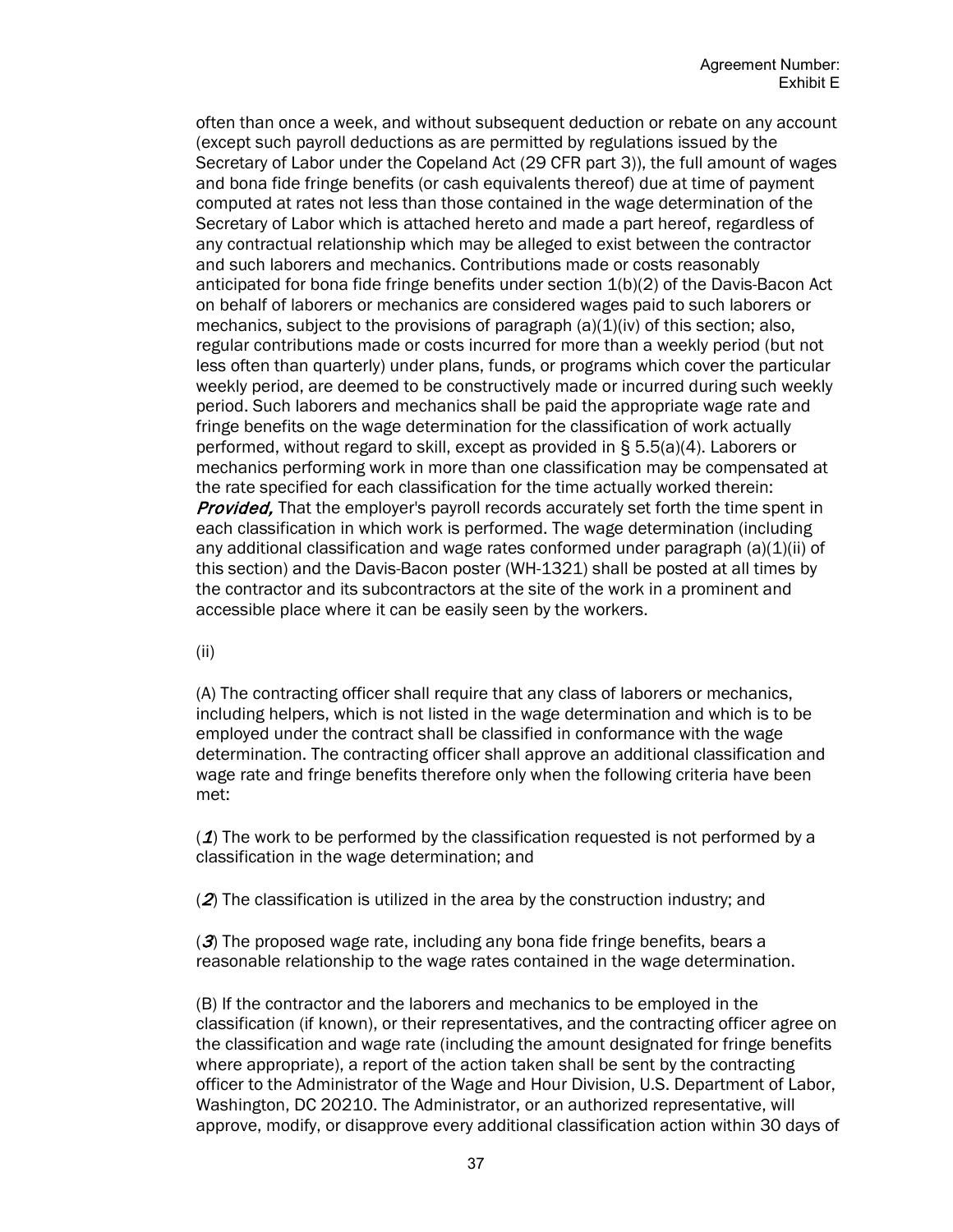receipt and so advise the contracting officer or will notify the contracting officer within the 30-day period that additional time is necessary.

(C) In the event the contractor, the laborers or mechanics to be employed in the classification or their representatives, and the contracting officer do not agree on the proposed classification and wage rate (including the amount designated for fringe benefits, where appropriate), the contracting officer shall refer the questions, including the views of all interested parties and the recommendation of the contracting officer, to the Administrator for determination. The Administrator, or an authorized representative, will issue a determination within 30 days of receipt and so advise the contracting officer or will notify the contracting officer within the 30-day period that additional time is necessary.

(D) The wage rate (including fringe benefits where appropriate) determined pursuant to paragraphs (a)(1)(ii) (B) or (C) of this section, shall be paid to all workers performing work in the classification under this contract from the first day on which work is performed in the classification.

(iii) Whenever the minimum wage rate prescribed in the contract for a class of laborers or mechanics includes a fringe benefit which is not expressed as an hourly rate, the contractor shall either pay the benefit as stated in the wage determination or shall pay another bona fide fringe benefit or an hourly cash equivalent thereof.

(iv) If the contractor does not make payments to a trustee or other third person, the contractor may consider as part of the wages of any laborer or mechanic the amount of any costs reasonably anticipated in providing bona fide fringe benefits under a plan or program, **Provided**, That the Secretary of Labor has found, upon the written request of the contractor, that the applicable standards of the Davis-Bacon Act have been met. The Secretary of Labor may require the contractor to set aside in a separate account assets for the meeting of obligations under the plan or program.

- (2) *Withholding.* The County shall upon its own action or upon written request of an authorized representative of the Department of Labor withhold or cause to be withheld from the contractor under this contract or any other Federal contract with the same prime contractor, or any other federally-assisted contract subject to Davis-Bacon prevailing wage requirements, which is held by the same prime contractor, so much of the accrued payments or advances as may be considered necessary to pay laborers and mechanics, including apprentices, trainees, and helpers, employed by the contractor or any subcontractor the full amount of wages required by the contract. In the event of failure to pay any laborer or mechanic, including any apprentice, trainee, or helper, employed or working on the site of the work (or under the United States Housing Act of 1937 or under the Housing Act of 1949 in the construction or development of the project), all or part of the wages required by the contract, the County may, after written notice to the contractor, sponsor, applicant, or owner, take such action as may be necessary to cause the suspension of any further payment, advance, or guarantee of funds until such violations have ceased.
- (3) *Payrolls and basic records.*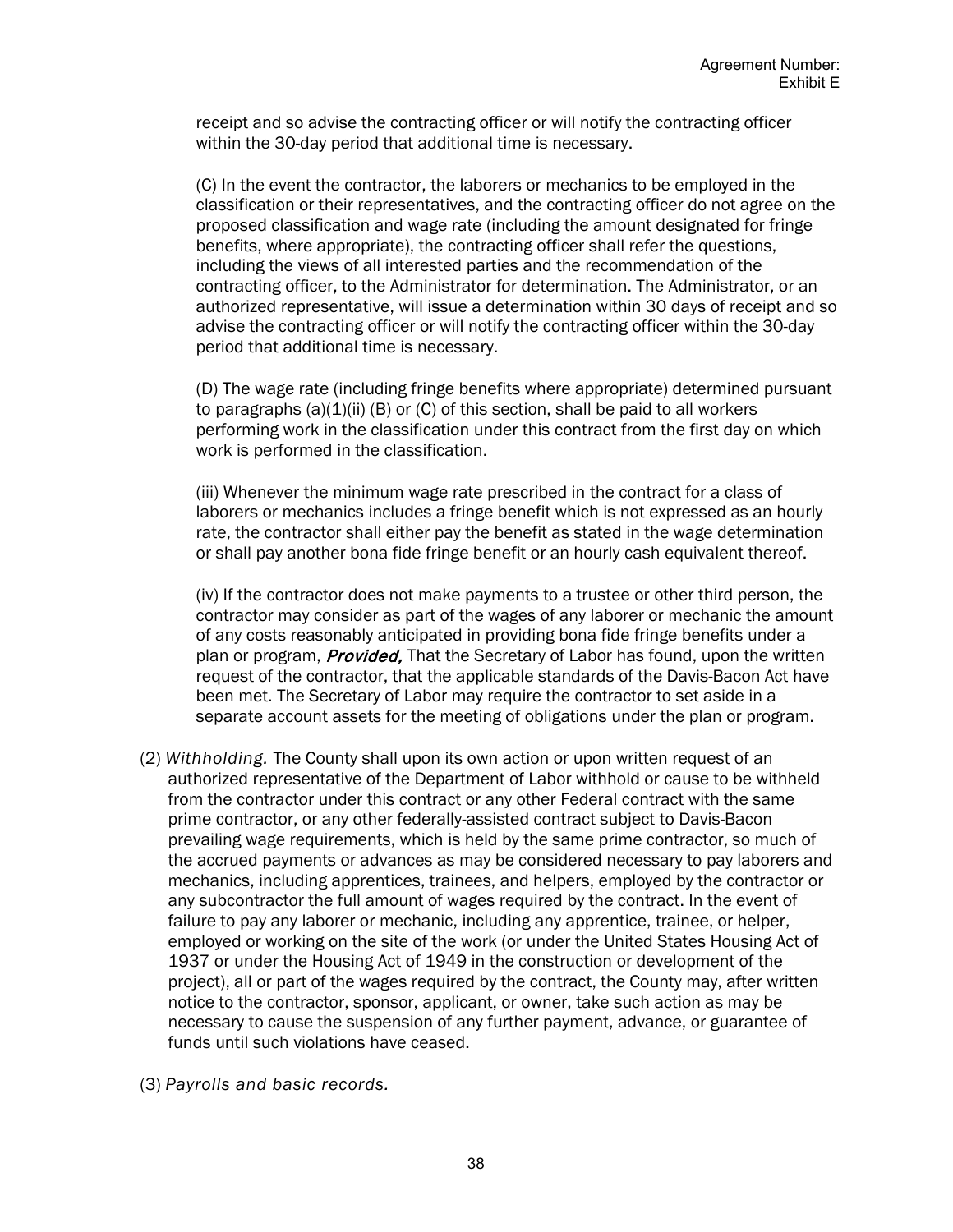(i) Payrolls and basic records relating thereto shall be maintained by the contractor during the course of the work and preserved for a period of three years thereafter for all laborers and mechanics working at the site of the work (or under the United States Housing Act of 1937, or under the Housing Act of 1949, in the construction or development of the project). Such records shall contain the name, address, and social security number of each such worker, his or her correct classification, hourly rates of wages paid (including rates of contributions or costs anticipated for bona fide fringe benefits or cash equivalents thereof of the types described in section 1(b)(2)(B) of the Davis-Bacon Act), daily and weekly number of hours worked, deductions made and actual wages paid. Whenever the Secretary of Labor has found under 29 CFR 5.5(a)(1)(iv) that the wages of any laborer or mechanic include the amount of any costs reasonably anticipated in providing benefits under a plan or program described in section  $1(b)(2)(B)$  of the Davis-Bacon Act, the contractor shall maintain records which show that the commitment to provide such benefits is enforceable, that the plan or program is financially responsible, and that the plan or program has been communicated in writing to the laborers or mechanics affected, and records which show the costs anticipated or the actual cost incurred in providing such benefits. Contractors employing apprentices or trainees under approved programs shall maintain written evidence of the registration of apprenticeship programs and certification of trainee programs, the registration of the apprentices and trainees, and the ratios and wage rates prescribed in the applicable programs.

#### (ii)

(A) The contractor shall submit weekly for each week in which any contract work is performed a copy of all payrolls to Treasury if the agency is a party to the contract, but if the agency is not such a party, the contractor will submit the payrolls to the applicant, sponsor, or owner, as the case may be, for transmission to Treasury. The payrolls submitted shall set out accurately and completely all of the information required to be maintained under 29 CFR 5.5(a)(3)(i), except that full social security numbers and home addresses shall not be included on weekly transmittals. Instead the payrolls shall only need to include an individually identifying number for each employee ( $e.g.,$  the last four digits of the employee's social security number). The required weekly payroll information may be submitted in any form desired. Optional Form WH-347 is available for this purpose from the Wage and Hour Division Web site at http://www.dol.gov/esa/whd/forms/wh347instr.htm or its successor site. The prime contractor is responsible for the submission of copies of payrolls by all subcontractors. Contractors and subcontractors shall maintain the full social security number and current address of each covered worker, and shall provide them upon request to Treasury if the agency is a party to the contract, but if the agency is not such a party, the contractor will submit them to the applicant, sponsor, or owner, as the case may be, for transmission to Treasury, the contractor, or the Wage and Hour Division of the Department of Labor for purposes of an investigation or audit of compliance with prevailing wage requirements. It is not a violation of this section for a prime contractor to require a subcontractor to provide addresses and social security numbers to the prime contractor for its own records, without weekly submission to the sponsoring government agency (or the applicant, sponsor, or owner).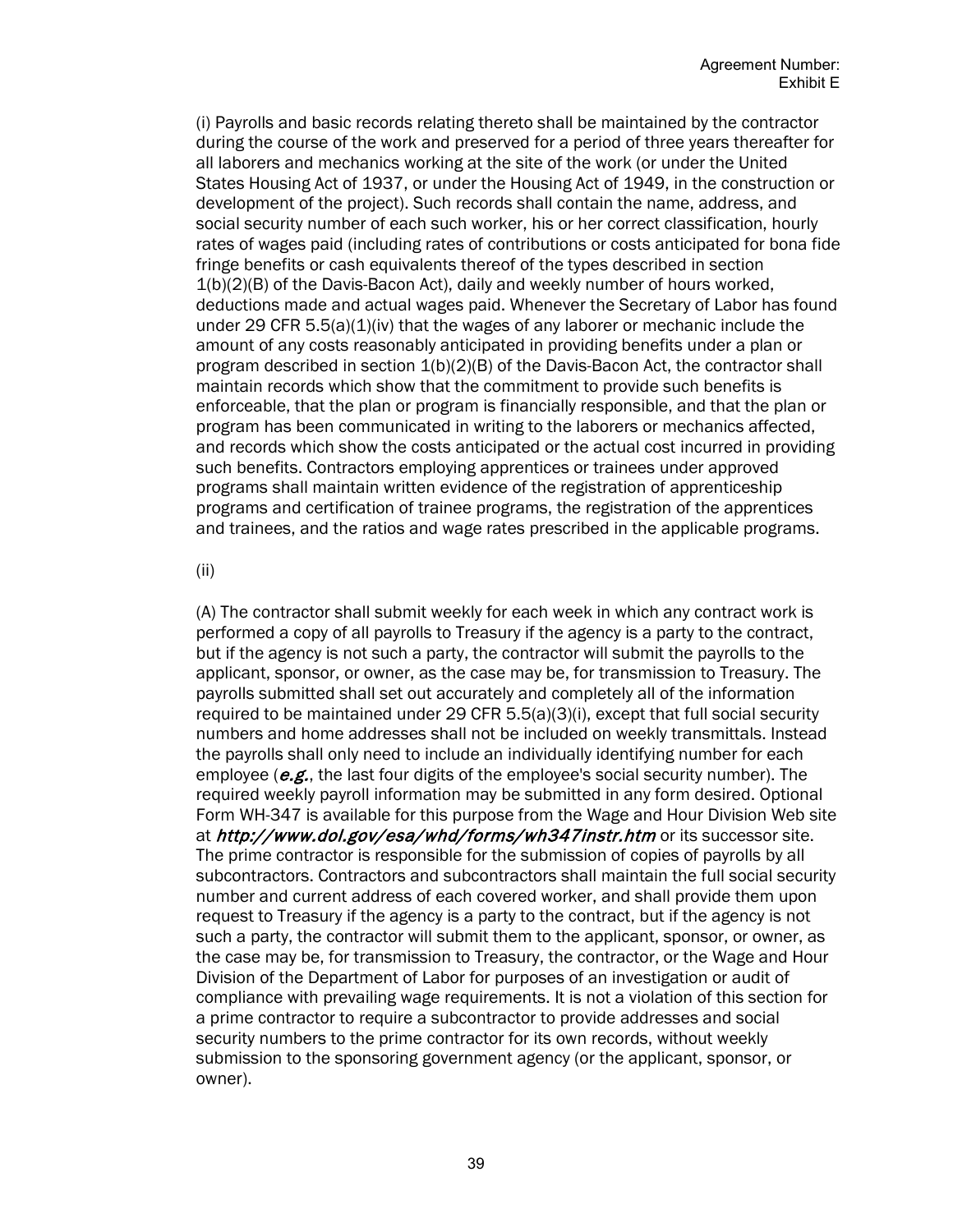(B) Each payroll submitted shall be accompanied by a "Statement of Compliance," signed by the contractor or subcontractor or his or her agent who pays or supervises the payment of the persons employed under the contract and shall certify the following:

 $(1)$  That the payroll for the payroll period contains the information required to be provided under § 5.5 (a)(3)(ii) of Regulations, 29 CFR part 5, the appropriate information is being maintained under  $\S$  5.5 (a)(3)(i) of Regulations, 29 CFR part 5, and that such information is correct and complete;

 $(2)$  That each laborer or mechanic (including each helper, apprentice, and trainee) employed on the contract during the payroll period has been paid the full weekly wages earned, without rebate, either directly or indirectly, and that no deductions have been made either directly or indirectly from the full wages earned, other than permissible deductions as set forth in Regulations, 29 CFR part 3;

 $(3)$  That each laborer or mechanic has been paid not less than the applicable wage rates and fringe benefits or cash equivalents for the classification of work performed, as specified in the applicable wage determination incorporated into the contract.

(C) The weekly submission of a properly executed certification set forth on the reverse side of Optional Form WH-347 shall satisfy the requirement for submission of the "Statement of Compliance" required by paragraph  $(a)(3)(ii)(B)$  of this section.

(D) The falsification of any of the above certifications may subject the contractor or subcontractor to civil or criminal prosecution under section 1001 of title 18 and section 231 of title 31 of the United States Code.

(iii) The contractor or subcontractor shall make the records required under paragraph (a)(3)(i) of this section available for inspection, copying, or transcription by authorized representatives of the County or the Department of Labor, and shall permit such representatives to interview employees during working hours on the job. If the contractor or subcontractor fails to submit the required records or to make them available, the Federal agency may, after written notice to the contractor, sponsor, applicant, or owner, take such action as may be necessary to cause the suspension of any further payment, advance, or guarantee of funds. Furthermore, failure to submit the required records upon request or to make such records available may be grounds for debarment action pursuant to 29 CFR 5.12.

#### (4) *Apprentices and trainees* -

(i) *Apprentices.* Apprentices will be permitted to work at less than the predetermined rate for the work they performed when they are employed pursuant to and individually registered in a bona fide apprenticeship program registered with the U.S. Department of Labor, Employment and Training Administration, Office of Apprenticeship Training, Employer and Labor Services, or with a State Apprenticeship Agency recognized by the Office, or if a person is employed in his or her first 90 days of probationary employment as an apprentice in such an apprenticeship program, who is not individually registered in the program, but who has been certified by the Office of Apprenticeship Training, Employer and Labor Services or a State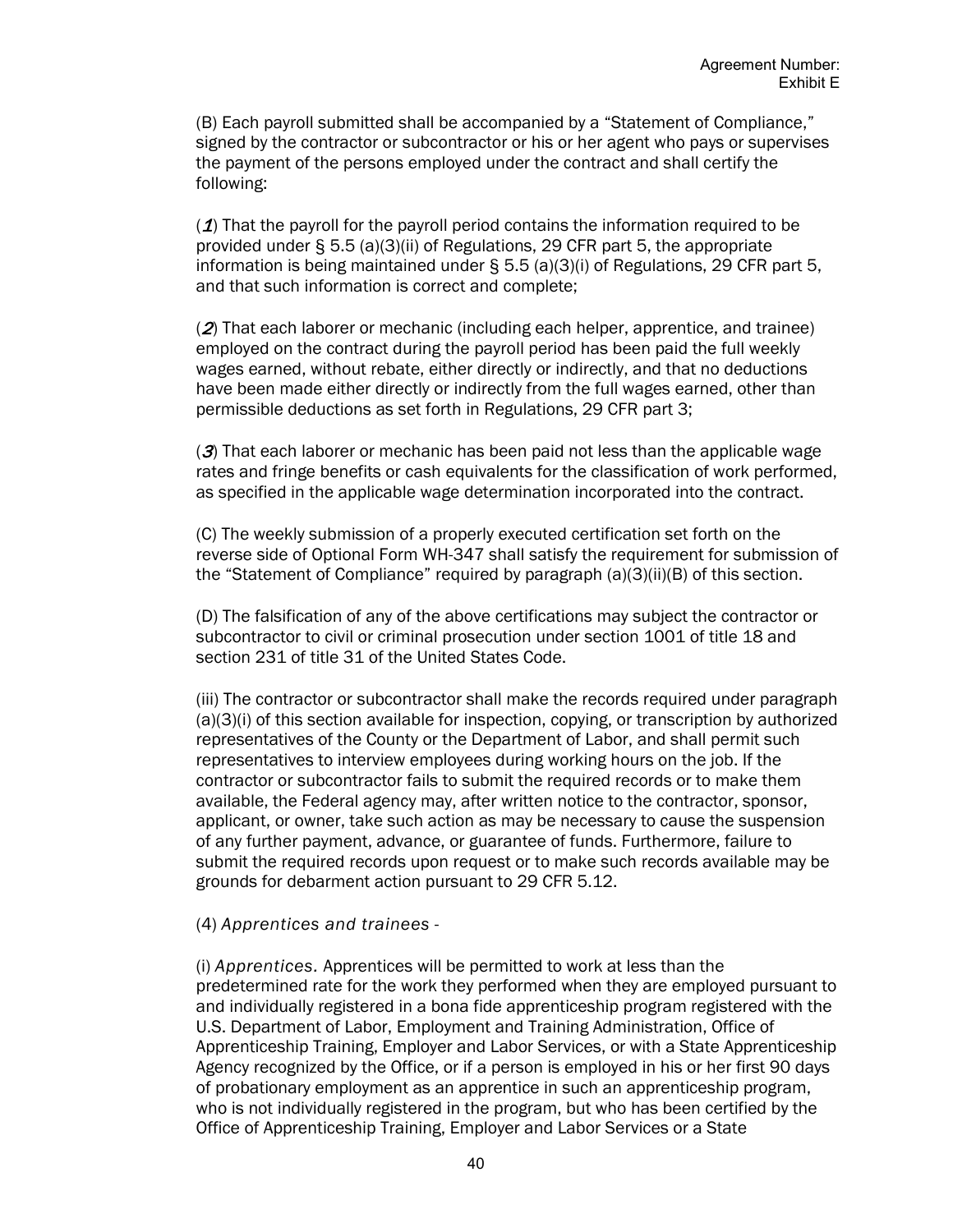Apprenticeship Agency (where appropriate) to be eligible for probationary employment as an apprentice. The allowable ratio of apprentices to journeymen on the job site in any craft classification shall not be greater than the ratio permitted to the contractor as to the entire work force under the registered program. Any worker listed on a payroll at an apprentice wage rate, who is not registered or otherwise employed as stated above, shall be paid not less than the applicable wage rate on the wage determination for the classification of work actually performed. In addition, any apprentice performing work on the job site in excess of the ratio permitted under the registered program shall be paid not less than the applicable wage rate on the wage determination for the work actually performed. Where a contractor is performing construction on a project in a locality other than that in which its program is registered, the ratios and wage rates (expressed in percentages of the journeyman's hourly rate) specified in the contractor's or subcontractor's registered program shall be observed. Every apprentice must be paid at not less than the rate specified in the registered program for the apprentice's level of progress, expressed as a percentage of the journeymen hourly rate specified in the applicable wage determination. Apprentices shall be paid fringe benefits in accordance with the provisions of the apprenticeship program. If the apprenticeship program does not specify fringe benefits, apprentices must be paid the full amount of fringe benefits listed on the wage determination for the applicable classification. If the Administrator determines that a different practice prevails for the applicable apprentice classification, fringes shall be paid in accordance with that determination. In the event the Office of Apprenticeship Training, Employer and Labor Services, or a State Apprenticeship Agency recognized by the Office, withdraws approval of an apprenticeship program, the contractor will no longer be permitted to utilize apprentices at less than the applicable predetermined rate for the work performed until an acceptable program is approved.

(ii) *Trainees.* Except as provided in 29 CFR 5.16, trainees will not be permitted to work at less than the predetermined rate for the work performed unless they are employed pursuant to and individually registered in a program which has received prior approval, evidenced by formal certification by the U.S. Department of Labor, Employment and Training Administration. The ratio of trainees to journeymen on the job site shall not be greater than permitted under the plan approved by the Employment and Training Administration. Every trainee must be paid at not less than the rate specified in the approved program for the trainee's level of progress, expressed as a percentage of the journeyman hourly rate specified in the applicable wage determination. Trainees shall be paid fringe benefits in accordance with the provisions of the trainee program. If the trainee program does not mention fringe benefits, trainees shall be paid the full amount of fringe benefits listed on the wage determination unless the Administrator of the Wage and Hour Division determines that there is an apprenticeship program associated with the corresponding journeyman wage rate on the wage determination which provides for less than full fringe benefits for apprentices. Any employee listed on the payroll at a trainee rate who is not registered and participating in a training plan approved by the Employment and Training Administration shall be paid not less than the applicable wage rate on the wage determination for the classification of work actually performed. In addition, any trainee performing work on the job site in excess of the ratio permitted under the registered program shall be paid not less than the applicable wage rate on the wage determination for the work actually performed. In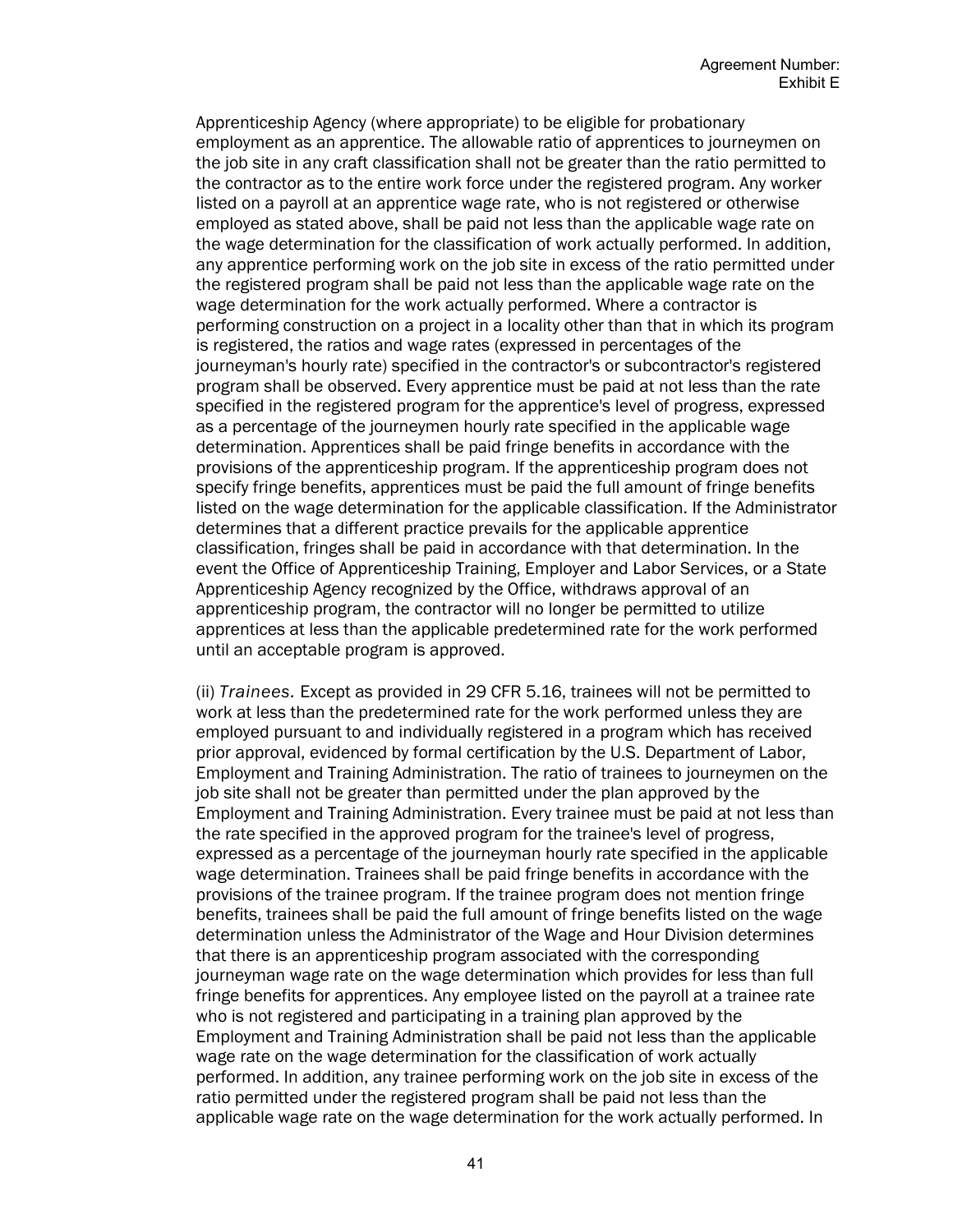the event the Employment and Training Administration withdraws approval of a training program, the contractor will no longer be permitted to utilize trainees at less than the applicable predetermined rate for the work performed until an acceptable program is approved.

(iii) *Equal employment opportunity.* The utilization of apprentices, trainees and journeymen under this part shall be in conformity with the equal employment opportunity requirements of Executive Order 11246, as amended, and 29 CFR part 30.

(5) *Compliance with Copeland Act requirements.* The contractor shall comply with the requirements of 29 CFR part 3, which are incorporated by reference in this contract.

(6) *Subcontracts.* The contractor and all subcontractors shall insert in any subcontracts the clauses contained in 29 CFR 5.5(a)(1) through (10) and such other clauses as the County may by appropriate instructions require, and also a clause requiring the subcontractors to include these clauses in any lower tier subcontracts. The prime contractor shall be responsible for the compliance by any subcontractor or lower tier subcontractor with all the contract clauses in 29 CFR 5.5.

(7) *Contract termination: debarment.* A breach of the contract clauses in 29 CFR 5.5 may be grounds for termination of the contract, and for debarment as a contractor and a subcontractor as provided in 29 CFR 5.12.

(8) *Compliance with Davis-Bacon and Related Act requirements.* All rulings and interpretations of the Davis-Bacon and Related Acts contained in 29 CFR parts 1, 3, and 5 are herein incorporated by reference in this contract.

(9) *Disputes concerning labor standards.* Disputes arising out of the labor standards provisions of this contract shall not be subject to the general disputes clause of this contract. Such disputes shall be resolved in accordance with the procedures of the Department of Labor set forth in 29 CFR parts 5, 6, and 7. Disputes within the meaning of this clause include disputes between the contractor (or any of its subcontractors) and the contracting agency, the U.S. Department of Labor, or the employees or their representatives.

#### (10) *Certification of eligibility.*

(i) By entering into this contract, the contractor certifies that neither it (nor he or she) nor any person or firm who has an interest in the contractor's firm is a person or firm ineligible to be awarded Government contracts by virtue of section 3(a) of the Davis-Bacon Act or 29 CFR 5.12(a)(1).

(ii) No part of this contract shall be subcontracted to any person or firm ineligible for award of a Government contract by virtue of section 3(a) of the Davis-Bacon Act or 29 CFR 5.12(a)(1).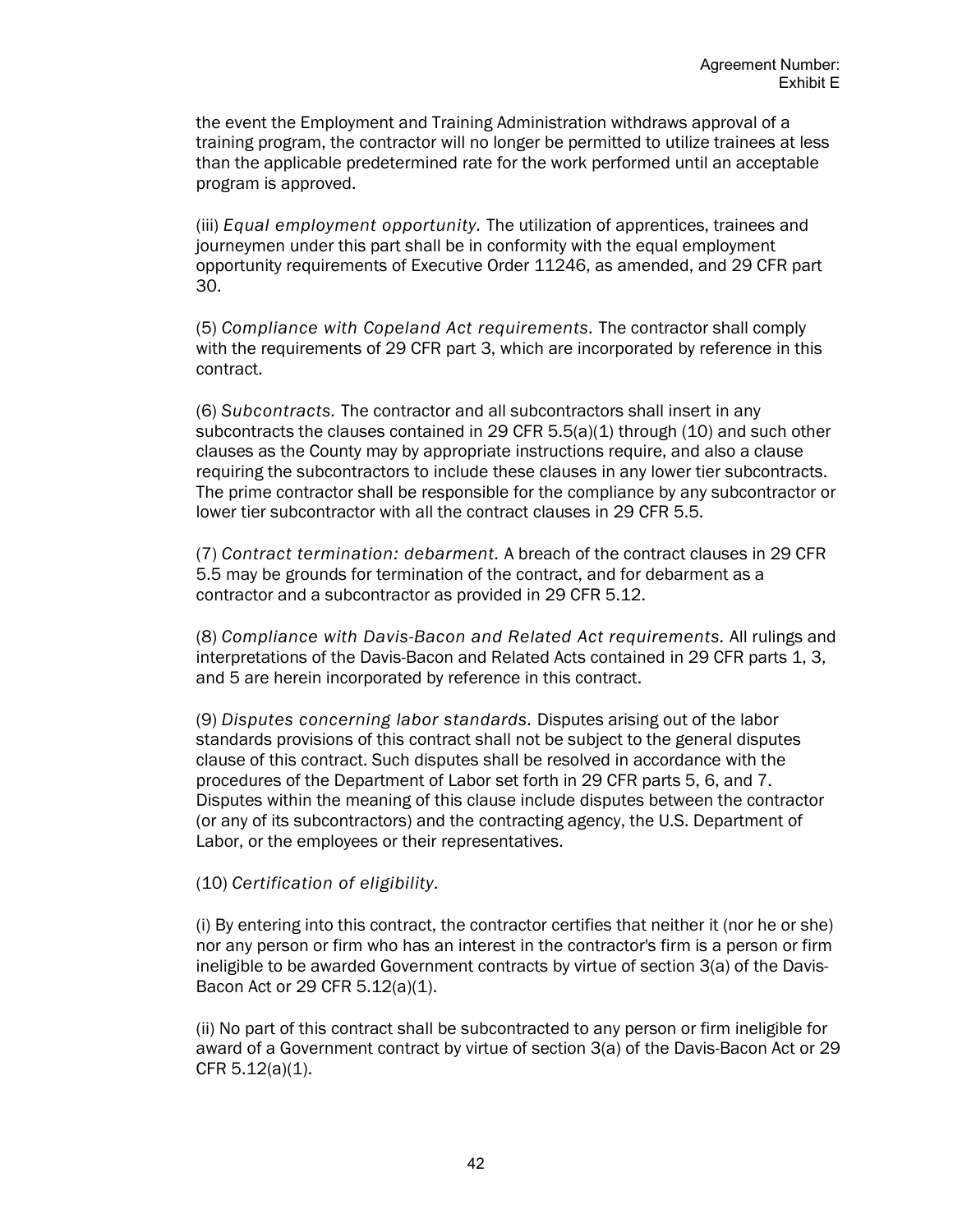(iii) The penalty for making false statements is prescribed in the U.S. Criminal Code, 18 U.S.C. 1001.

To the extent work under this Agreement is not covered by any of the other statutes listed in 29 CFR 5.1, further compliance with the Contract Work Hours and Safety Standards Act shall be required as follows:

- (1) The contractor or subcontractor shall maintain payrolls and basic payroll records during the course of the work and shall preserve them for a period of three years from the completion of the contract for all laborers and mechanics, including guards and watchmen, working on the contract. Such records shall contain the name and address of each such employee, social security number, correct classifications, hourly rates of wages paid, daily and weekly number of hours worked, deductions made, and actual wages paid.
- (2) Records to be maintained under this provision shall be made available by the contractor or subcontractor for inspection, copying, or transcription by authorized representatives of the Government, and the contractor or subcontractor will permit such representatives to interview employees during working hours on the job.

#### 9. LICENSE AND DELIVERY OF WORKS SUBJECT TO COPYRIGHT AND DATA RIGHTS

- **9.1.** Contractor agrees that County and Government do reserve, are granted, and shall otherwise have, jointly and severally, a royalty-free, nonexclusive, and irrevocable license to reproduce, publish or otherwise use, and to authorize others to use, for government purposes:
	- **9.1.1.** The copyright in any work developed with the assistance of funds provided under this Agreement;
	- **9.1.2.** Any rights of copyright to which Contractor purchases ownership with the assistance of funds provided under this Agreement.
- 9.2. Contractor grants to County and Government, jointly and severally, a paid-up, royaltyfree, nonexclusive, irrevocable, worldwide license in data first produced in the performance of this Agreement to reproduce, publish, or otherwise use, including prepare derivative works, distribute copies to the public, and perform publicly and display publicly such data. For data required by the contract but not first produced in the performance of this contract, the Contractor will identify such data and grant to the County or acquire on its behalf a license of the same scope as for data first produced in the performance of this contract. Data, as used herein, shall include any work subject to copyright under 17 U.S.C. § 102, for example, any written reports or literary works, software and/or source code, music, choreography, pictures or images, graphics, sculptures, videos, motion pictures or other audiovisual works, sound and/or video recordings, and architectural works. Upon or before the completion of this Agreement, the Contractor will deliver to the County data first produced in the performance of this Agreement and data required by the Agreement but not first produced in the performance of this Agreement, in formats acceptable by the County.
- 10. RIGHTS TO INVENTIONS (contracts meeting the definition of "funding agreements" (see 37 CFR Part 401) for experimental, research, or development projects)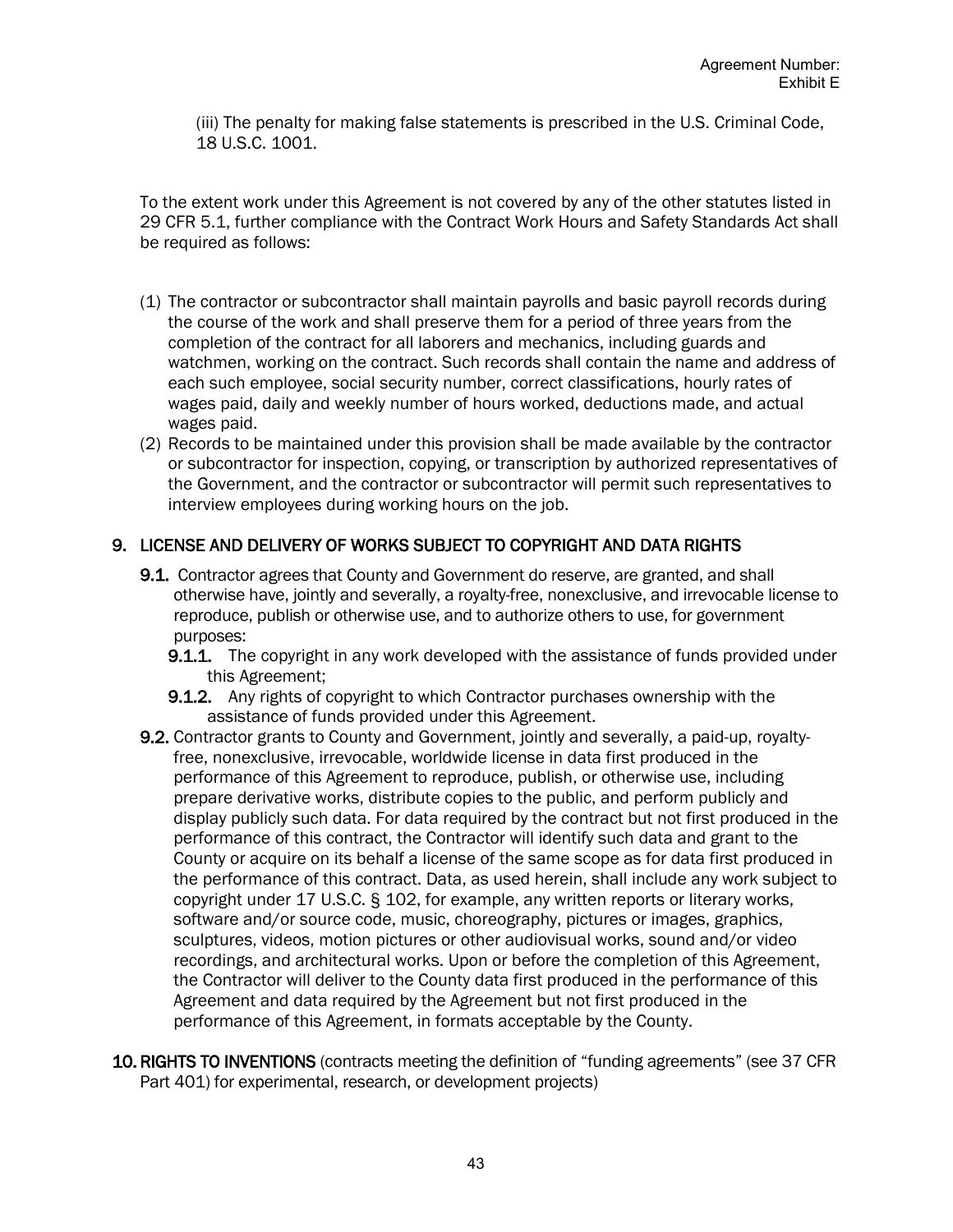#### \*NOT APPLICABLE\*

- 11. CLEAN AIR AND WATER POLLUTION REQUIREMENTS (all contracts and subcontracts in excess of \$150,000)
	- 11.1. Clean Air Act
		- 11.1.1. Contractor agrees to comply with all applicable standards, orders or regulations issued pursuant to the Clean Air Act, as amended, 42 U.S.C. § 7401 et seq. (42 USC 7401-7671q).
		- 11.1.2.Contractor agrees to report each violation to the County and understands and agrees that the County will, in turn, report each violation as required to assure notification to Treasury, and the appropriate Environmental Protection Agency Regional Office.
		- 11.1.3.Contractor agrees to include these requirements in each subcontract exceeding \$150,000 financed in whole or in part with funds under this Agreement.
	- 11.2. Federal Water Pollution Control Act
		- 11.2.1. Contractor agrees to comply with all applicable standards, orders, or regulations issued pursuant to the federal Water Pollution Control Act, as amended, 33 U.S.C. § 1251 et seq. (33 USC 1251-1388).
		- 11.2.2. Contractor agrees to report each violation to the County and understands and agrees that the County will, in turn, report each violation as required to assure notification to the State of California (if applicable), Treasury, and the appropriate Environmental Protection Agency Regional Office.
		- 11.2.3.Contractor agrees to include these requirements in each subcontract exceeding \$150,000 financed in whole or in part with funds under this Agreement.

#### 12. TERMINATION FOR CONVENIENCE OF COUNTY (all contracts in excess of \$10,000)

See Article 4 of the Agreement.

#### 13. TERMINATION FOR CAUSE/DEFAULT (all contracts in excess of \$10,000)

Contractor's failure to perform or observe any term, covenant or condition of this Agreement shall constitute an event of default under this Agreement.

See Article 4 of the Agreement.

#### 14. CHANGES

See Article 8 of the Agreement.

- 15. LOBBYING (Byrd Anti-Lobbying Amendment, 31 USC 1352 (as amended)) (all contracts and subcontracts in excess of \$100,000)
	- **15.1.** Contractor, and each tier to the tier above, certifies that it will not and has not used federally appropriated funds to pay any person or organization for influencing or attempting to influence an officer or employee of any agency, a Member of Congress, officer or employee of Congress, or an employee of a Member of Congress in connection with the making or obtaining of any federal contract, grant, or any other award covered by 31 U.S.C. § 1352. Each tier shall also disclose any lobbying with non-federal funds that takes place in connection with obtaining any federal award. Such disclosures are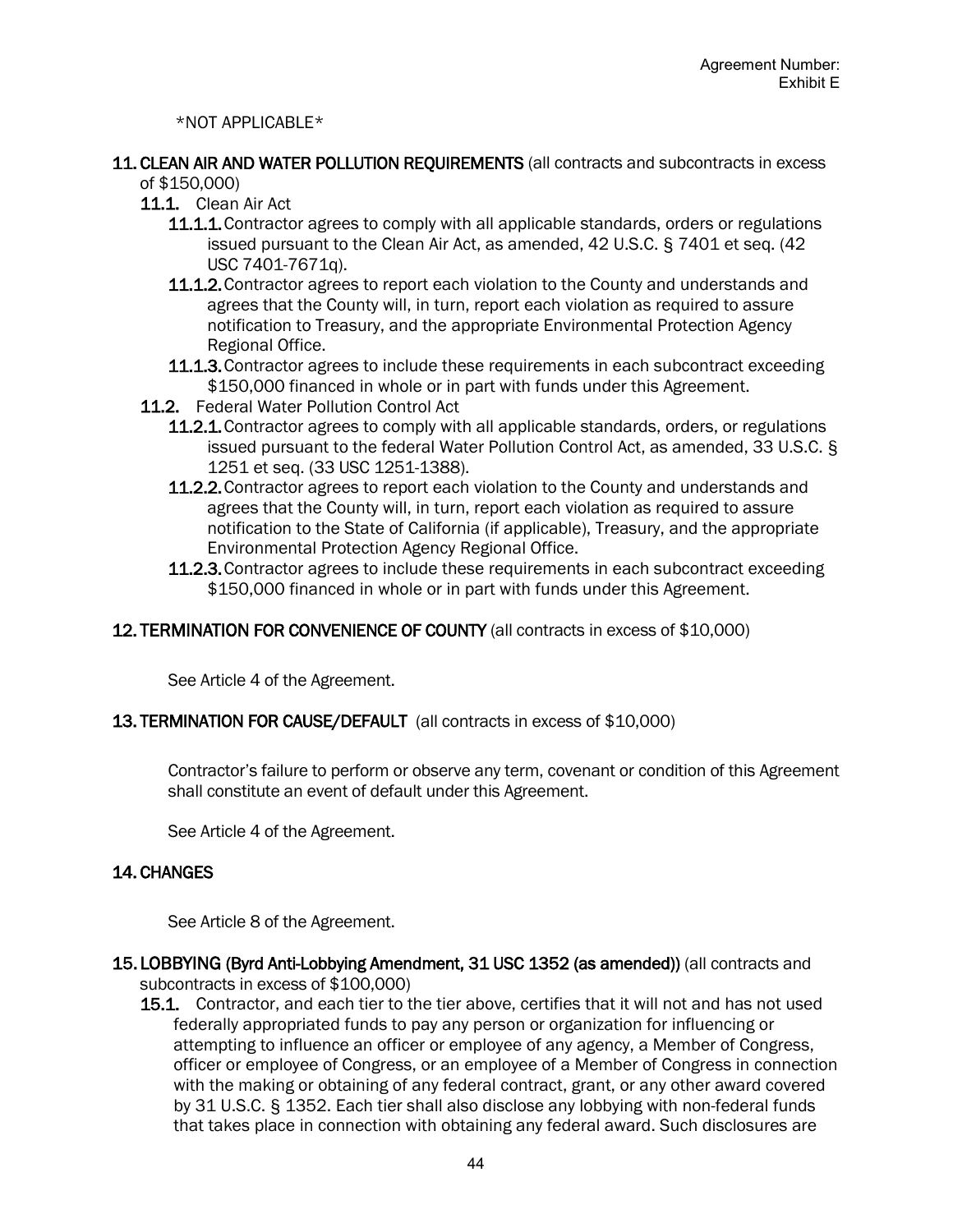forwarded from tier to tier up to the recipient who in turn will forward the certification(s) to the federal awarding agency.

15.2. Contractor shall file the required certification, Exhibit E-2, *Certification Regarding Lobbying*, attached hereto and incorporated herein, and shall obtain such certifications for all subcontracts in excess of \$100,000.

#### 16. AFFIRMATIVE SOCIOECONOMIC STEPS (MBE / WBE)

If subcontracts are to be let, Contractor, as prime contractor, is required to take all necessary steps identified in 2 C.F.R. § 200.321(b)(1)-(5) to ensure that small and minority businesses, women's business enterprises, and labor surplus area firms are used when possible.

#### 17. PROCUREMENT OF RECOVERED MATERIALS

- 17.1. Contractor shall comply with Section 6002 of the Solid Waste Disposal Act, as amended by the Resource Conservation and Recovery Act. The requirements of Section 6002 include procuring only items designated in guidelines of the Environmental Protection Agency (EPA) at 40 CFR Part 247 that contain the highest percentage of recovered materials practicable, consistent with maintaining a satisfactory level of competition, where the purchase price of the item exceeds \$10,000 or the value of the quantity acquired during the preceding fiscal year exceeded \$10,000; procuring solid waste management services in a manner that maximizes energy and resource recovery; and establishing an affirmative procurement program for procurement of recovered materials identified in the EPA guidelines.
- 17.2. In the performance of this Agreement, the Contractor shall make maximum use of products containing recovered materials that are EPA-designated items unless the product cannot be acquired—

-Competitively within a timeframe providing for compliance with the contract performance schedule;

-Meeting contract performance requirements; or

-At a reasonable price.

Information about this requirement, along with the list of EPA-designated items, is available at EPA's Comprehensive Procurement Guidelines webpage: [https://www.epa.gov/smm/comprehensive-procurement-guideline-cpg-program.](https://www.epa.gov/smm/comprehensive-procurement-guideline-cpg-program)

The Contractor also agrees to comply with all other applicable requirements of Section 6002 of the Solid Waste Disposal Act.

#### 18.PROHIBITION ON CONTRACTING FOR COVERED TELECOMMUNICATIONS EQUIPMENT OR **SERVICES**

(a) *Prohibitions*.

(1) Section 889(b) of the John S. McCain National Defense Authorization Act for Fiscal Year 2019, Pub. L. No. 115-232, and 2 C.F.R. § 200.216 prohibit the head of an executive agency on or after Aug.13, 2020, from obligating or expending grant, cooperative agreement, loan, or loan guarantee funds on certain telecommunications products or from certain entities for national security reasons.

(2) Unless an exception in paragraph (c) of this clause applies, the contractor and its subcontractors may not use grant, cooperative agreement, loan, or loan guarantee funds under this Agreement to: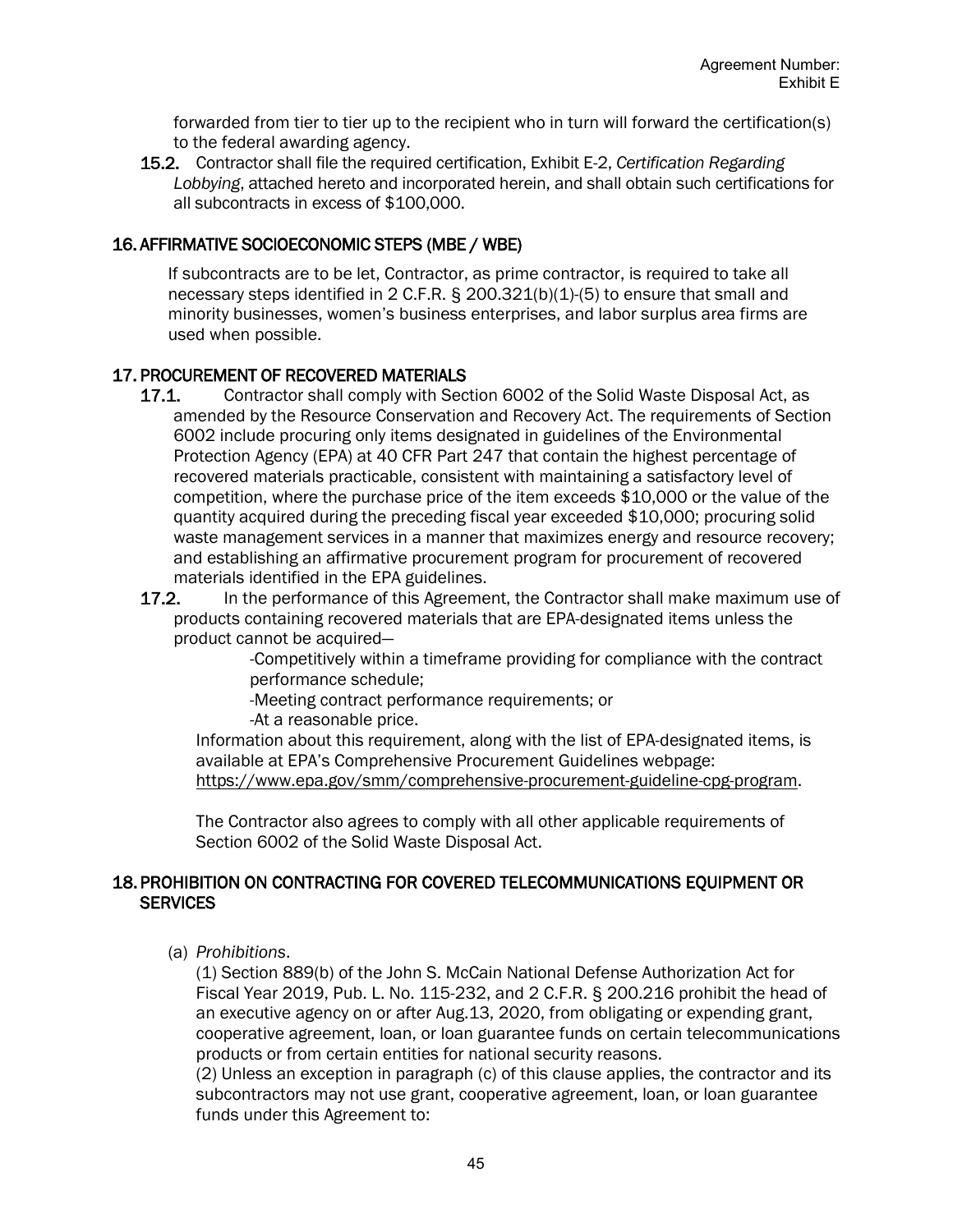(i) Procure or obtain any equipment, system, or service that uses covered telecommunications equipment or services as a substantial or essential component of any system, or as critical technology of any system;

(ii) Enter into, extend, or renew a contract to procure or obtain any equipment, system, or service that uses covered telecommunications equipment or services as a substantial or essential component of any system, or as critical technology of any system;

(iii) Enter into, extend, or renew contracts with entities that use covered telecommunications equipment or services as a substantial or essential component of any system, or as critical technology as part of any system; or (iv) Provide, as part of its performance of this contract, subcontract, or other contractual instrument, any equipment, system, or service that uses covered telecommunications equipment or services as a substantial or essential component of any system, or as critical technology as part of any system.

- (c) *Exceptions*.
	- (1) This clause does not prohibit contractors from providing—

(i) A service that connects to the facilities of a third-party, such as backhaul, roaming, or interconnection arrangements;

(ii) Telecommunications equipment that cannot route or redirect user data traffic or permit visibility into any user data or packets that such equipment transmits or otherwise handles.

- (2) By necessary implication and regulation, the prohibitions also do not apply to:
	- (i) Covered telecommunications equipment or services that:

i. Are not used as a substantial or essential component of any system; and ii. Are not used as critical technology of any system.

(ii) Other telecommunications equipment or services that are not considered covered telecommunications equipment or services.

#### (d) *Reporting requirement*.

(1) In the event Contractor identifies covered telecommunications equipment or services used as a substantial or essential component of any system, or as critical technology as part of any system, during contract performance, or Contractor is notified of such by a subcontractor at any tier or by any other source, Contractor shall report the information in paragraph (d)(2) of this clause to the recipient or subrecipient, unless elsewhere in this contract are established procedures for reporting the information.

 $(2)$  Contractor shall report the following information pursuant to paragraph  $(d)(1)$  of this clause:

(i) Within one business day from the date of such identification or notification: The contract number; the order number(s), if applicable; supplier name; supplier unique entity identifier (if known); supplier Commercial and Government Entity (CAGE) code (if known); brand; model number (original equipment manufacturer number, manufacturer part number, or wholesaler number); item description; and any readily available information about mitigation actions undertaken or recommended.

(ii) Within 10 business days of submitting the information in paragraph (d)(2)(i) of this clause: Any further available information about mitigation actions undertaken or recommended. In addition, the contractor shall describe the efforts it undertook to prevent use or submission of covered telecommunications equipment or services, and any additional efforts that will be incorporated to prevent future use or submission of covered telecommunications equipment or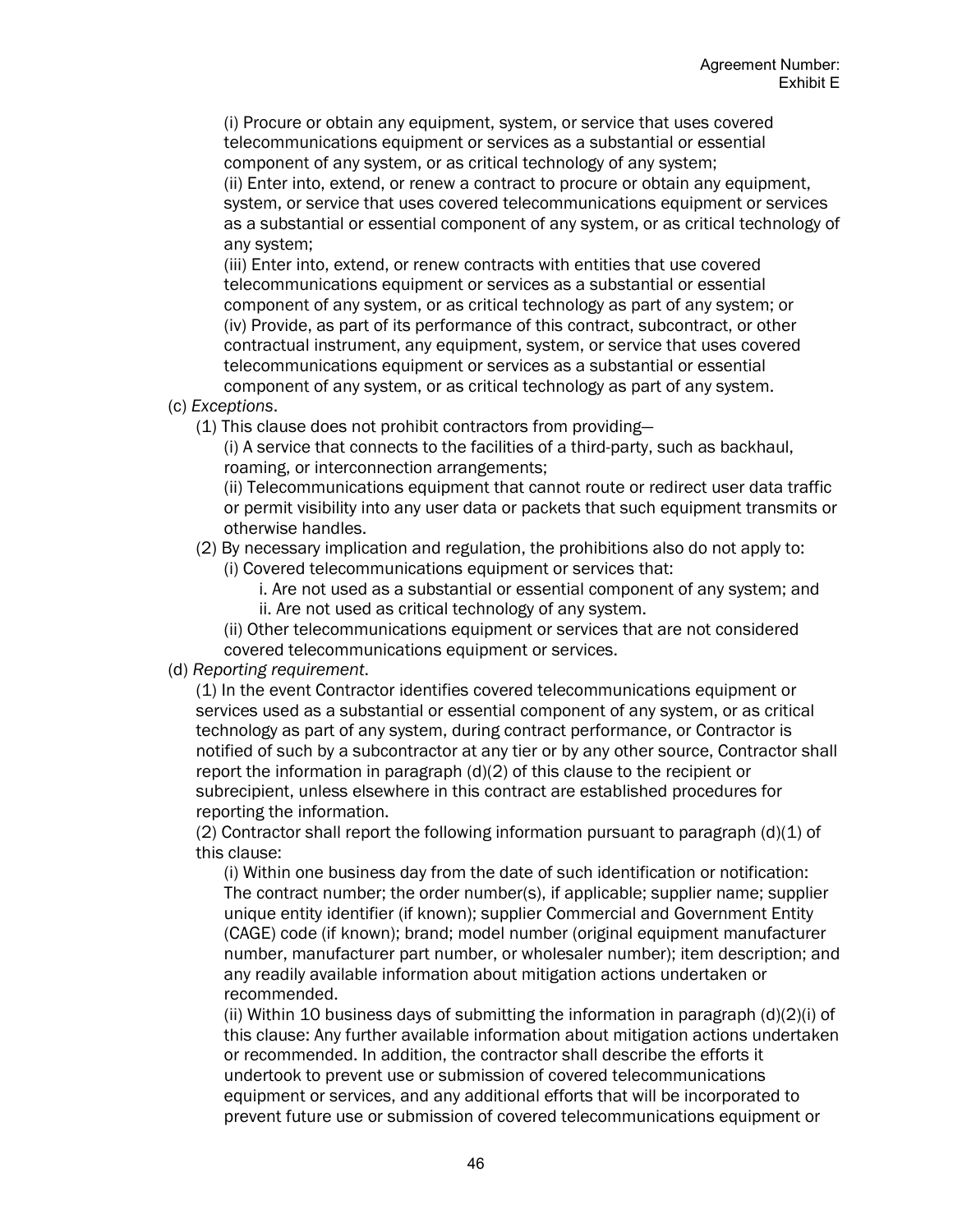services.

(e) *Subcontracts*. Contractor shall insert the substance of this clause, including this paragraph (e), in all subcontracts and other contractual instruments.

#### 19.DOMESTIC PREFERENCES FOR PROCUREMENTS

As appropriate, and to the extent consistent with law, Contractor should, to the greatest extent practicable, provide a preference for the purchase, acquisition, or use of goods, products, or materials produced in the United States. This includes, but is not limited to iron, aluminum, steel, cement, and other manufactured products.

For purposes of this clause:

*Produced in the United States* means, for iron and steel products, that all manufacturing processes, from the initial melting stage through the application of coatings, occurred in the United States.

*Manufactured products* mean items and construction materials composed in whole or in part of non-ferrous metals such as aluminum; plastics and polymer-based products such as polyvinyl chloride pipe; aggregates such as concrete; glass, including optical fiber; and lumber.

#### 20.PROGRAM FRAUD AND FALSE OR FRAUDULENT STATEMENTS OR RELATED ACTS

Contractor acknowledges that 31 U.S.C. Chap. 38 (Administrative Remedies for False Claims and Statements) applies to Contractor's actions pertaining to this Agreement.

- 21. DAVIS-BACON ACT AND COPELAND ANTI-KICKBACK ACT (only prime construction, repair, or alteration contracts in excess of \$2,000 if required by federal funding program)
	- a. Compliance with the Davis –Bacon Act:

\*NOT APPLICABLE\*

b. Compliance with the Copeland "Anti-Kickback" Act (required for all construction contracts over \$2,000 where Davis-Bacon requirements also apply):

\*NOT APPLICABLE\*

22. BONDS (all construction or facility improvement [contracts,](https://www.law.cornell.edu/definitions/index.php?width=840&height=800&iframe=true&def_id=dad614c8a49266d2767ab3a834546ad5&term_occur=1&term_src=Title:2:Subtitle:A:Chapter:II:Part:200:Subpart:D:Subjgrp:31:200.325) or any su[bcontracts](https://www.law.cornell.edu/definitions/index.php?width=840&height=800&iframe=true&def_id=dad614c8a49266d2767ab3a834546ad5&term_occur=2&term_src=Title:2:Subtitle:A:Chapter:II:Part:200:Subpart:D:Subjgrp:31:200.325) thereof, exceeding \$250,000)

Unless otherwise excepted in writing by County, Contractor shall obtain and maintain bonds as follows:

- 22.1. A performance bond for 100 percent of the [Agreement](https://www.law.cornell.edu/definitions/index.php?width=840&height=800&iframe=true&def_id=dad614c8a49266d2767ab3a834546ad5&term_occur=3&term_src=Title:2:Subtitle:A:Chapter:II:Part:200:Subpart:D:Subjgrp:31:200.325) price, and<br>22.2. A payment bond for 100 percent of the Agreement price.
- A payment bond for 100 percent of the [Agreement](https://www.law.cornell.edu/definitions/index.php?width=840&height=800&iframe=true&def_id=dad614c8a49266d2767ab3a834546ad5&term_occur=6&term_src=Title:2:Subtitle:A:Chapter:II:Part:200:Subpart:D:Subjgrp:31:200.325) price.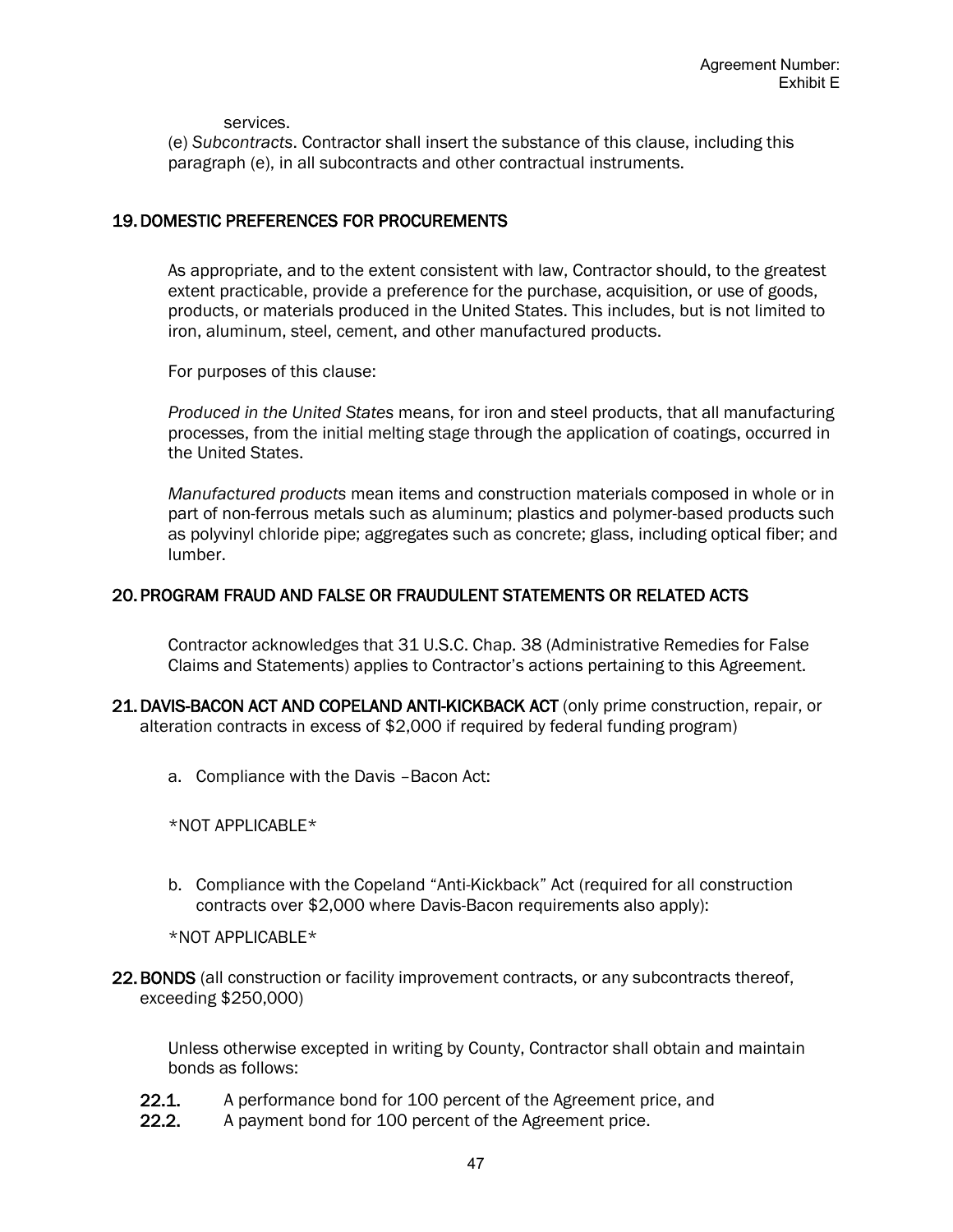# **Exhibit E-1**

#### **CERTIFICATION REGARDING DEBARMENT, SUSPENSION, INELIGIBILITY AND VOLUNTARY EXCLUSION – LOWER TIER COVERED TRANSACTIONS**

(Lower Tier refers to the agency or Contractor receiving Federal funds, as well as any subcontractors that the agency or Contractor enters into contract with using those funds)

As required by Executive Order 12549, Debarment and Suspension, and 31 CFR Part 19 and 2 CFR part 180, County may not enter into contract with any entity that is debarred, suspended, proposed for debarment, declared ineligible, or voluntarily excluded by the Federal Government from participating in transactions involving Federal funds. Contractor is required to sign the certification below which specifies that neither Contractor nor its principals are presently debarred, suspended, proposed for debarment, declared ineligible, or voluntarily excluded by the Federal agency. It also certifies that Contractor will not use, directly or indirectly, any of these funds to employ, award contracts to, engage the services of, or fund any Contractor that is debarred, suspended, or ineligible under 31 CFR Part 19.

#### Instruction for Certification

1. The certification in this clause is a material representation of fact upon which reliance was placed when this transaction was entered into. If it is later determined that the prospective lower tier participant knowingly rendered an erroneous certification, in addition to other remedies available to the Federal Government the department or agency with which this transaction originated may pursue available remedies, including suspension and/or debarment.

2. The prospective lower tier participant shall provide immediate written notice to the person to whom this proposal is submitted if at any time the prospective lower tier participant learns that its certification was erroneous when submitted or had become erroneous by reason of changed circumstances.

3. The terms covered transaction, debarred, suspended, ineligible, lower tier covered transaction, participant, person, primary covered transaction, principal, proposal, and voluntarily excluded, as used in this clause, have the meaning set out in the Definition and Coverage sections of rules implementing Executive Order 12549. You may contact the person to which this proposal is submitted for assistance in obtaining a copy of those regulations.

4. The prospective lower tier participant agrees by submitting this agreement that, should the proposed covered transaction be entered into, it shall not knowingly enter into any lower tier covered transaction with a person who is proposed for debarment, debarred, suspended, declared ineligible, or voluntarily excluded from participation in this covered transaction, unless authorized by the department or agency with which this transaction originated.

5. The prospective lower tier participant further agrees by submitting this proposal that it will include this clause titled "Certification Regarding Debarment, Suspension, Ineligibility and Voluntary Exclusion-Lower Tier Covered Transaction," without modification, in all lower tier covered transactions and in all solicitations for lower tier covered transactions.

6. A participant in a covered transaction may rely upon a certification of a prospective participant in a lower tier covered transaction that it is not proposed for debarment, debarred, suspended, ineligible, or voluntarily excluded from covered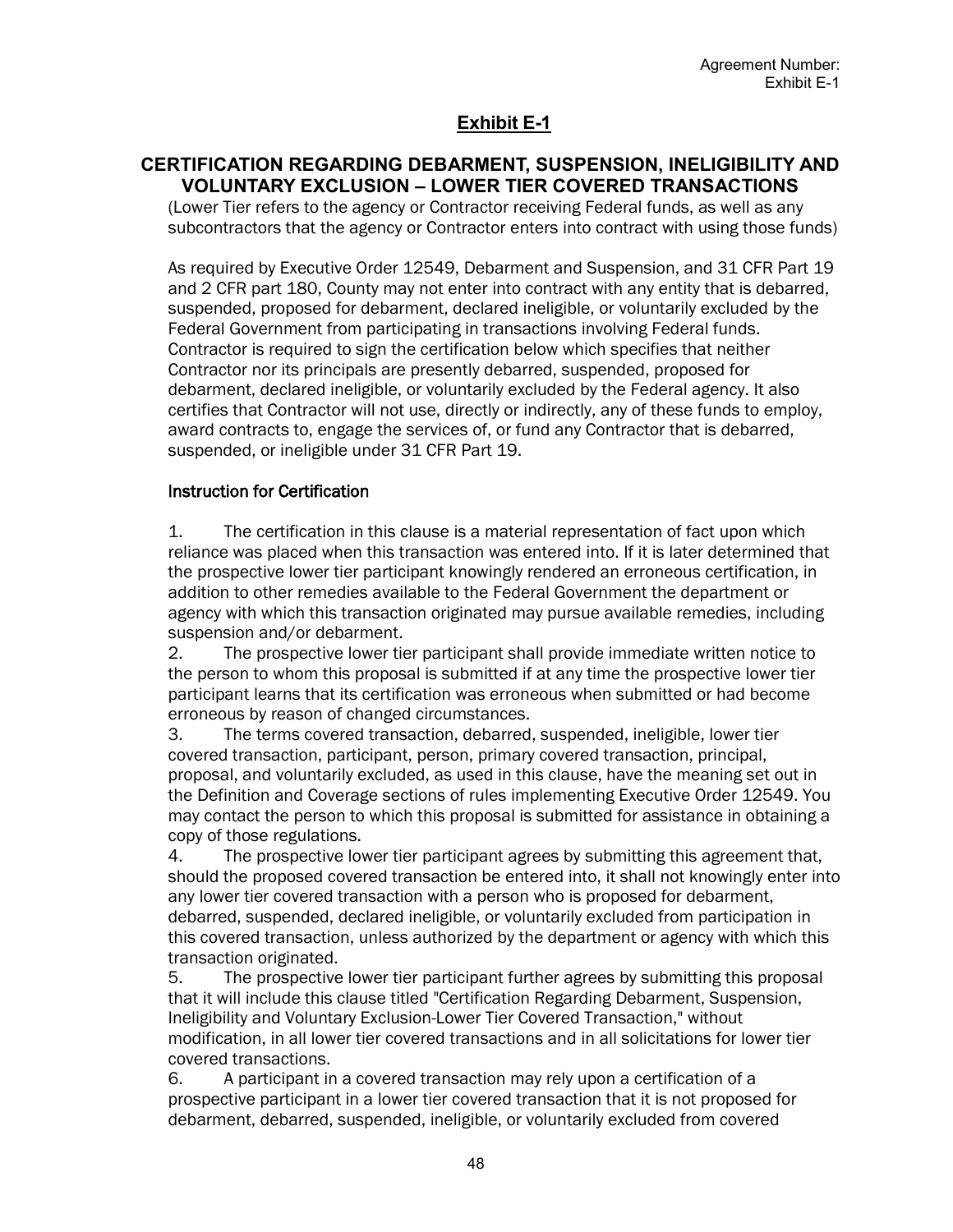transactions, unless it knows that the certification is erroneous. A participant may decide the method and frequency by which it determines the eligibility of its principals. Each participant may, but is not required to, check the List of Parties Excluded from Federal Procurement and Nonprocurement Programs.

7. Nothing contained in the foregoing shall be construed to require establishment of a system of records in order to render in good faith the certification required by this clause. The knowledge and information of a participant is not required to exceed that which is normally possessed by a prudent person in the ordinary course of business dealings.

8. Except for transactions authorized under paragraph 4 of these instructions, if a participant in a covered transaction knowingly enters into a lower tier covered transaction with a person who is proposed for debarment, suspended, debarred, ineligible, or voluntarily excluded from participation in this transaction originated may pursue available remedies, including suspension and/or debarment.

#### Certification Regarding Debarment, Suspension, Ineligibility an Voluntary Exclusion – Lower Tier Covered Transactions

- 1. Contractor certifies that neither it nor its principals is presently debarred, suspended, proposed for debarment, declared ineligible, or voluntarily excluded from participation in this transaction by any Federal department or agency.
- 2. Have not within a three-year period preceding this proposal been convicted of or had a civil judgment rendered against them for commission of fraud or a criminal offence in connection with obtaining, attempting to obtain, or performing a public (Federal, State, or local) transaction or contract under a public transaction; violation of Federal or State antitrust statues or commission of embezzlement, theft, forgery, bribery, falsifications or destruction of records, making false statements, or receiving stolen property;
- 3. Are not presently indicted for, or otherwise criminally or civilly charged by a government entity (Federal, State, or local) with, commission of any of the offenses enumerated in paragraph (b) of this certification, and
- 4. Have not within a three-year period preceding this application/ proposal had one or more public transactions (Federal, State, or local) terminated for cause or default.
- 5. Where the prospective lower tier participant is unable to certify to any of the statements in this certification, such prospective participant shall attach an explanation.

Name (Typed) Registration (Contract) No.

Title **Title Title Organization Name** 

Signature Date Date